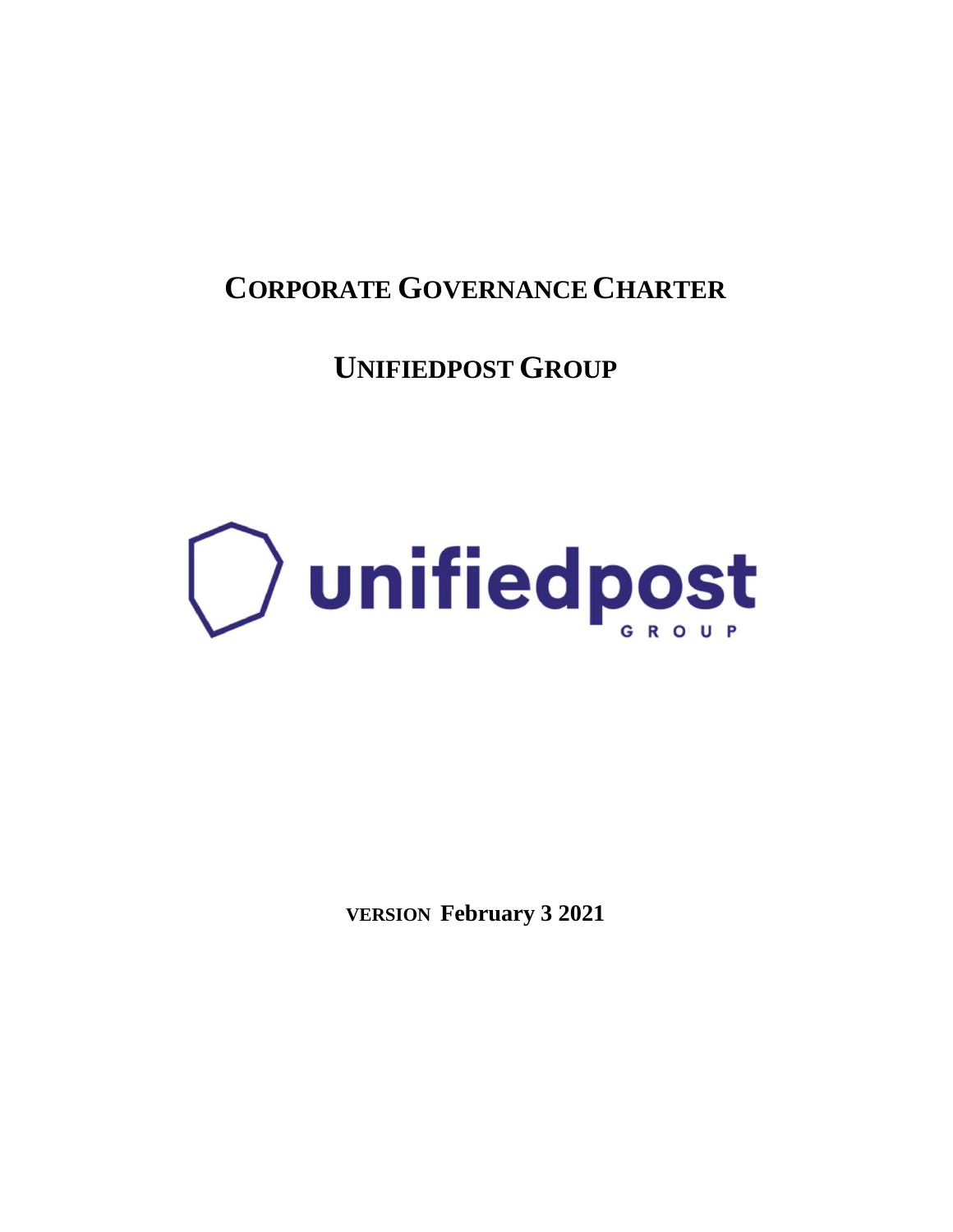### $\bigcirc$  unifiedpost

### **Table of contents**

<span id="page-1-0"></span>

| 1                        |     |                                                                    |                                                         |  |  |  |
|--------------------------|-----|--------------------------------------------------------------------|---------------------------------------------------------|--|--|--|
|                          | 1.1 |                                                                    |                                                         |  |  |  |
|                          | 1.2 |                                                                    |                                                         |  |  |  |
| $\overline{2}$           |     |                                                                    |                                                         |  |  |  |
|                          | 2.1 |                                                                    |                                                         |  |  |  |
|                          | 2.2 |                                                                    |                                                         |  |  |  |
|                          | 2.3 |                                                                    |                                                         |  |  |  |
|                          | 2.4 |                                                                    |                                                         |  |  |  |
|                          | 2.5 |                                                                    |                                                         |  |  |  |
|                          |     | (a)                                                                |                                                         |  |  |  |
|                          |     | (b)                                                                |                                                         |  |  |  |
|                          |     | (c)                                                                |                                                         |  |  |  |
|                          |     | (d)                                                                |                                                         |  |  |  |
|                          |     | (e)                                                                |                                                         |  |  |  |
|                          |     | (f)                                                                |                                                         |  |  |  |
|                          |     | (g)                                                                |                                                         |  |  |  |
| 3                        |     |                                                                    |                                                         |  |  |  |
|                          | 3.1 |                                                                    |                                                         |  |  |  |
|                          | 3.2 |                                                                    |                                                         |  |  |  |
|                          |     | (a)                                                                |                                                         |  |  |  |
|                          |     | (b)                                                                |                                                         |  |  |  |
|                          |     | (c)                                                                |                                                         |  |  |  |
|                          | 3.3 | Composition, nomination procedure, qualifications and induction 17 |                                                         |  |  |  |
|                          |     | (a)                                                                |                                                         |  |  |  |
|                          |     | (b)                                                                |                                                         |  |  |  |
|                          |     | (c)                                                                |                                                         |  |  |  |
|                          |     | (d)                                                                |                                                         |  |  |  |
|                          |     | (e)                                                                |                                                         |  |  |  |
|                          |     | (f)                                                                |                                                         |  |  |  |
|                          | 3.4 |                                                                    |                                                         |  |  |  |
|                          |     | (a)                                                                |                                                         |  |  |  |
|                          |     | (b)                                                                | Agenda Items for meetings of the Board of Directors  24 |  |  |  |
|                          | 3.5 |                                                                    |                                                         |  |  |  |
|                          | 3.6 |                                                                    |                                                         |  |  |  |
| $\overline{\mathcal{A}}$ |     |                                                                    |                                                         |  |  |  |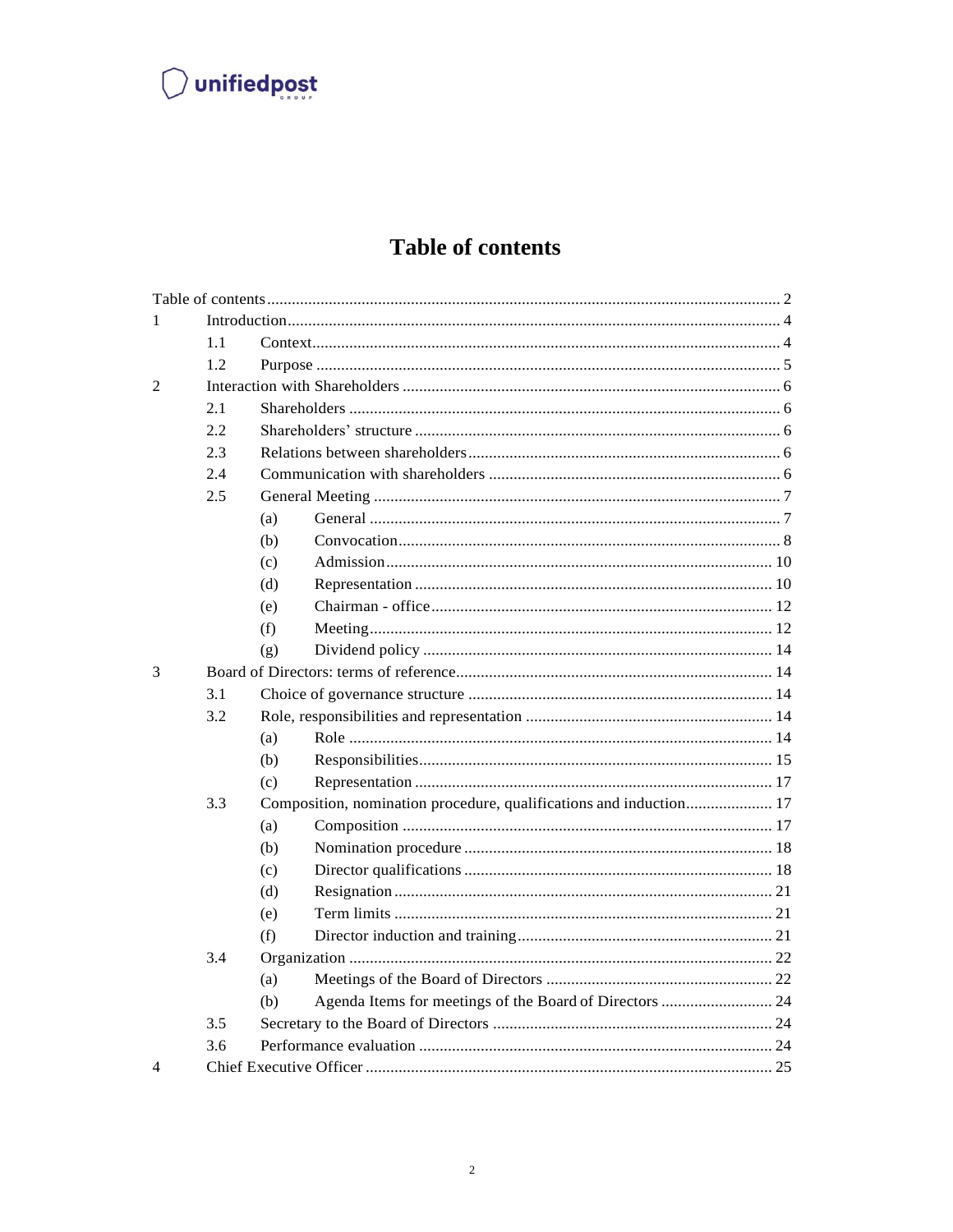# $\bigcirc$  unifiedpost

| 5 |     |                                                                                |  |  |  |
|---|-----|--------------------------------------------------------------------------------|--|--|--|
| 6 |     |                                                                                |  |  |  |
|   | 6.1 |                                                                                |  |  |  |
|   | 6.2 |                                                                                |  |  |  |
|   | 6.3 |                                                                                |  |  |  |
|   |     | (a)                                                                            |  |  |  |
|   |     | (b)                                                                            |  |  |  |
|   |     | (c)                                                                            |  |  |  |
|   | 6.4 |                                                                                |  |  |  |
|   |     | (a)                                                                            |  |  |  |
|   |     | (b)                                                                            |  |  |  |
|   |     | (c)                                                                            |  |  |  |
| 7 |     |                                                                                |  |  |  |
|   | 7.1 |                                                                                |  |  |  |
|   | 7.2 |                                                                                |  |  |  |
|   | 7.3 | Interaction between Directors and institutional investors, analysts, media,    |  |  |  |
|   |     |                                                                                |  |  |  |
|   | 7.4 |                                                                                |  |  |  |
|   |     |                                                                                |  |  |  |
| 1 |     |                                                                                |  |  |  |
| 2 |     |                                                                                |  |  |  |
| 3 |     |                                                                                |  |  |  |
| 4 |     |                                                                                |  |  |  |
| 5 |     |                                                                                |  |  |  |
| 6 |     |                                                                                |  |  |  |
|   | 6.1 |                                                                                |  |  |  |
|   | 6.2 | During Closed Period or additional closed periods – strict prohibition  40     |  |  |  |
|   | 6.3 |                                                                                |  |  |  |
|   | 6.4 |                                                                                |  |  |  |
|   |     | (a)                                                                            |  |  |  |
|   |     | (b)                                                                            |  |  |  |
|   | 6.5 | Exemption regarding subscription to shares reserved for staff and Stock Option |  |  |  |
|   |     |                                                                                |  |  |  |
|   | 6.6 |                                                                                |  |  |  |
| 7 |     |                                                                                |  |  |  |
| 8 |     |                                                                                |  |  |  |
|   | 8.1 |                                                                                |  |  |  |
|   | 8.2 |                                                                                |  |  |  |
|   | 8.3 |                                                                                |  |  |  |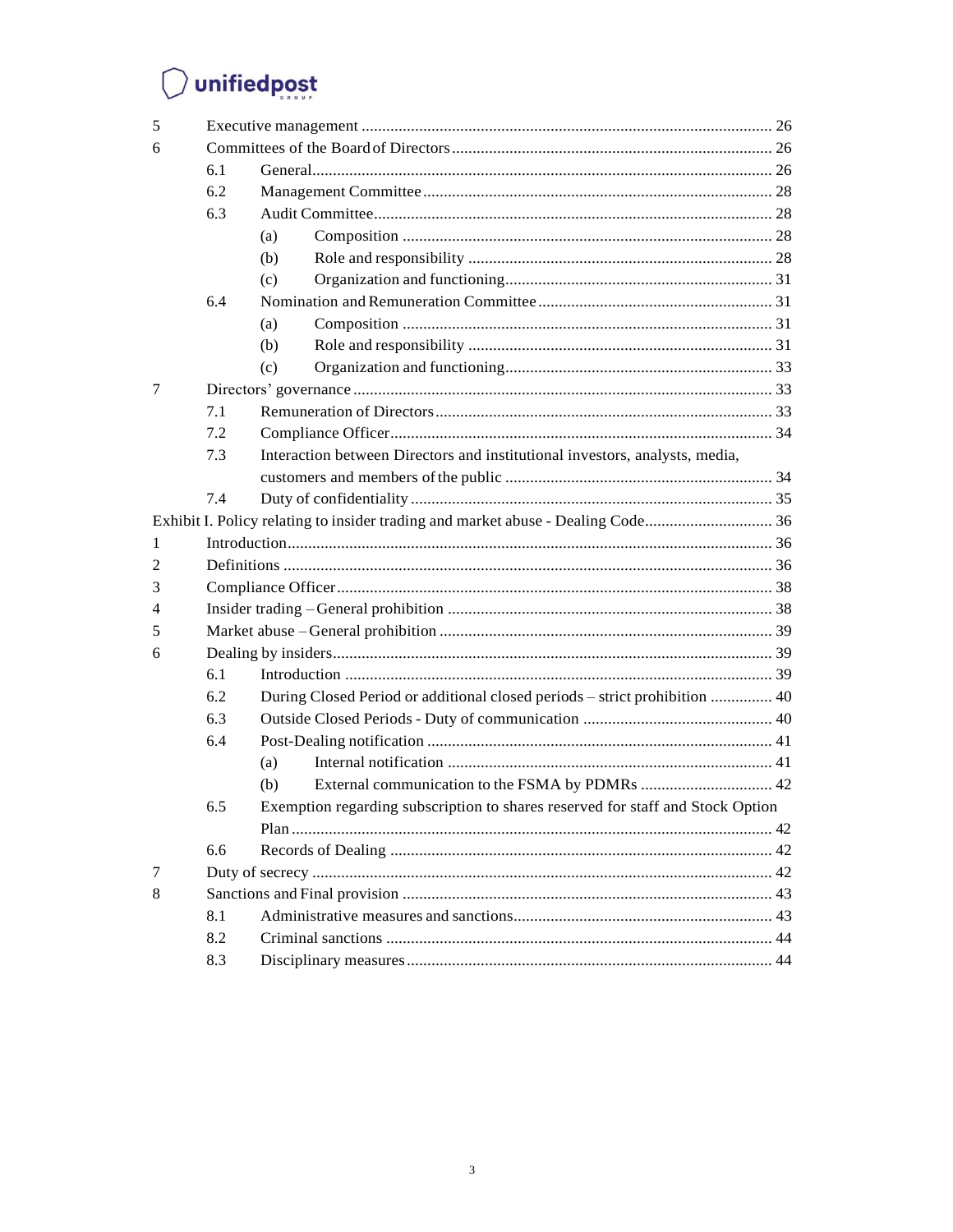#### <span id="page-3-0"></span>**1 INTRODUCTION**

#### <span id="page-3-1"></span>**1.1 Context**

Unifiedpost Group SA (the "**Company**") is a public open limited liability company ("*société anonyme*") having its registered office at Avenue Reine Astrid 92A, 1310 La Hulpe and is registered with the Crossroads Bank for Enterprises under number 0886.277.617 (RLE Brussels). The Company is a listed company within the meaning of Article 1:11 of the BCCA and its shares are listed on Euronext Brussels under the trading symbol "**UPG**".

This Corporate Governance Charter (the "**Charter**") was approved by the board of directors of the Company (the "**Board of Directors**") and serves to ensure that the administration and management of the Company and its subsidiaries (together "**UP Group**") corresponds with the principles of "Corporate Governance". The Company declares that it adopts the Belgian Corporate Governance Code dd. 9 May 2019 (the "**Belgian CG Code**") as its code of reference. The Belgian CG Code is available on the website [www.corporategovernancecommittee.be.](http://www.corporategovernancecommittee.be/) The Charter will be regularly reviewed in accordance with the governance structure set up within UP Group and developments relating to the Belgian CG Code and modified where applicable. The present version of the Charter was approved on November 23 2020.

The Company undertakes all possible efforts to comply with the principles regarding corporate governance as set out in the Belgian CG Code, however without prejudice to the applicable legal provisions (in particular the Belgian Code of Companies and Associations ("**BCCA**") (as amended or replaced from time to time)) and the articles of association of the Company. If the Company nevertheless considers it appropriate to deviate from the principles and provisions of the Belgian CG Code, this will be explained in the Corporate Governance Statement that is part of the annual financial report (the "**Corporate Governance Statement**"). Any change in legislation or the articles of association will, if necessary, result in the amendment of the relevant provisions of this Charter, so that it remains in compliance with the legal and statutory provisions.

Furthermore, the Board of Directors approved a Dealing Code for the prevention of abuse of insider knowledge and prevention of market abuse (the "**Dealing Code**"), which is attached to this Charter as Exhibit I and forms an integral part of it. The rules of the Dealing Code have been aligned with applicable laws and regulations (in particular Regulation (EU) No 596/2014 of the European Parliament and the Council of 16 April 2014 on market abuse and ensuing European regulations (together the "**Regulation Market abuse**"), the Law of 2 August 2002 on the supervision of the financial sector and financial services and the 2019 Belgian CG Code. The Dealing Code relates amongst others to the disclosure of information regarding certain transactions in financial instruments issued by the Company; restrictions on the execution of transactions in financial instruments of the Company during specific periods prior to the publication of the financial results ("*closed periods*") or during any other period considered sensitive ("*restricted periods*"); the appointment of a Compliance Officer who oversees compliance with the Dealing Code by the Directors and other designated persons; and prior notification by those persons to the Compliance Officer before each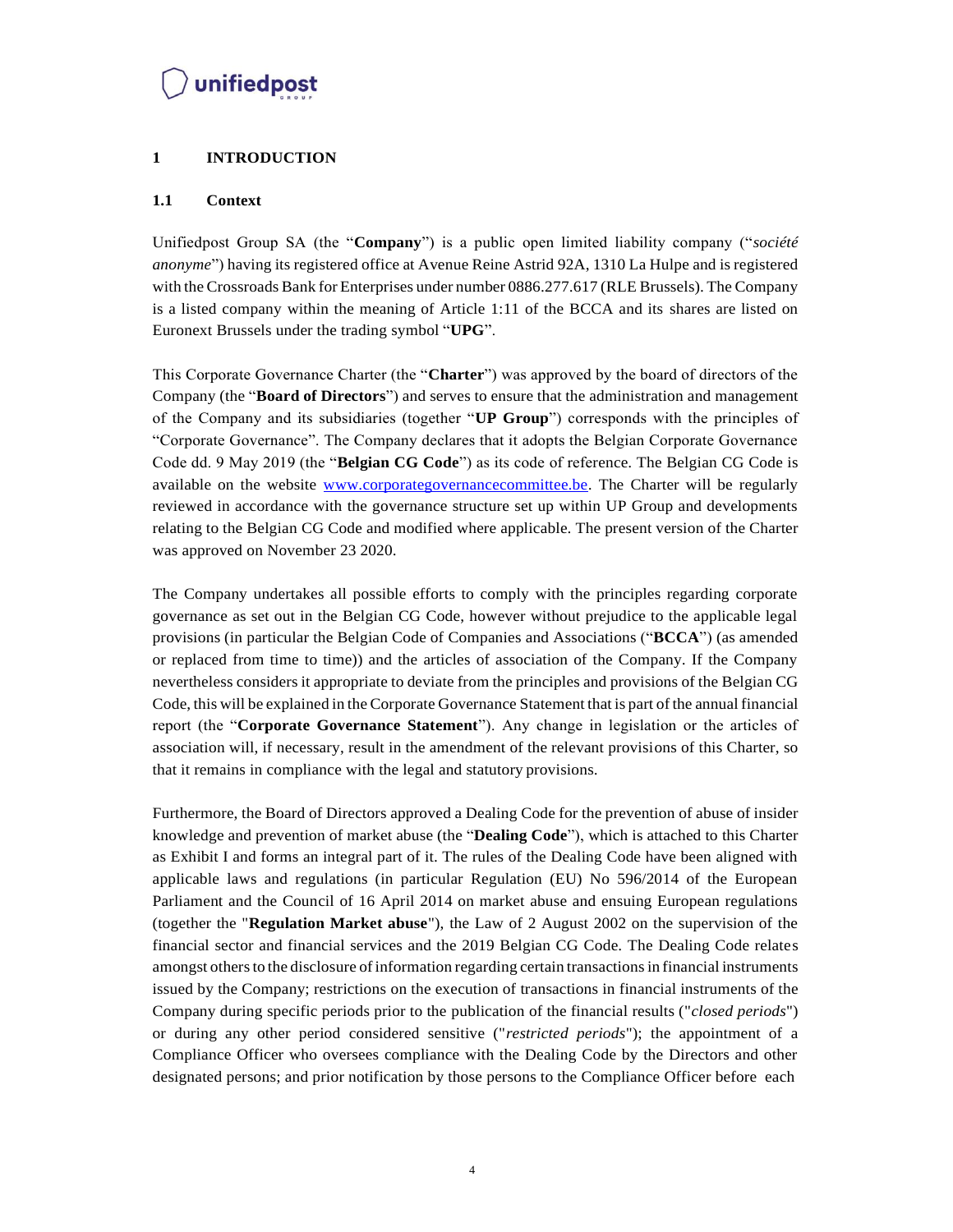

transaction in financial instruments of the Company.

TheCompany's articles of association (the "**Articles of Association**"), this Charter, the Dealing Code and the Corporate Governance Statement are published on the Company's website (www.unifiedpost.com).

If the Company does not comply with one or more principles or provisions of the Belgian CG Code, it explains the reasons for this in the Corporate Governance Statement, ie the so-called "comply or explain" principle ("comply or explain") .

#### <span id="page-4-0"></span>**1.2 Purpose**

With this Charter, the Company aims to comply with the goals of the Belgian CG Code. "Corporate governance" encompasses a set of rules and behaviors that determine how companies are managed and controlled. A good corporate governance model will reach its purpose by striking the right balance between leadership, entrepreneurship and performance, on the one hand, and control and compliance with these rules, on the other hand.

For the Company, honesty and integrity have been paramount since its incorporation. Good governance must be anchored in the values of the Company. It provides mechanisms to ensure leadership, integrity and transparency in the decision-making process. It contributes toestablishing the objectives ofthe Company, how these objectivesshould be achieved and how performance should be evaluated. These objectives must bear in mind the interests of the Company, its shareholders and other stakeholders.

Corporate governance also requires control, i.e. an effective evaluation of performance, as well as adequate management of potential risks and monitoring compliance, agreed procedures and processes. The emphasis is on monitoring the effective functioning of control systems, on managing potential conflicts of interest and on introducing adequate controls to prevent any abuse of power.

Poor operational management can lead to considerable losses that go beyond the loss of shareholder value. Good corporate governance, which is based on transparency and accountability, can strengthen the confidence of investors and financiers, and benefits shareholders and other stakeholders. Such trust can in turn contribute to the Company's ability to access external financing and assets at a lower cost.

The objective of this Charter is therefore to promote long-term value creation. Good corporate governance can contribute to the creation of prosperity, for shareholders and for all other stakeholders.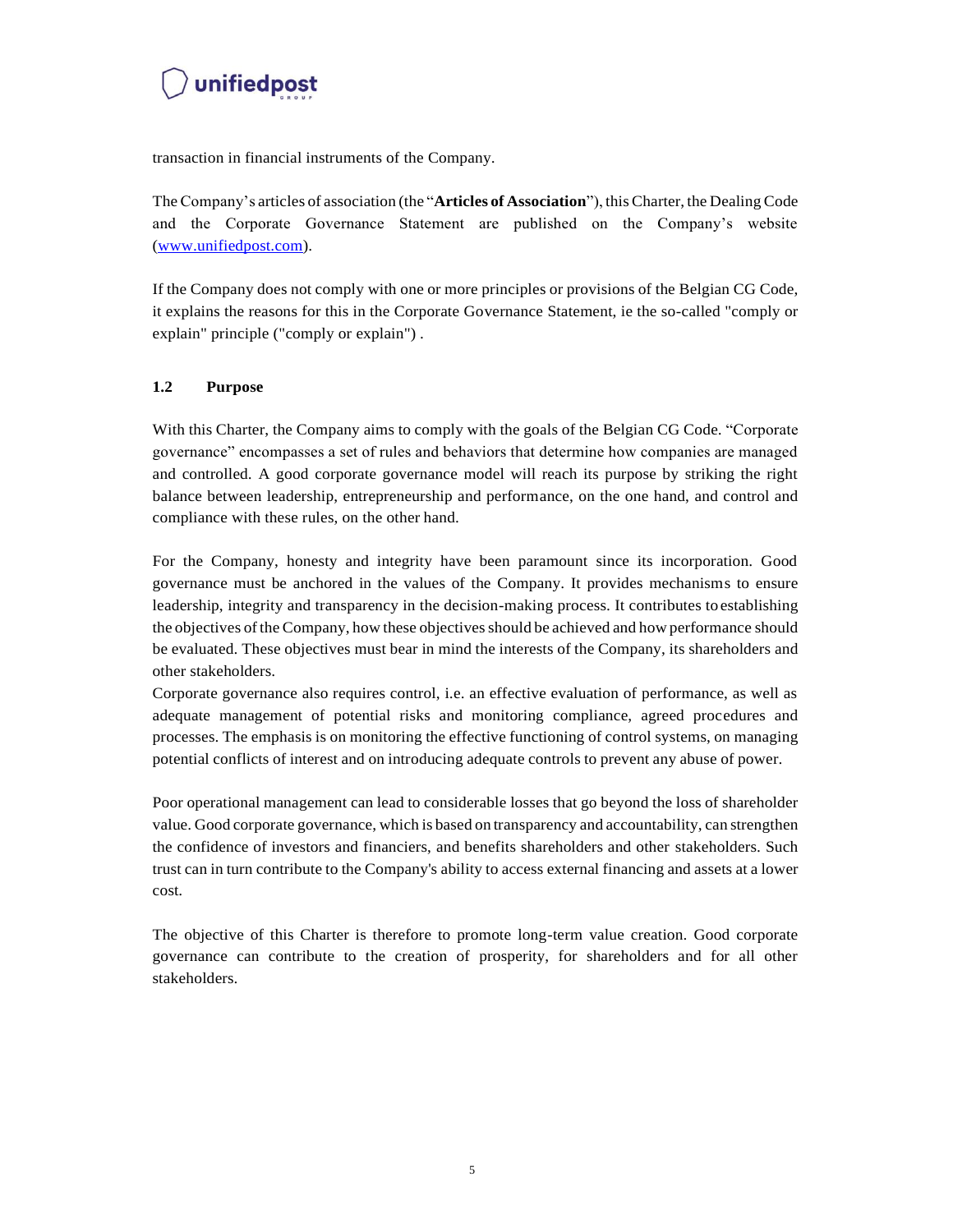#### <span id="page-5-0"></span>**2 INTERACTION WITH SHAREHOLDERS**

#### <span id="page-5-1"></span>**2.1 Shareholders**

The Company will treat all shareholders who are in the same circumstances equally and will respect their rights.

The (potential) shareholders have access to the investor section of the website of the Company containing all useful information that enables them to act with knowledge.

They can also download the necessary documents from the website to participate in and vote at the General Meeting.

#### <span id="page-5-2"></span>**2.2 Shareholders' structure**

All shares are ordinary shares and confer equal rights. Each share entitles its holder to one vote at the General Meeting and the shares represent the denominator for the purpose of transparency notifications, as set forth hereafter.

In accordance with the conditions, terms and modalities stipulated in articles 6 to 13 of the Law of 2 May 2007 and the Royal Decree of 14 February 2008 on the disclosure of important shareholdings (the "**Transparency Law**"), every natural or legal person must notify the Company and the FSMA of the number and percentage of existing voting rights that it holds directly or indirectly, when the number of voting rights reaches, exceeds or falls below 5%, 10%, 15%, 20%, etc., each per 5-percent bracket, of the total of the existing voting rights, The articles of association of the Company do not provide for additional notification thresholds. Transparency declarations are published on the Company's website.

The major shareholders, to the extent known to the Company, are published and updated on the Company's website. Furthermore, none of the major shareholders have, to the extent known to the Company, special voting rights or control rights.

Transactions between the Company and its reference shareholders shall be published in the Annual Report.

#### <span id="page-5-3"></span>**2.3 Relations between shareholders**

The Company is not aware of any shareholder agreements between its shareholders.

#### <span id="page-5-4"></span>**2.4 Communication with shareholders**

The Company respects the rights of all shareholders and encourages their involvement. The Company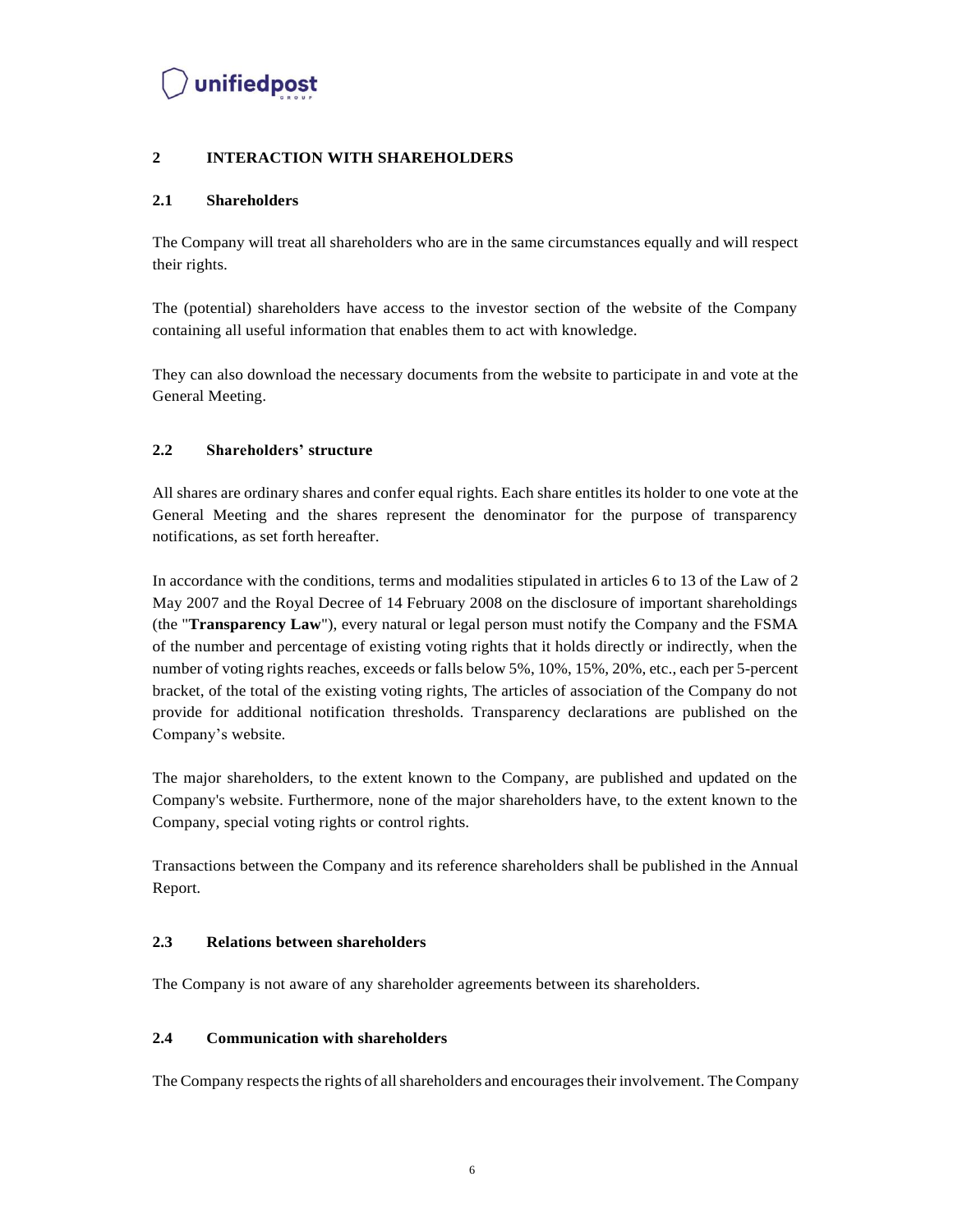ensures equal treatment of all shareholders. It ensures that all necessary facilities and information are available so that shareholders can exercise their rights.

The board of directors, through its Chairman and / or the CEO, is responsible for communication with shareholders and potential shareholders. The Board of Directors encourages effective dialogue with shareholders and potential shareholders. In order to promote this dialogue, the Company communicates through various channels with shareholders and potential shareholders (based on the disclosure and communication policy it has developed).

For example, the Company communicates primarily via its website (www.unifiedpost.com). It publishes on its website all information and documentation that are of interest to its shareholders, investors or other stakeholders. The Company also devotes a specific part of its website to defining the rights of shareholders with regard to participation in and voting rights at the General Meeting. The website contains a timetable for the General Meetings. The articles of association and the Corporate Governance Charter of the Company are also made available on the Company's website.

In addition, the Company keeps shareholders and potential shareholders informed of new developments and its financial results through press releases. The Company also publishes an annual financial report and a half-yearly financial report. The website contains a timetable with regard to the periodic provision of information (financial calendar).

Finally, the General Meetings are also used to communicate with the shareholders and to stimulate their involvement (see below).

#### <span id="page-6-0"></span>**2.5 General Meeting**

#### <span id="page-6-1"></span>*(a) General*

The general meeting represents the generality of the shareholders (the "**General Meeting**"). The decisions of the General Meeting are binding for all shareholders, even for those who are absent or who voted against.

The General Meeting is held at the registered office or at the address indicated in the convocation letter.

The annual General Meeting of shareholders of the Company is held on the third Tuesday of the month May at 7 p.m.

The obligations of the Company and the rights of the shareholders with regard to the General Meeting from convocation to participation and vote are stated in detail on the investor relations section of the website of the Company (http[s://www.unifiedpost.com/investor-relations/corporate-governance\).](http://www.unifiedpost.com/investor-relations/corporate-governance)) This information remains accessible on the website of the Company for a period of five years from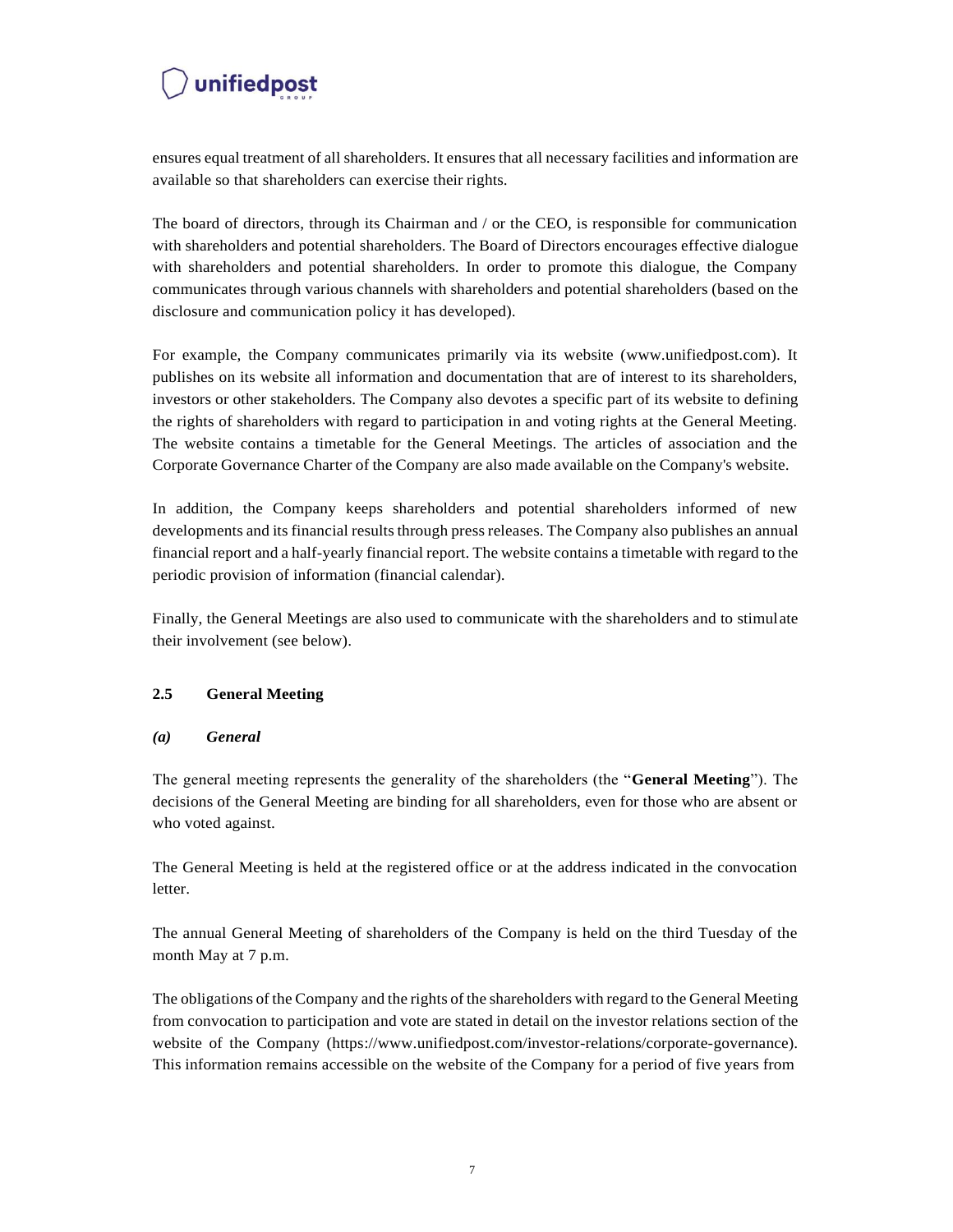

the date of the General Meeting to which it relates.

#### <span id="page-7-0"></span>*(b) Convocation*

The Board of Directors and the statutory auditor may convene a special or extraordinary General Meeting whenever the interests of the Company so require. They must convene the annual meeting on the day specified in the articles of association.

The Board of Directors and the statutory auditor are required to convene a special or extraordinary General Meeting when one or more shareholders who individually or jointly represent one-tenthof the issued capital so request. This request is sent by registered letter to the registered office of the Company and must specify precisely the subjects on which the General Meeting must deliberate and decide. The request must be addressed to the Board of Directors and the statutory auditor, who are obliged to convene a meeting within a period of three weeks after receiving the request. Othersubjects may be added to the agenda items specified by the shareholders.

The convocation to a General Meeting must at least contain the following information:

- the place where and the date and time at which the General Meeting will take place, the agenda, stating the subjects to be discussed and proposed resolutions, where appropriate, the audit committee's proposal for the appointment of a statutory auditor or registered auditor responsible with the audit of the consolidated financial statements, a clear and accurate description of the formalities that the shareholders must complete in order to be admitted to the General Meeting and to exercise their voting rights, in particular the period within which the shareholder must make its intention to participate in the meeting known to the Company, as well as information about the right to put items on the agenda, the right to vote, the proxy voting procedure and the Company's procedures in the shareholders' remote participation to the General Meeting;
- the registration date and the announcement that only persons who are shareholders on that date are entitled to participate in and vote at the General Meeting;
- the place where and the manner in which documents prescribed by the BCCA can be consulted;
- the website on which the following information is made available;
	- o the convocation and agenda of the General Meeting;
	- o the total number of shares and voting rights on the date of the convocation;
	- o the documents to be submitted to the General Meeting;
	- o for each item to be discussed on the agenda of the General Meeting, a proposal for decision or if the item to be dealt with does not require a decision, a comment from the board of directors;
	- $\circ$  the forms that can be used for voting by proxy, unless these forms are sent directly to each shareholder.

In addition to the formalities that the BCCA imposes in this regard, the Company uses its website to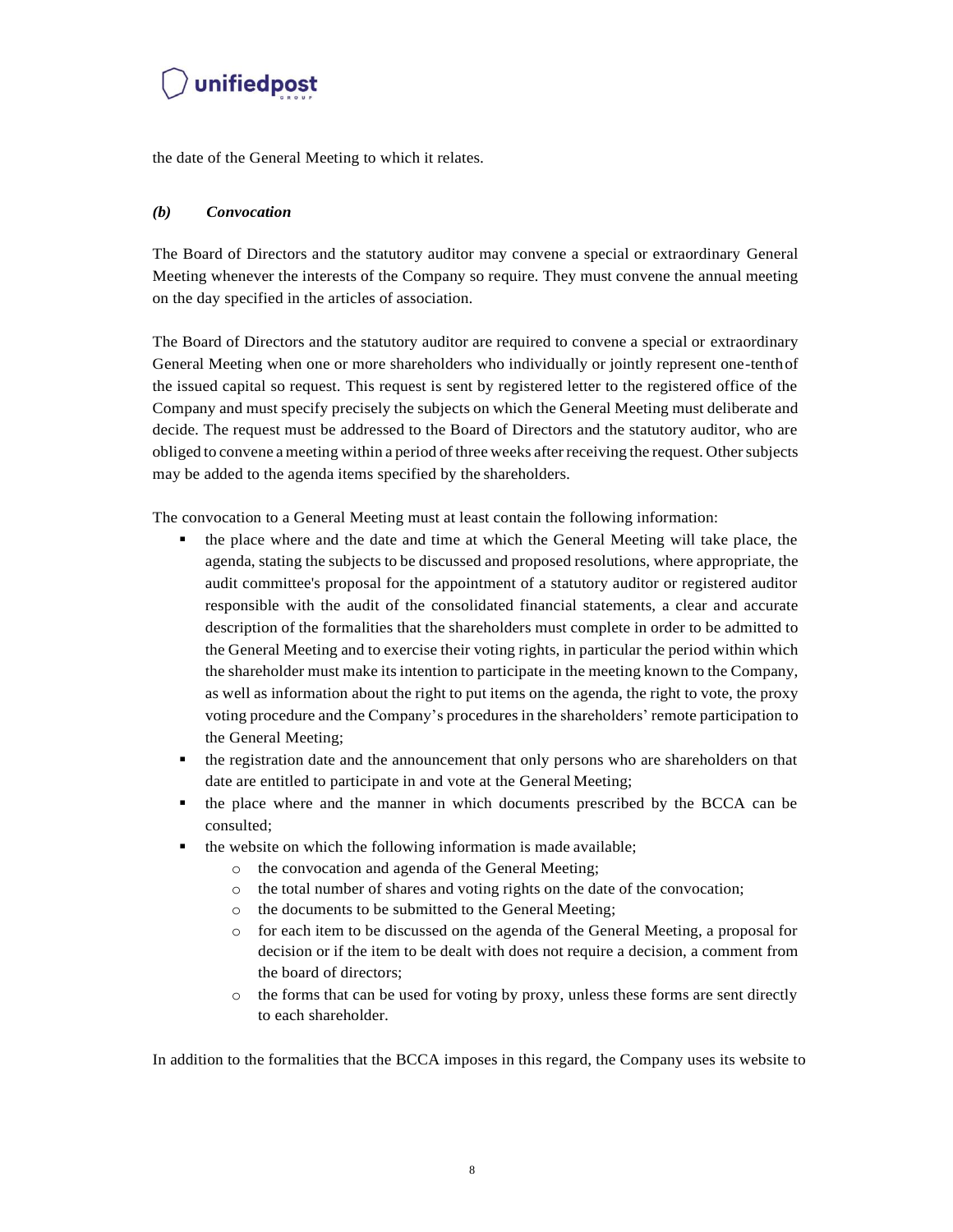disclose all relevant information and documentation regarding the exercise by shareholders of their voting rights. If for technical reasons these forms cannot be made available on the website, the Company will indicate on its website how these forms can be obtained on paper.

The convocations to the General Meeting are made by means of an announcement that is placed at least thirty days before the meeting in

- the Belgian Official Gazette;
- **•** in media which can reasonably be assumed to ensure effective dissemination of information to the public in the European Economic Area and which is accessible quickly and in a nondiscriminatory manner;
- in a nationally distributed paper; and
- on the Company website.

In case the holder(s) of registered shares, convertible bonds, subscription rights or of a certificate issued with the cooperation of the Company, have communicated their e-mail address to the Company in accordance with Article 2:32 BCCA, they will receive written notice of the General Meeting on the communicated e-mail address. If such e-mail address had not been communicated, the written notice of the General Meeting shall be delivered by regular mail.

In case the ordinary General Meeting takes place in the municipality, at the place, day and time indicated in the articles of association and with an agenda that islimited to the treatment of the annual accounts, the annual report and the report of the statutory auditor(s) , the vote on the discharge to be given to the Directors and the statutory auditor(s), as well asthe vote on the items mentioned in article 7:92, first paragraph BCCA, the Company is exempt from the obligation to make an announcement in a nationally distributed paper. If a second convocation is required because the required quorum was not achieved at the first meeting, the date of the second meeting was stated in the first convocation and no new item was placed on the agenda, the announcement for the second meeting must be at least seventeen days before the General Meeting.

Every year a General Meeting is held of which the agenda mentions at least the following items:

- (i) the discussion of the annual report, the report of the statutory auditor(s) and the other special reports as required under the BCCA;
- (ii) the discussion and approval of the financial statements, the appropriation of the net profit and where applicable the discussion and approval of the consolidated financial statements;
- (iii) the list of shareholders who have not paid up their shares, indicating the number of shares not paid up and their place of residence;
- (iv) the discharge to the Directors and the statutory auditor(s); and
- (v) where applicable, the appointment of Directors and statutory auditor(s).

The convocation to the General Meeting takes place in accordance with the terms of the BCCA. The shareholder, director or auditor who attends or is represented at the meeting is considered to be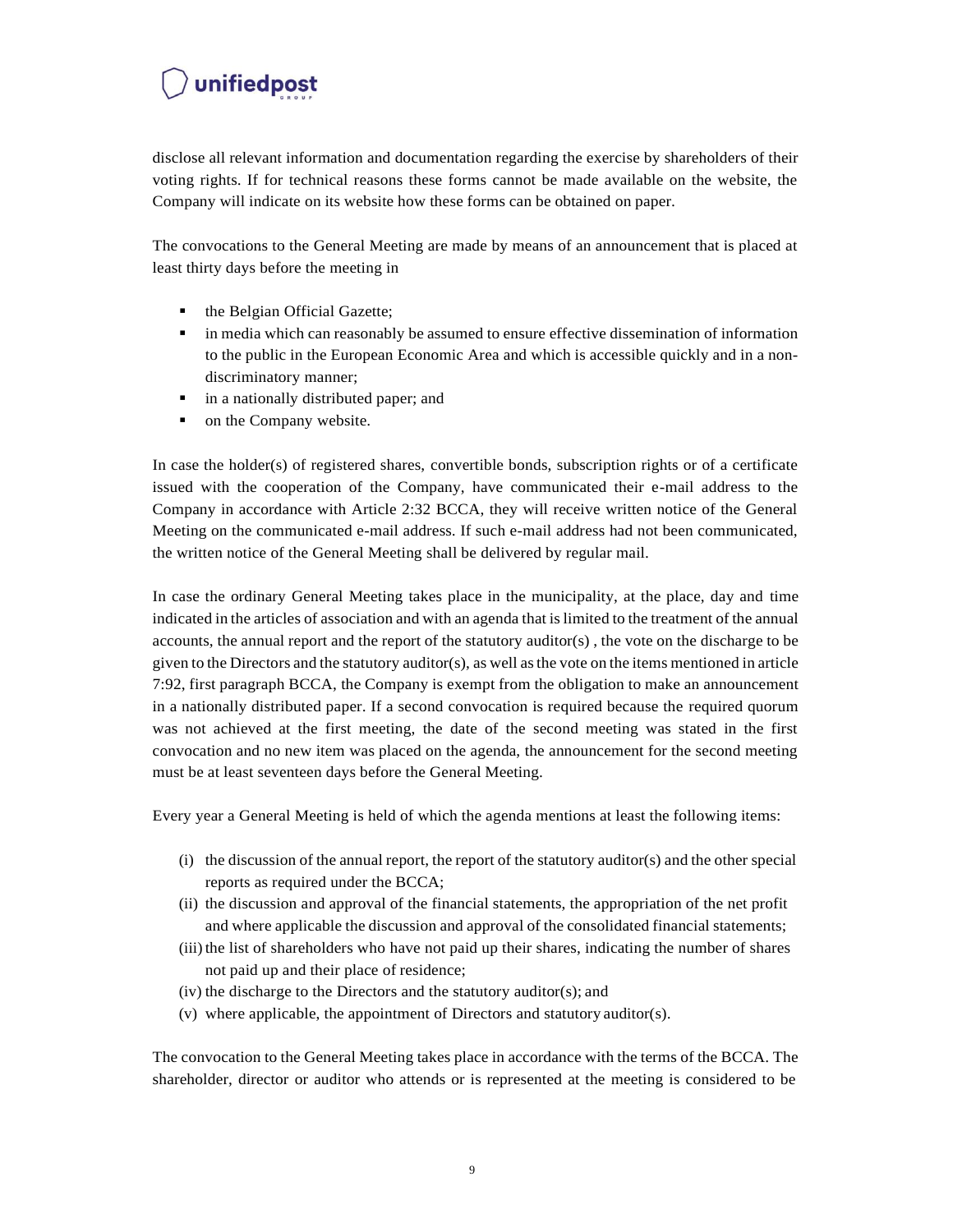regularly convened. A shareholder, director or statutory auditor may also, before or after the meeting of the General Meeting that he/she did not attend or at which he/she was not represented, waive any rights with respect to the absence or irregularity of the convocation letter.

#### <span id="page-9-0"></span>*(c) Admission*

Without prejudice to the obligations set out in the BCCA, a shareholder can only participate in the General Meeting and exercise voting rights, provided that the following requirements are met:

- (i) A shareholder can only participate in the General Meeting and exercise voting rights on the basis of the accounting registration of the sharesin the shareholder's name, on the registration date, by registration in the register of shares of the Company, or by registration in the accounts of a recognized account holder or a settlement institution, regardless of the number of shares that the shareholder owns on the day of the General Meeting. The fourteenth day before the General Meeting, at twenty-four hours (Belgian time), is the registration date.
- (ii) The owners of dematerialized shares who wish to participate in the meeting must submit a certificate issued by an accredited account holder or the settlement institution showing how many dematerialized shares are registered in their accounts in the name of the shareholder, and for which the shareholder has indicated that he wishes to participate in the General Meeting. This filing must be done at the latest on the sixth day before the date of the General Meeting via the mailing address of the Company or the specific mailing address mentioned thereto in the convocation.

Owners of registered shares wishing to participate in the meeting must notify the Company thereof via the mailing address of the Company or the specific mailing address mentioned thereto in the convocation.

(iii) The Board of Directors will keep a register for each shareholder who has expressed his wish to participate in the General Meeting, in which his name and address or registered office are included, the number of shares he held on the registration date and with which he has indicated that he wishes to participate in the General Meeting, as well as the description of the documents that show that he was in possession of the shares on that registration date.

#### <span id="page-9-1"></span>*(d) Representation*

Each shareholder can give a proxy to be represented at the General Meeting, in accordance with the relevant provisions of the BCCA. The proxy holder must not be a shareholder.

A shareholder of the Company may only appoint one person as a proxy holder for a specific General Meeting. By way of derogation from this, (i) a shareholder may appoint separate proxies for each form of shares that he owns, as well as for each of his securities accountsif he holds Company shares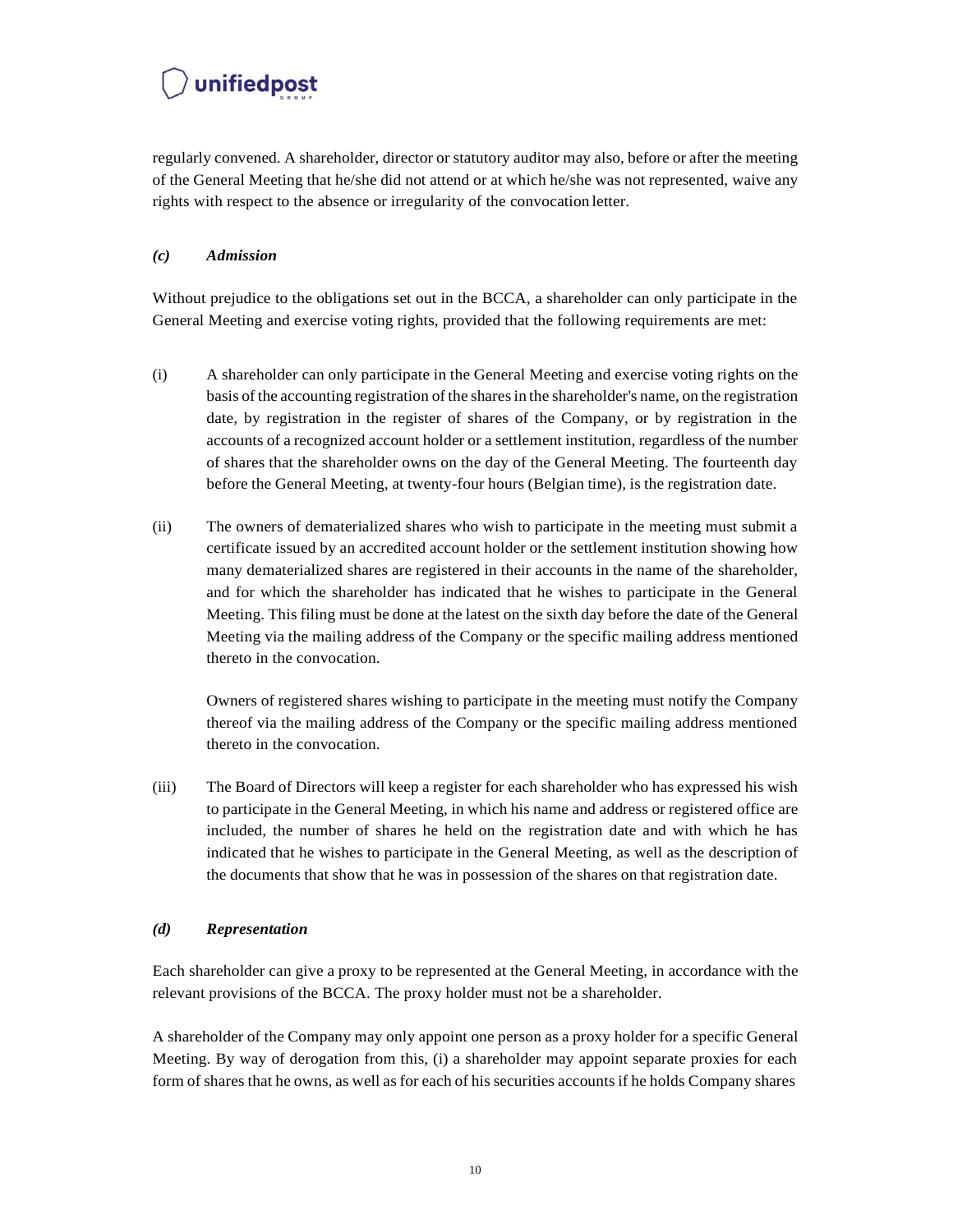in more than one securities account and (ii) a person qualified as a shareholder who, however, is a professional acting on behalf of other natural or legal persons, can authorize each of these other natural or legal persons or a third party designated by them.

A person who acts as a proxy holder may hold a proxy for more than one shareholder. In the event that a proxy holder holds proxies from several shareholders, he can vote differently on behalf of a certain shareholder than on behalf of another shareholder.

The appointment of a proxy holder by a shareholder must be in writing or via an electronic form and must be signed by the shareholder either by hand or by an electronic signature within the meaning of Article 3.10 of Regulation (EU) No 910/2014 of the European Parliament and of the Council of 23 July 2014 on electronic identification and trust services for electronic transactions in the internal market and repealing Directive 1999/93/EC or a qualified electronic signature within the meaning of Article 3.12 of the same Regulation.

The notification of the proxy to the Company must be made via the mailing address of the Company or the specific mailing address mentioned in the convocation.

The Company must receive the proxy no later than the sixth day before the date of the meeting.

Without prejudice to the possibility, in accordance with article 7:145, second paragraph BCCA to deviate from the instructions in certain circumstances, the proxy holder casts his vote in accordance with the possible instructions of the shareholder who has designated him. The proxy holder must maintain a register of voting instructions for at least one year and, upon request of the shareholder, confirm that he has complied with the voting instructions.

In the event of a potential conflict of interest as defined in Article 7:143, §4 BCCA between the shareholder and the proxy holder, the proxy holder must disclose the precise facts that are of interest to the shareholder in order to assess whether there is a risk that the proxy holder may pursue any interest other than the shareholder's interest. Moreover, the proxy holder may only vote on behalf of the shareholder provided that he has specific voting instructions for each item on the agenda.

For the application of these conflict of interest rules, a conflict of interest exists when the proxy holder:

- (i) isthe Company itself or an entity controlled by it, or a shareholder controlling the Company, or another entity controlled by such a shareholder;
- (ii) is a member of the Board of Directors or of the management bodies of the Company, of a shareholder controlling the Company, or of a controlled entity as referred to in (i);
- (iii) is an employee or a supervisory director of the Company, of the shareholder controlling the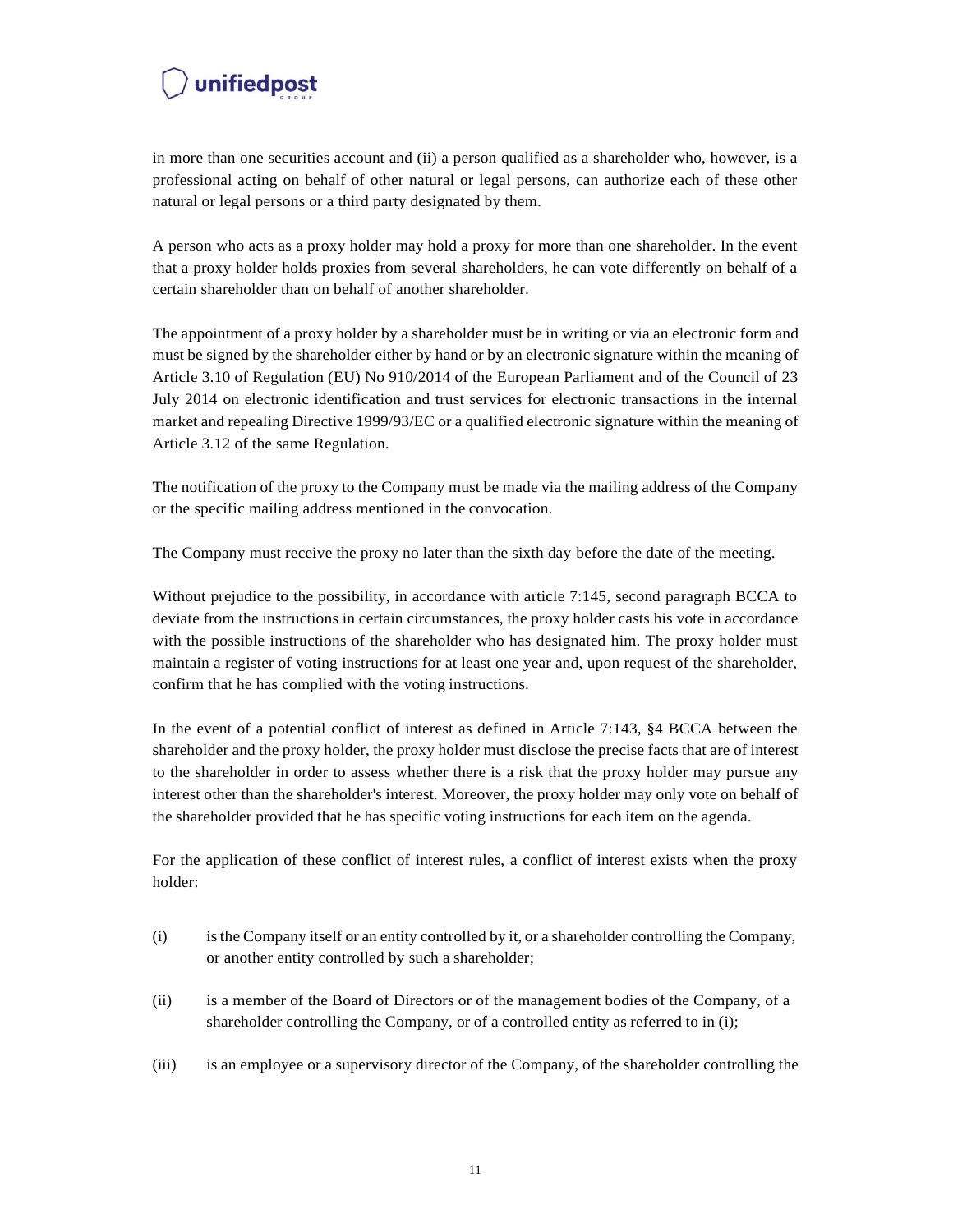Company, or of a controlled entity as referred to in (i);

(iv) has a parent relationship with a natural person as referred to in (i) to (iii), or is the spouse or legally cohabiting partner of such a person or a relative of such a person.

Minors, persons who have been declared incompetent and legal persons must be represented by their legal or statutory representatives.

#### <span id="page-11-0"></span>*(e) Chairman - office*

Each General Meeting is chaired by the Chairman of the Board of Directors or, in his absence, by the oldest director present. The Chairman shall take the necessary measures to ensure that that any relevant question from the shareholders is answered properly.

The chairman can designate a secretary and a scribe, who do not have to be a shareholder. These two functions can be performed by one person.

The chairman, the secretary and the scribes together form the office.

#### <span id="page-11-1"></span>*(f) Meeting*

#### *Voting rights*

Each shareholder is entitled to one vote per share at the General Meeting. The Company's major shareholders do not have different voting rights compared to the other shareholders.

Voting rights may be suspended in relation to shares:

- which were not fully paid up, notwithstanding the request thereto of the Board of Directors;
- to which more than one person is entitled, except in the event a single representative is appointed for the exercise of the voting right;
- $\bullet$  which entitle their holder to voting rights above the threshold of 5% or any multiple of 5%, of the total number of voting rights attached to the outstanding financial instruments of the company on the date of the relevant General Meeting, except in the event where the relevant shareholder has notified the Company and the FSMA at least 20 days prior to the date of the General Meeting on which it wishes to vote of its shareholding reaching or exceeding the thresholds above;
- which are being held by the Company or by a direct subsidiary of the Company; and
- of which the voting right was suspended by a competent court or the FSMA.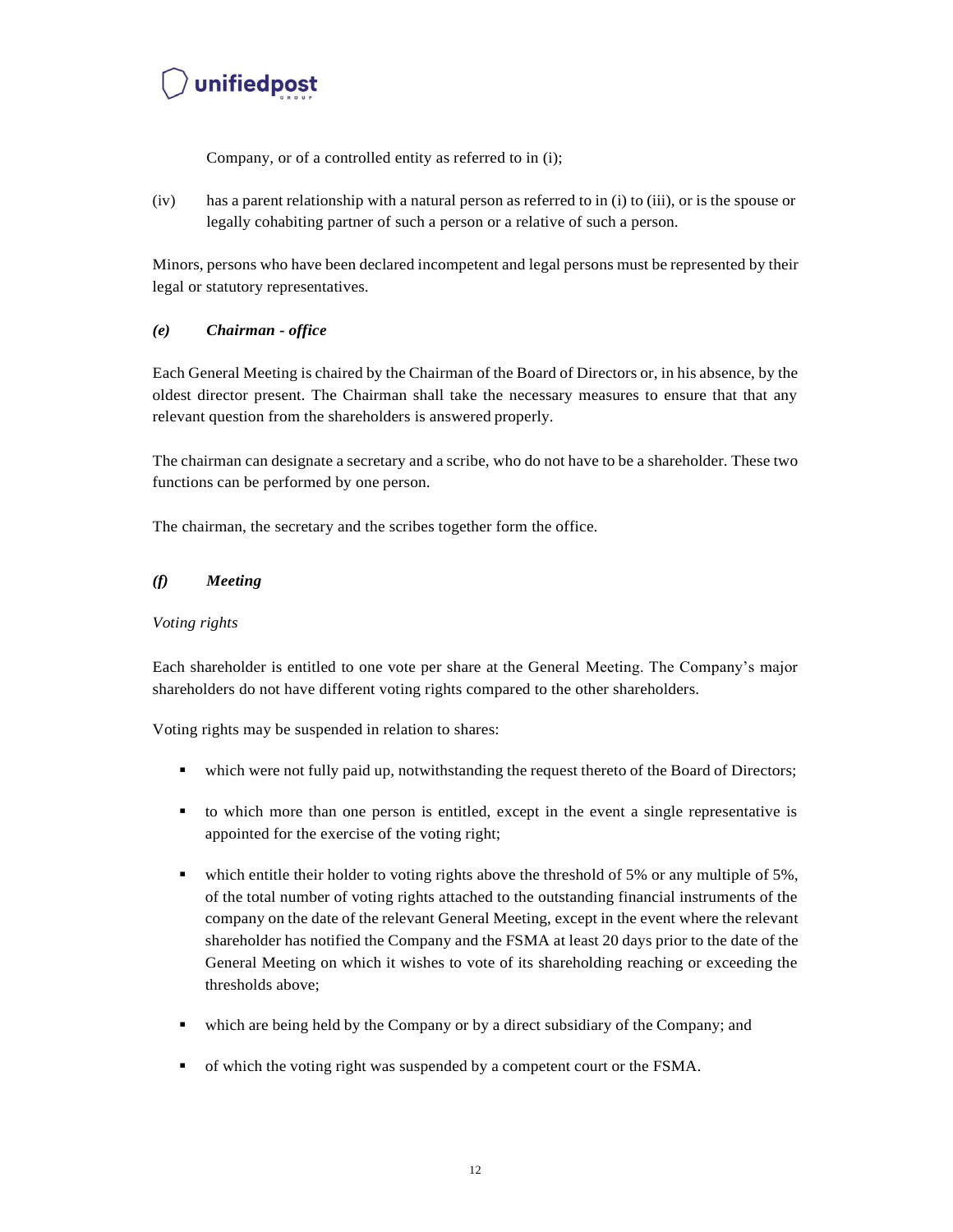

#### *Decision making*

In general, there is no attendance quorum requirement for a General Meeting, except as provided for by law in relation to certain decisions. Decisions are taken by a majority of the votes cast, except where the law or the articles of association provide for a specialmajority.

Matters involving special legal quorum and majority requirements include, among others, amendments to the articles of association, issues of new shares, convertible bonds or subscription rights and decisions regarding mergers and demergers, which require at least 50% of the share capital to be present or represented and a majority of at least 75% of the votes cast. Furthermore, any changes to the corporate purpose or any conversion of legal form of the Company require at least 50% of the share capital to be present or validly represented and a majority of at least 80% of the votes cast. If the quorum is not reached, a second General Meeting may be convened at which no quorum shall apply. The special majority requirements, however, remain applicable.

The agenda for the General Meeting, the proposed resolutions and all information and documentation necessary to exercise their voting right are notified to the shareholders via the Company's website, except, but without prejudice to mandatory provisions of the BCCA, where the Board of Directors considers that the distribution of this information may harm the Company. In such cases, apart from the information referred to in article 7:132 of the BCCA, the other information is only brought to the knowledge of the shareholders at the meeting.

Together with the convocation letter and according to the same modalities, the holders of registered shares will be sent a copy of the documents which must be made available to them by virtue of the BCCA to the Directors and to the statutory auditor.

The shareholders who alone or together hold at least one tenth (1/10) of the share capital may request the convocation of a General Meeting. In accordance with and under the conditions of article 7:130 of the BCCA, one or more shareholders who alone or together hold at least three (3) per cent of the Company's share capital, may add items to the agenda of the General Meeting and propose draft resolutions with regard to the items already on the agenda or to be added to the agenda.

Within the General Meeting, the Directors answer relevant questions asked by the shareholders, on the General Meeting or in writing, if these are related to items on the agenda and to the extent that the answers do not risk harming the business interests of the Company, or result in the violation of a confidentiality obligation.

The shareholders may send written questions to the Company's Board of Directors up to six (6) days before the date of the meeting, via the address indicated in the convocation notice of the meeting or via the e-mail address of the Company, so that they can be answered at the General Meeting.

In accordance with article 7:141 of the BCCA, the record of the meeting and the results of the votes are made available on the Company's website as soon as practically possible and at the latest within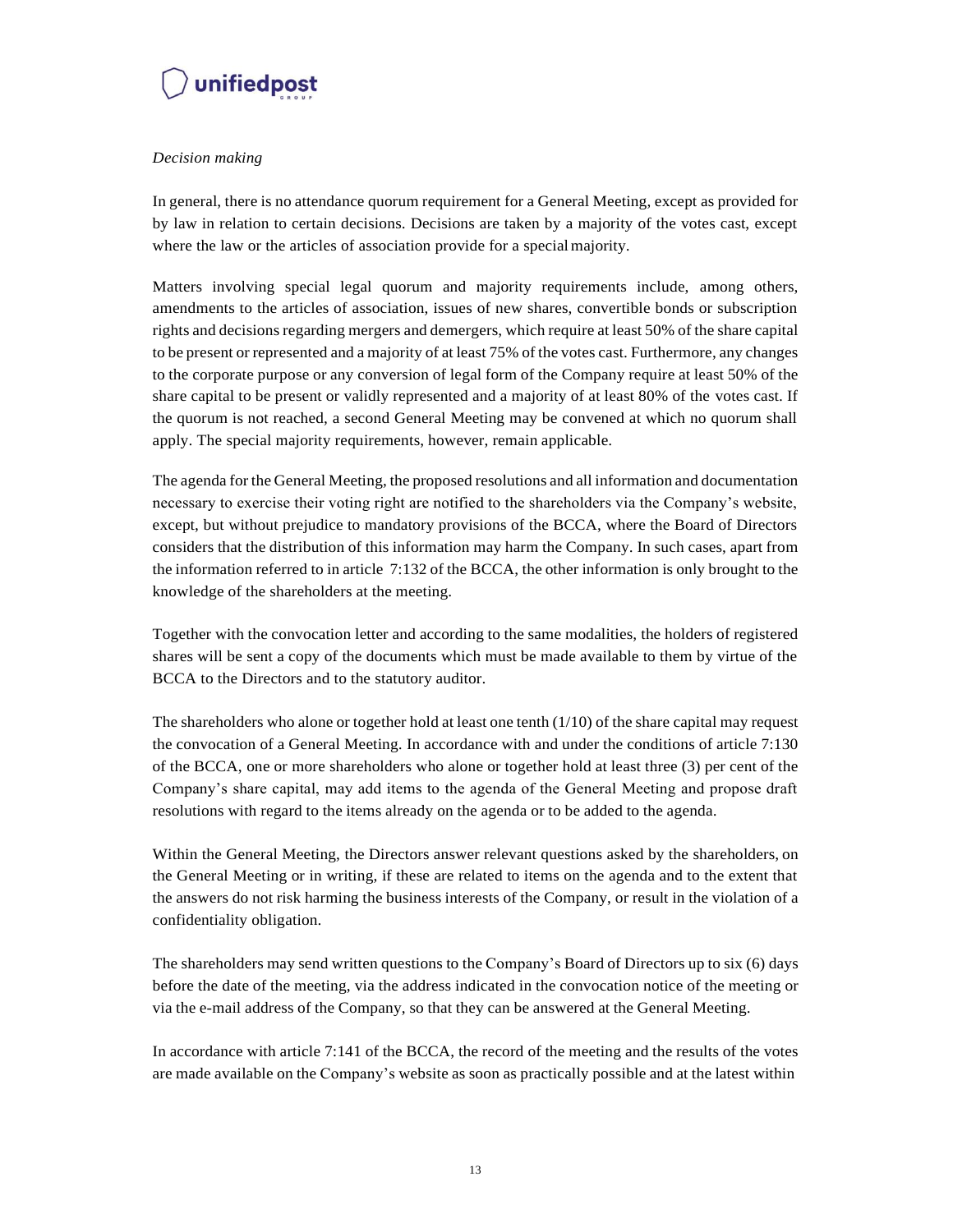

fifteen (15) days after the General Meeting.

#### <span id="page-13-0"></span>*(g) Dividend policy*

The dividend policy of the Company is the result of a yearly balancing of (i) return to shareholders and (ii) availability of free cash flow to finance growth opportunities. This may result in the Company deciding at any given time not to propose to pay out any dividend. The Company reports its financial results on a half-yearly and yearly basis.

#### <span id="page-13-1"></span>**3 BOARD OF DIRECTORS: TERMS OF REFERENCE**

The principles included in this Charter and policies are in addition to and are not intended to change or interpret any law or regulation, or the Articles of Association of the Company.

The Board of Directors will revise, and if required adapt, these terms of reference from time to time to adopt them to its evolving needs. In this case, the Board of Directors shall include in the Corporate Governance Statement in its Annual Report the relevant information and/or events that gave rise to the modification.

#### <span id="page-13-2"></span>**3.1 Choice of governance structure**

The Company has explicitly opted for a *one-tier board structure* in accordance with articles 7:85 to 7:100 of the BCCA, consisting of the Board of Directors, which is competent to perform all acts necessary or useful for the realisation of the object of the Company, except those for which the General Meeting is competent by law.

At least once every five years, the Board of Directors evaluates whether the chosen governance structure is still appropriate and, if not, proposes a new governance structure to the General Meeting.

#### <span id="page-13-3"></span>**3.2 Role, responsibilities and representation**

#### <span id="page-13-4"></span>*(a) Role*

The Board of Directors is the ultimate decision-making body of the Company, with the exception of matters which are reserved to the shareholders by law.

The Board of Directors' role is to pursue sustainable value creation in the Company by providing entrepreneurial leadership and enabling risks to be assessed and managed. The Board of Directors decides on the Company's values and strategy, its risk appetite and key policies. The Board of Directors closely monitors the Company's performance and ensures that the necessary financial and human resources are in place for the Company to meet its objectives.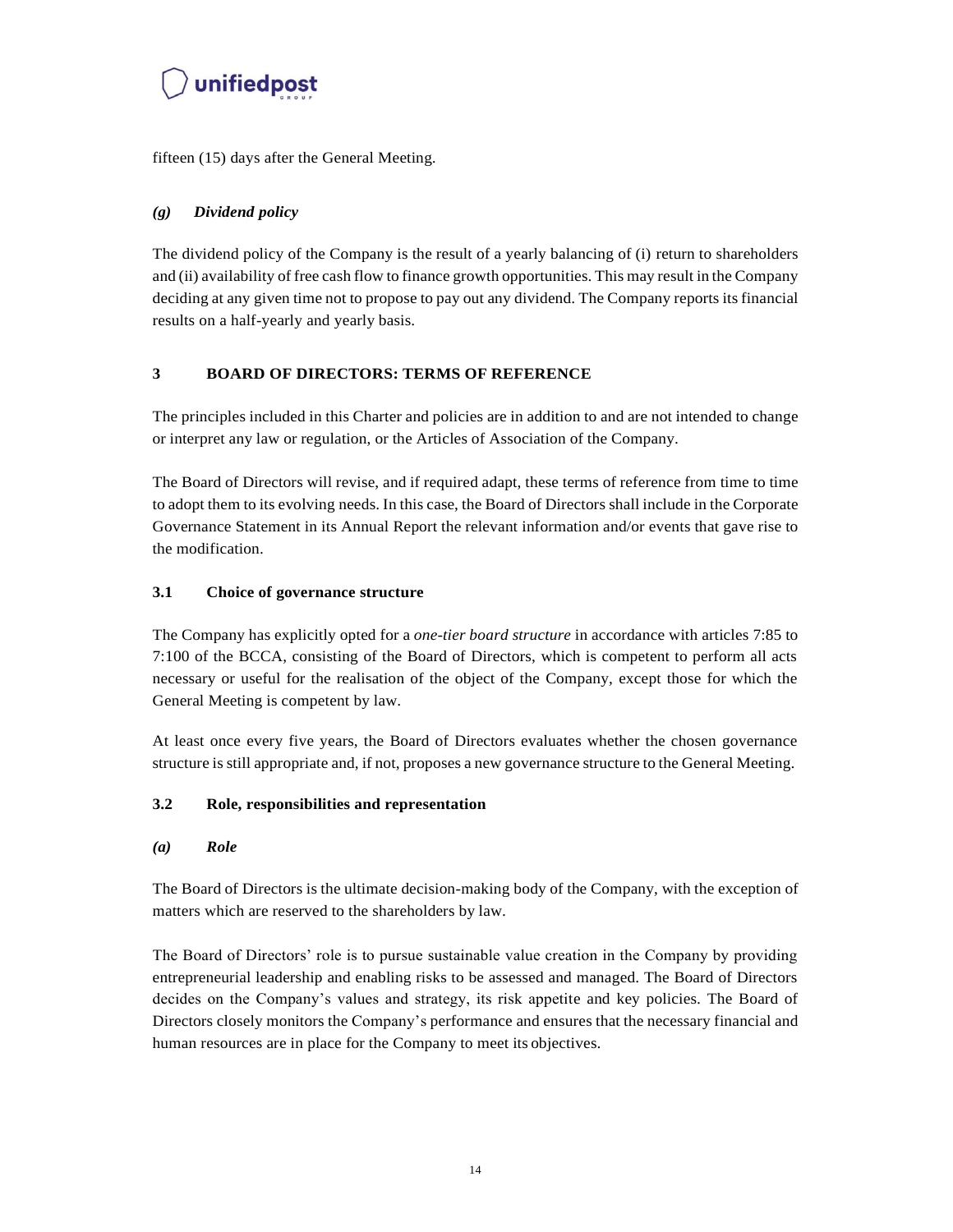The Board of Directors believes that this involves a primary focus on long-term financial returns, while remaining sensitive to the legitimate interests and expectations of the stakeholders who are essential to a successful business: the customers, suppliers, shareholders, and employees of the Company as well as the community and environment in which the Company operates.

The Board of Directors supports the executive management in the execution of its tasks and should be prepared to challenge the executive management in a constructive manner when appropriate.

Non-executive Directors should spend the time necessary and meet as frequently as necessary to properly discharge their responsibilities. They should be made aware of the extent of their duties at the time of their application, in particular as to the time commitment involved in carrying out those duties. They should not consider taking on more than five directorships in listed companies. Changes to their other relevant commitments and their new commitments outside the Company should be reported to the Chairman of the Board of Directors as they arise. The non-executive Directors will regularly evaluate their interaction with the executive management of the Company. With a view to such evaluation, the non-executive Directors shall meet once a year in absence of the CEO and the other executive Directors.

Each member of the Board of Directors, executive and non-executive alike, is required, in his capacity as a Director (i) to be guided exclusively by the overall goal of the Company's Board of Directors which is to perpetuate a successful business; (ii) to maintain in all circumstances his independence of judgment, decision and action; and (iii) to clearly express his concern, and as the case may be, have recorded in the minutes his opposition to a proposal submitted to the Board of Directors if he or she is of the opinion that such proposal may harm the interests of the Company.

#### <span id="page-14-0"></span>*(b) Responsibilities*

The main key areas which are reserved to the Board of Directors are: Matters for which it has exclusive responsibility, either by law or under the Articles of Association, for example:

- i. Establishing and adopting the consolidated periodic financial statements of UP Group, the periodic financial statements of the Company and the related communications;
- ii. Adopting the accounting standards (in casu, the IFRS standards for the consolidated accounts and the Belgian standards for the Belgian Company accounts);
- iii. Convening the General Meeting and drawing the agenda and proposals for resolutions to be submitted to them;
- iv. Supervising the Audit Committee and the Appointment and Remuneration Committee;
- v. Preparing the Corporate Governance Statement in the Annual Report, including the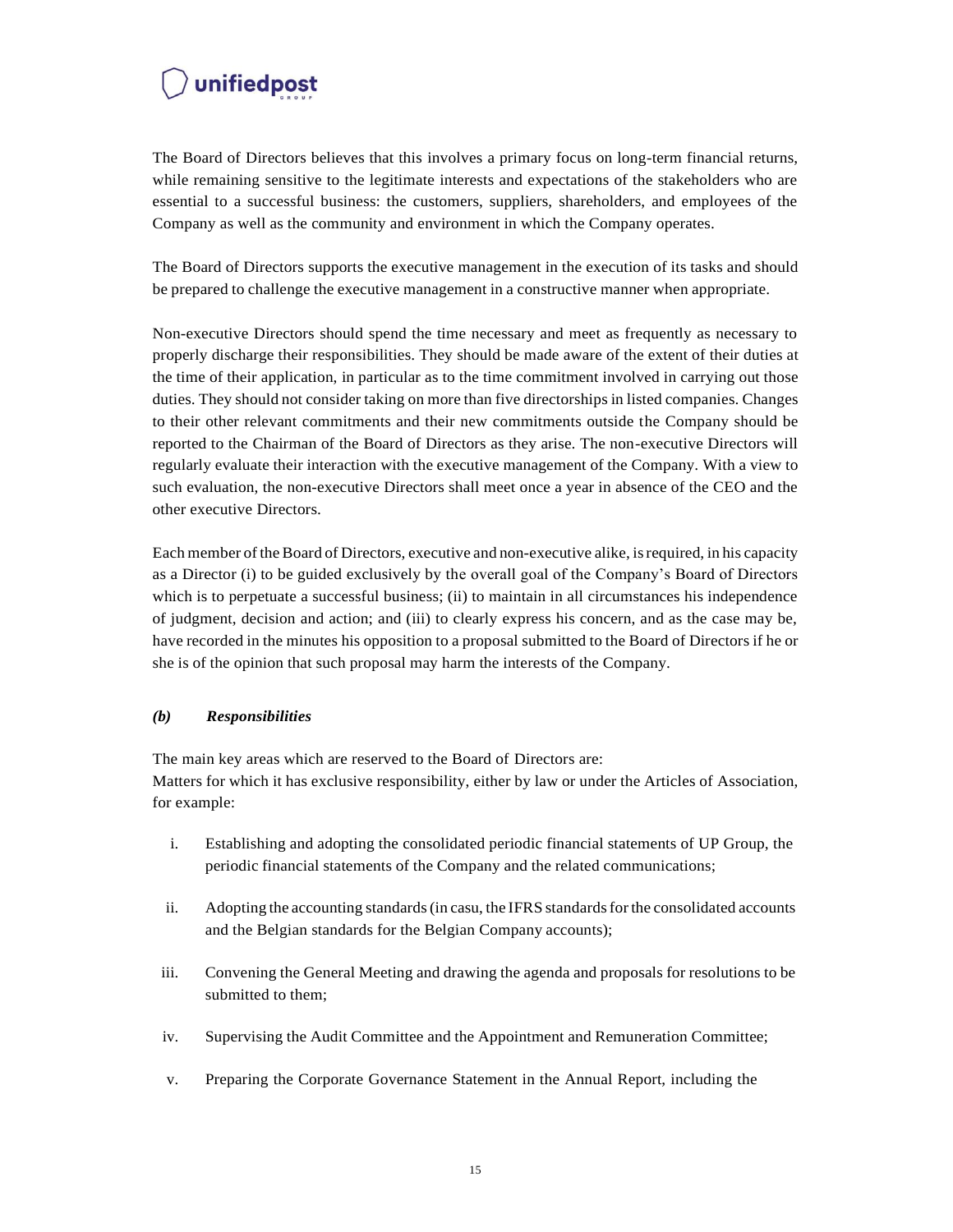remuneration report with respect to the Directors and the members of the Management Committee as well the description of the internal control and risk management systems.

- vi. Defining the medium-and long term strategies, key policies, values and overall organizational structure of the UP Group;
- vii. Approving the reference frameworks for internal controls and risk management;
- viii. Establishing procedures for monitoring the Company's compliance with laws and other regulations, as well as for the application of internal guidelines relating thereto;
- ix. Supervising the performance of the statutory auditor and supervising the internal audit taking into account the review carried out by the Audit Committee;
- x. Reviewing and adopting the budget and long-range plans, including investments and financial objectives in particular in terms of risk profiles and allocation of resources;
- xi. Taking all necessary measures to ensure the quality, reliability, integrity and timely publication of the financial statements and other significant financial or non-financial information of the Company;
- xii. Establishing an appointment procedure and determining the selection criteria for the Directors;
- xiii. Appointing and dismissing the members of the Management Committee, including the CEO and determining the delegation of powers;
- xiv. Supervision and reviewing performance of the Management Committee and its decisions;
- xv. Appointing amongst its members a Chairman; appointing a Secretary to the Board of Directors;
- xvi. Supervising the Audit Committee and the Appointment and Remuneration Committee, determining their function and remuneration, defining each Committee's mission, composition and duration and reviewing their proper operation;
- xvii. Outlining and taking major strategic decisions which fall outside the scope of the Management Committee's delegation; and
- xviii. Determination of internal Corporate Governance and Compliance rules.

In all matters for which it has exclusive responsibility, the Board of Directors works closely together with the Management Committee, which is in essence responsible for the preparation of most of the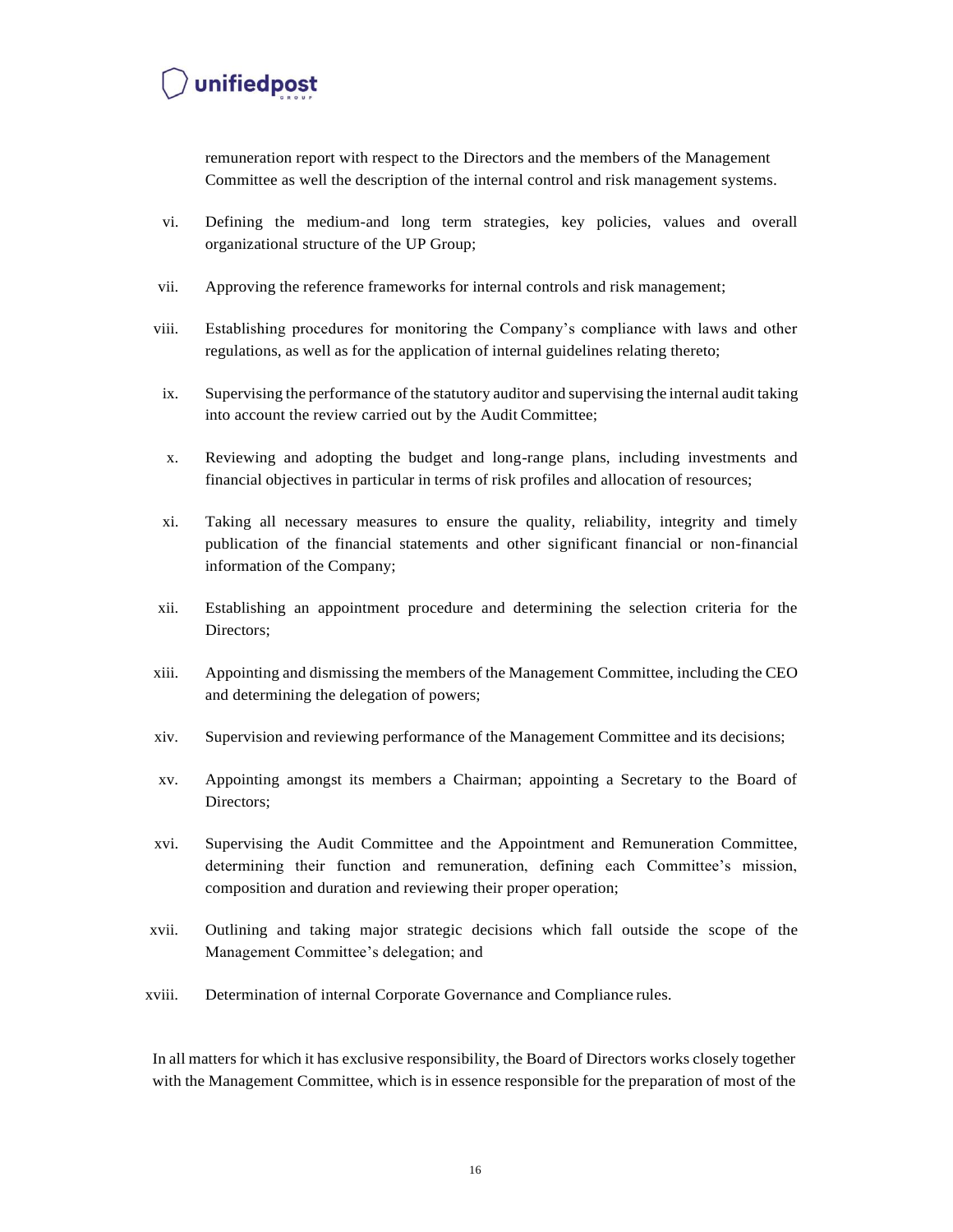

proposals for decision by the Board of Directors.

The Board of Directors performs its duties in accordance with the legal, statutory and contractual provisions and in the interest of the Company, shareholders and all direct or indirect stakeholders.

#### <span id="page-16-0"></span>*(c) Representation*

The Board of Directors has the authority and the duty to use adequate, necessary and proportionate means in order to fulfill its responsibilities. The Board of Directors, as a whole, is collectively accountable to the Company for adequately exercising such authority, powers and duties.

Pursuant to Article 24 of the Articles of Association, the Company is validly represented either by the entire Board of Directors, or by two Directors acting jointly.

The Board of Directors shall ensure that the identity of the members of the management entitled to represent the Company jointly with one Executive Director is published in the Annexesto the Belgian Official Gazette.

The Company is also validly represented, by special representatives within the limits of their office, or, within the limits of the day-to-day management, by someone to whom this day-to-day management has been delegated by the Board of Directors.

#### <span id="page-16-1"></span>**3.3 Composition, nomination procedure, qualifications and induction**

#### <span id="page-16-2"></span>*(a) Composition*

The Articles of Association of the Company state that the Board of Directors is composed of at least six (6) members. The exact number of Directors shall be fixed from time to time by resolution of the General Meeting. The Board of Directors shall be small enough for efficient decision-making and large enough for its members to contribute experience and knowledge from different fields and for changes to the Board of Directors' composition to be managed without undue disruption. At least half of the members of the Board of Directors are appointed as non-executive Directors, of which at least three Directors are independent Directors as described in the BCCA and the Belgian CG Code.

The Board of Directors appoints a Chairman from amongst its members. Ideally, the Chairman is a person recognized for his professionalism, independence of mind, coaching abilities, the ability to reach consensus, and has communicative and meeting management skills.

In case the Chairman is unable to perform its tasks during the meeting of the Board of Directors, the oldest, present board member shall take his place.

The Chairman of the Board of Directors is responsible for the proper operation of the Board of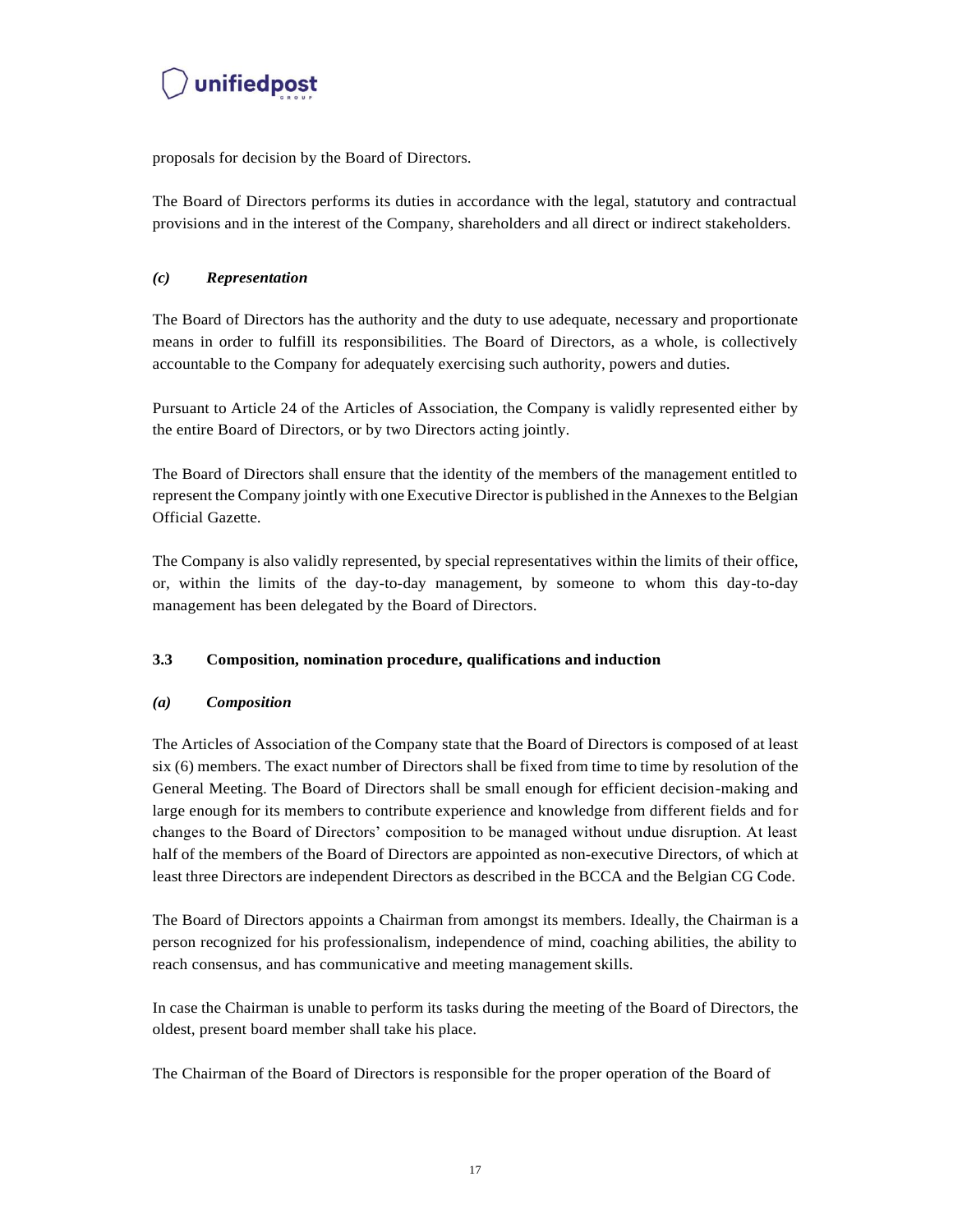Directors and the effectiveness of the Board of Directors in all aspects. The Chairman sees to it that active interaction takes place between the Board of Directors, the CEO and the executive management while fully respecting the executive responsibilities of the CEO.

#### <span id="page-17-0"></span>*(b) Nomination procedure*

For any new appointment to the Board of Directors, the skills, knowledge and experience already present and those needed on the Board of Directors shall be evaluated and, in the light of that evaluation, a description of the role and skills, experience and knowledge needed shall be prepared (a "profile").

When dealing with a new appointment, the Chairman of the Board of Directors and the Chairman of the Appointment and Remuneration Committee shall ensure that, before considering the candidate, the Board of Directors has received sufficient information such as the candidate's résumé (CV), the assessment of the candidate based on the candidate's initial interview(s), a list of the positions the candidate currently holds, and, if applicable, the necessary information for assessing the candidate's independence.

The Board of Directors is responsible for proposing candidates for appointment as member of the Board of Directors to the General Meeting and for provisionally filling vacancies on the Board of Directors that may occur between ordinary General Meetings due to death or voluntary resignation, in each case based upon a recommendation of the Appointment and Remuneration Committee. If the Board of Directors provisionally fills a vacancy on the Board of Directors, the General Meeting shall make a definitive decision on the candidate's appointment at its next meeting, in accordance with article 7:88 of the BCCA.

Any proposal for the appointment of a Director by the General Meeting shall be accompanied by a recommendation from the Board of Directors, based on the advice of the Appointment and Remuneration Committee. The proposal shall specify the proposed term of the mandate, which shall not exceed four (4) years. It shall be accompanied by relevant information on the candidate's professional qualificationstogether with a list of the positionsthe candidate already holds. The Board of Directors will indicate whether the candidate satisfies the independence criteria. In case multiple candidates are being proposed at the same time, the Board of Directors will propose that the General Meeting votes separately on every candidate.

Without prejudice to applicable legal provisions, proposals for appointment shall be communicated at least thirty (30) days before the General Meeting, together with the other items on the agenda of the meeting. The General Meeting shall vote on each proposed appointment separately. Appointment decisions are taken by the shareholders with a majority of the votes cast. The appointment of Directors may be revoked at any time by the General Meeting.

#### <span id="page-17-1"></span>*(c) Director qualifications*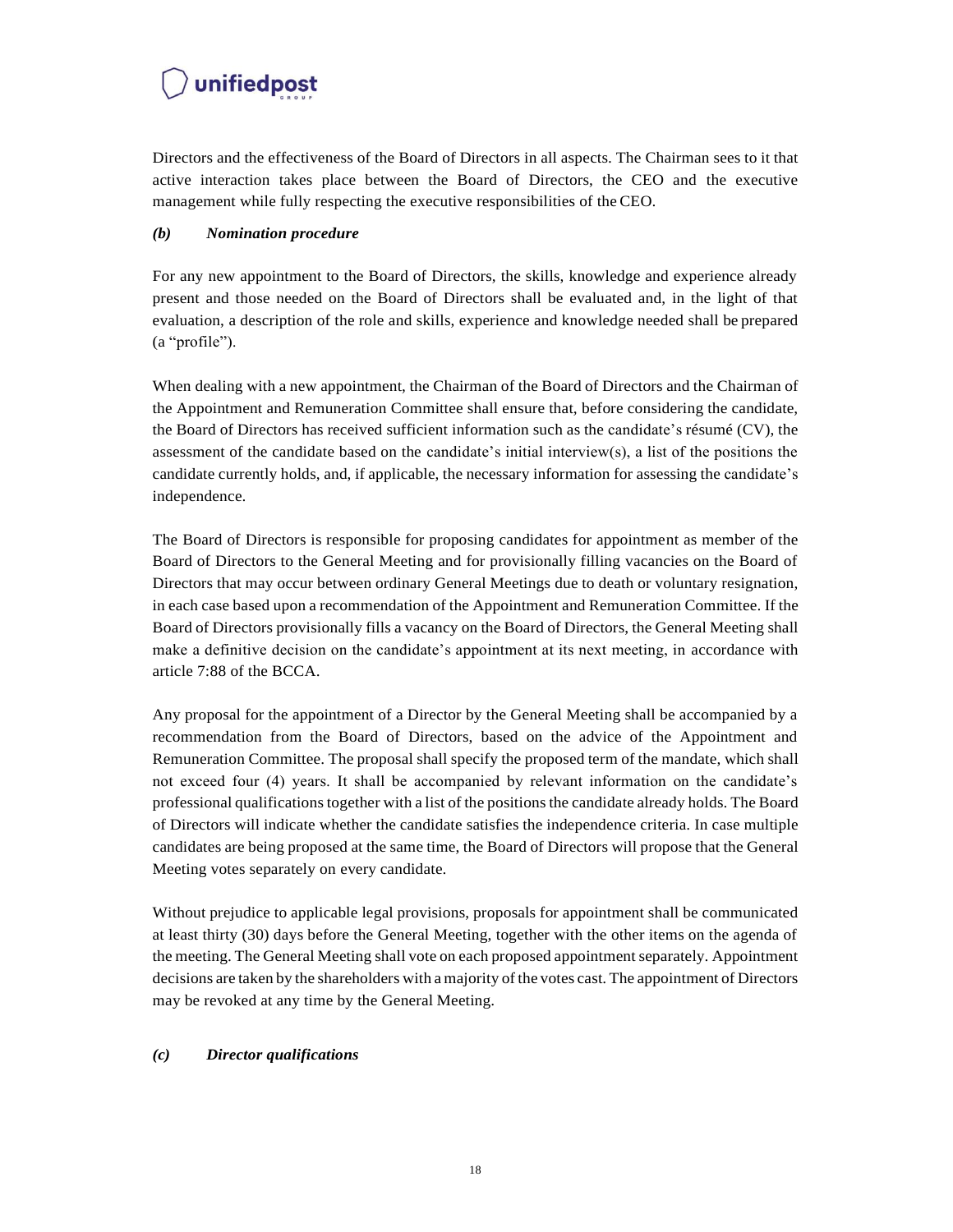The Appointment and Remuneration Committee is responsible for reviewing with the Board of Directors, on regular intervals, the requisite skills and characteristics of new Directors as well as the composition of the Board of Directors as a whole. This assessment will include members' qualification as independent, as well as consideration of diversity, background, age, skills, and experience in the context of the needs of the Company**.** The Company already complies with the requirement that one third of the Directors on the Board of Directors must be of the opposite gender, in accordance with the BCCA.

Each Director individually should have skills and experience that are complementary to the need of the Company, and should bring to the Board of Directors an inquisitive and objective perspective which gives him/her the ability, if needed, to challenge management. Taken as a whole, the Board of Directors should be composed out of persons to a certain extent complementing each other, and representing various areas of skill and expertise.

Appointments to the Board of Directors shall be made on merit and on the basis of objective criteria. Directorsshould attain high standards of professional ability and judgment and should be committed, in conjunction with the other Directors, to serving the long-term interests of the Company.

If the Board of Directors is considering to appoint *the* previous CEO as a director, the Board of Directors shall ensure that the necessary safeguards are in place so that the new CEO has the required autonomy. If the Board of Directors is considering to appoint *a* former CEO as Chairman, then the positive and negative implications of such a decision are carefully weighed against each other and the Corporate Governance Statement should stipulate why such an appointment would not interfere with the required autonomy of the CEO.

An independent Director is a non-executive Director whom the Board of Directors affirmatively determines has no material relationship with the Company (directly or as a partner, shareholder or officer of an organization that has a relationship with the Company) or with a significant shareholder of the Company that would compromise his independence. If the director is a legal entity, his or her independence must be assessed on the basis of both the legal entity and his or her permanent representative. Besides this individual obligation imposed on each of its members, the Board of Directors determines whether there are relationships or circumstances which are likely to affect, or could appear to affect, the independence of non-executive Directors.

The Board of Directors has adopted the following categorical standards to assist it in the determination of each non-executive Director'sindependence. The Board of Directors will determine the independence of any non-executive Director with a relationship to the Company that is not covered by these standards and the Company will disclose such determinations in the Corporate Governance Statement or otherwise at least annually. A Director will be presumed to qualify as an independent Director if he meets at least the criteria set out in the Belgian CG Code, which can be summarized as follows: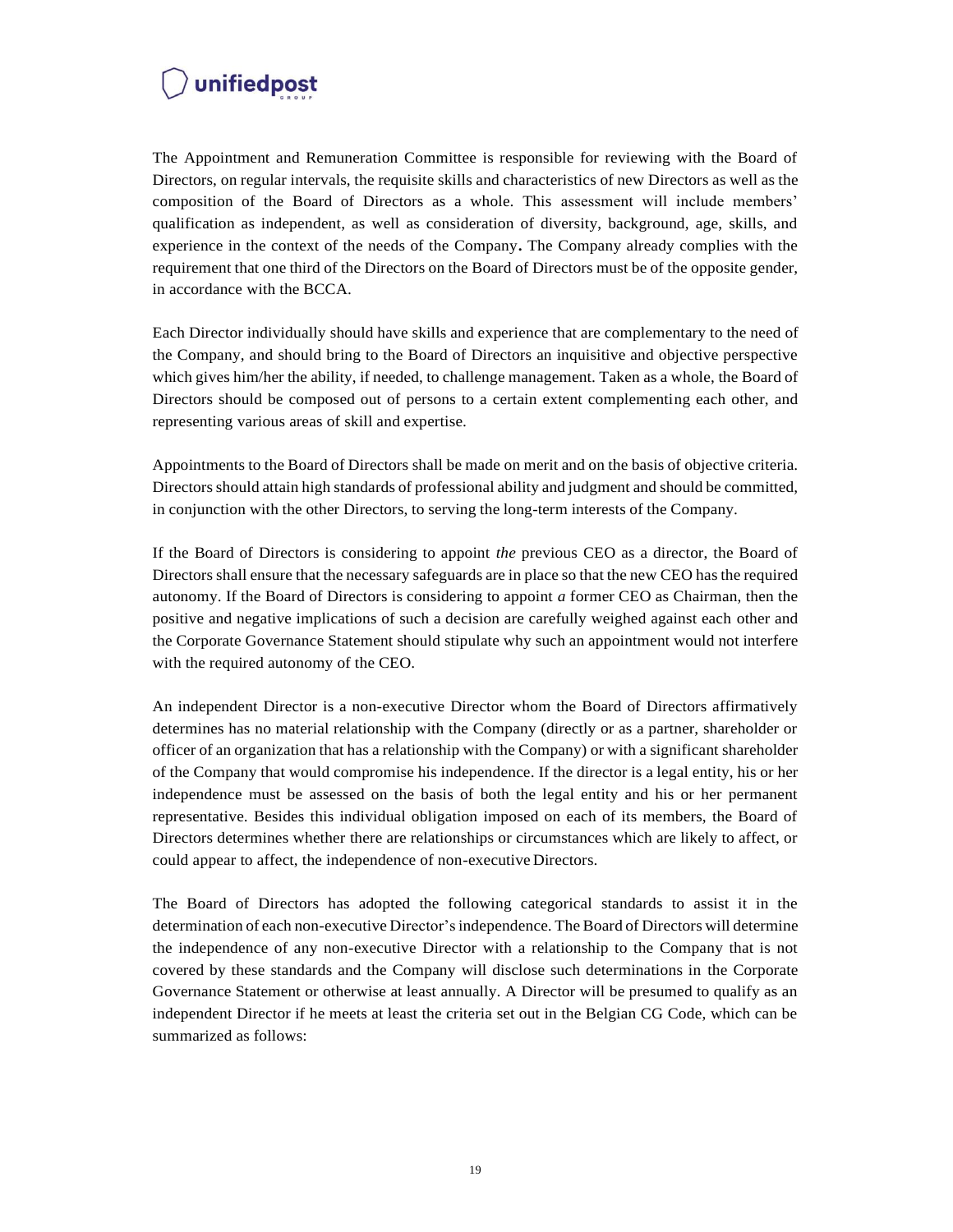- (i) Not be an executive, or exercising a function as a person entrusted with the daily management of the company or a related company or person, and not have been in such a position for the previous three (3) years before their appointment. Alternatively, no longer enjoying stock options of the Company related to this position;
- (ii) Not have served for a total term of more than twelve years as a non-executive board member;
- (iii) Not be an employee of the senior management (as defined in article  $19.2^{\circ}$  of the law of 20 September 1948 regarding the organization of the business industry) of the Company or a related company or person, and not have been in such a position for the previous three years before their appointment. Alternatively, no longer enjoying stock options of the company related to this position;
- (iv) Not be receiving, or having received during their mandate or for a period of three years prior to their appointment, any significant remuneration or any other significant advantage of a patrimonial nature from the company or a related company or person, apart from any fee they receive or have received as a non-executive board member;
- (v) Not hold shares, either directly or indirectly, either alone or in concert, representing globally one tenth or more of the Company's capital or one tenth or more of the voting rights in the Company at the moment of appointment;
- (vi) Not having been nominated, in any circumstances, by a shareholder fulfilling the conditions sub (v);
- (vii) Not maintain, nor have maintained in the past year before their appointment, a significant business relationship with the Company or a related company or person, either directly or as partner, shareholder, board member, member of the senior management (as defined in article 19.2° of the law of 20 September 1948 regarding the organization of the business industry) of a company or person who maintains such a relationship;
- (viii) Not be or have been within the last three years before their appointment, a partner or member of the audit team of the Company or person who is, or has been within the last three years before their appointment, the external auditor of the Company or a related company or person;
- (ix) Not be an executive of another company in which an executive of the company is a non-executive board member, and not have other significant links with executive board members of the Company through involvement in other companies or bodies; and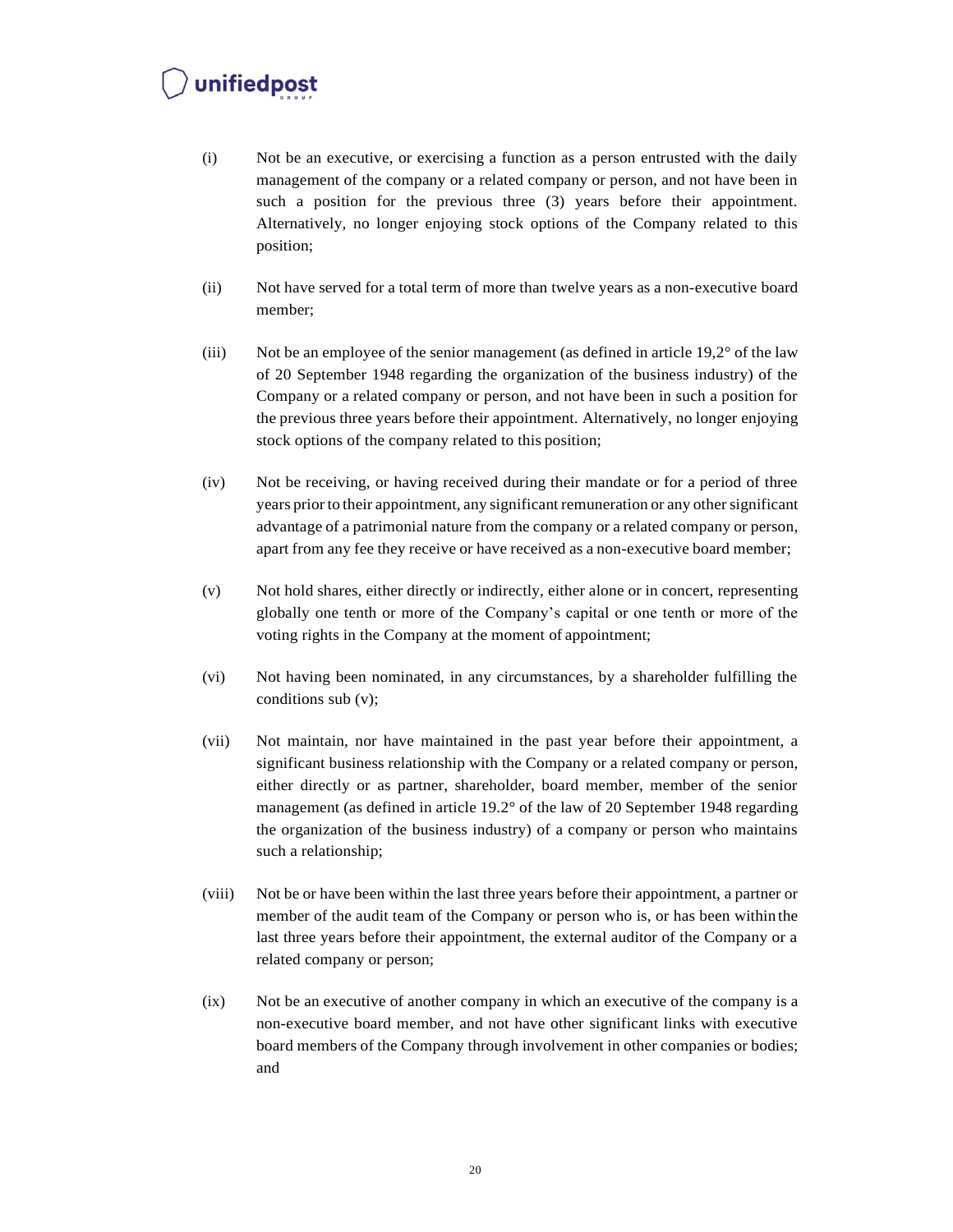(x) Not have, in the Company or a related company or person, a spouse, legal partner or close family member to the second degree, exercising a function as board member or executive or person entrusted with the daily management or employee of the senior management (as defined in article 19.2° of the law of 20 September 1948 regarding the organization of the businessindustry), or falling on one of the other casesreferred to in (i) to (ix) above, and as far as point (ii) is concerned, up to three years after the date ono which the relevant relative has terminated their last term.

#### <span id="page-20-0"></span>*(d) Resignation*

Any Director may resign at any time by giving notice in writing to the Chairman of the Board of Directors. Such resignation shall take effect upon receipt thereof or at any later time specified therein. The acceptance of such resignation shall not be necessary to make it effective.

In case Directors were elected to the Board of Directors based upon a certain quality, which has been specifically mentioned in the nomination decision, they should volunteer to resign from the Board of Directors when they lose that quality. The Board of Directors does not believe that in every instance the Directors who lose the quality upon which they were elected to the Board of Directors should necessarily leave the Board of Directors. There should, however, be an opportunity for the Board of Directors through the Appointment and Remuneration Committee to review the continued appropriateness of membership of the Board of Directors under the circumstances.

#### <span id="page-20-1"></span>*(e) Term limits*

Appointments are made for a term of four (4) years, and, as a rule, for a maximum of three (3) consecutive terms. The appointments will take place in staggered periods in order to ensure the continuity of the Board of Directors.

In the interest of the Company, in order to avoid losing the contribution of Directors who have been able to develop, over a period of time, increasing insight into the Company and its operations and, therefore, provide an increasingly valuable contribution to the Board of Directors as a whole, the Board of Directors may, by unanimity of votes, grant exceptions to this policy, provided that the reasons for the exception are explained to the General Meeting.

#### <span id="page-20-2"></span>*(f) Director induction and training*

The Chairman of the Board of Directors will ensure that newly appointed Directors receive an appropriate induction to ensure their immediate contribution to the Board of Directors. The induction process should help the Directors to familiarize themselves with their responsibilities as Directors, and with the fundamentals of the Company, such as its governance, key policies, strategic plans, finance and business challenges, itssignificant financial, accounting and risk management issues and its compliance programs.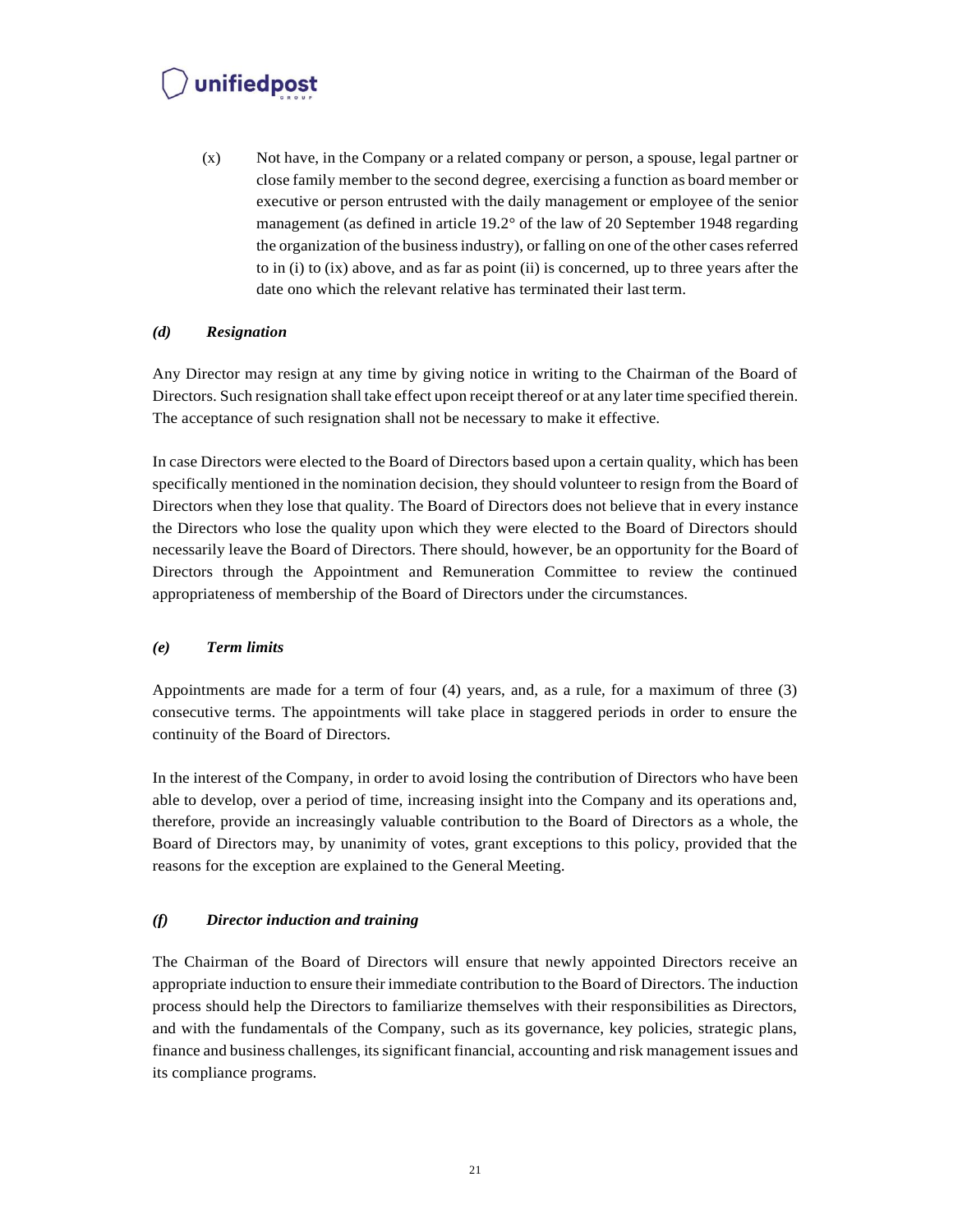In order to facilitate the Directors' fulfillment of their responsibilitiesregarding continuing education and to enhance each Director's knowledge of the Company, its business operations and the latest developments in corporate governance, it is appropriate for management to provide Directors with the following:

- (i) Continuous programs supplemental to the initial orientation to explain the Company's business operations, including its strategy, technology, products, market position;
- (ii) Material that contains information pertaining to (i) the Company's industry and (ii) the Company's major competitors.

For Directors joining Committees, the induction provided shall encompass a description of their specific role and duties and any other information linked to the specific role of that Committee. For new Audit Committee members, this program shall cover the Audit Committee's terms of reference and an overview of the Company's risk management systems. They shall be provided in particular with full information in respect of the Company's Charter and with information on the Company's specific accounting, financial and operational features. This induction shall also include meeting the external auditor and the relevant employees of the Company.

Directors shall update their skills and improve their knowledge of the Company to fulfill their role both on the Board of Directors and on Committees. Necessary resources shall be available for developing and updating Directors' knowledge and skills.

The Board of Directors shall establish procedures enabling Directors to obtain independent professional advice at the Company's expense.

#### <span id="page-21-0"></span>**3.4 Organization**

#### <span id="page-21-1"></span>*(a) Meetings of the Board of Directors*

Regular meetings of the Board of Directors will be held approximately four (4) to six (6) times per year to enable it to carry out its duties effectively, and special meetings will be called as necessary by the Chairman of the Board of Directors or by the person who replaces him/her. The Board of Directors must meet when two of its members require this and within thirty (30) days of the request.

A schedule of dates and locations of the regular meetings will be provided to the Directors well in advance. Directors are expected to attend meetings of the Board of Directors. The number of meetings and the individual attendance record of Directors shall be disclosed in the Corporate Governance Statement.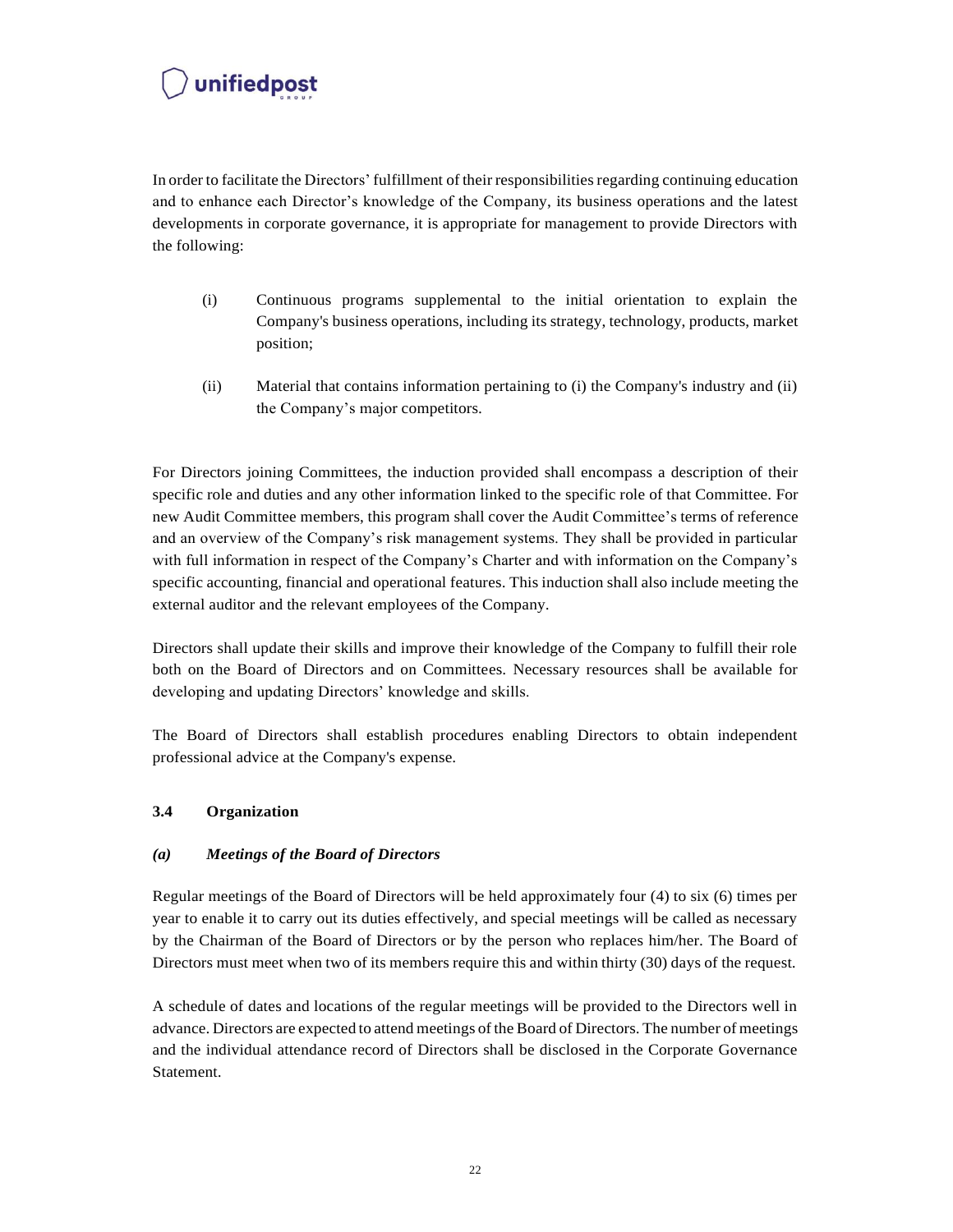Meetings of the Board of Directors may also be organized by means of video- or teleconference if required and appropriate.

As a principle, at least eight (8) calendar days' notice of the meetings of the Board of Directors shall be given to the members of the Board of Directors. However, the term of notice can be shortened if the Chairman of the Board of Directors decides that due to unforeseen circumstances and in the interest of the Company, such shorter term of notice is required. The reasons for the shorter notice will be communicated to the Directors.

Each meeting is chaired by the Chairman of the Board of Directors.

The Board of Directors can only validly deliberate and decide if at least half of its members are present or represented. A new meeting must be convened if such quorum is not attended. The second meeting can validly deliberate and decide on the items that were already on the agenda of the first meeting regardless of the number of Directors present or represented. Each Director can represent any other Director.

In case one the Directors has a personal financial interest that conflicts with the interest of the Company following a decision or transaction that falls within the Board of Directors' powers, the Director concerned must inform the other Directors before any decision of the Board of Directors is taken and the statutory auditor must also be notified. The Director thus conflicted may not participate in the deliberation or vote on the conflicting decision or transaction. The Company shall apply the conflict of interest procedure as required under the BCCA.

The Chairman shall ensure that there is sufficient time for reflection and discussion before reaching a decision.

Resolutions are taken by a simple majority of the votes cast. In case of a tie, the Chairman of the Board of Directors has the casting vote. Unless the Company's Articles of Association determine otherwise, the Board of Directors can take decisions by written unanimous consent by all the Directors. Once the decision is taken, all directors are expected to support its implementation.

The minutes of the Board of Directors will summarize the discussions, specify the decisions that were taken and mention divergent positions taken by the directors. The names of the persons intervening are only included at their explicit request. The minutes are drawn up by the Secretary to the Board of Directors under the guidance of the Chairman, summarizing the discussions and indicating the decisions taken by the Board of Directors. Where applicable the record states any reservations made by a Director. Except if otherwise required by law, minutes shall be drawn up in English.

Minutes of the Board of Directors are signed by the Chairman and the Secretary to the Board of Directors and by those Directors who request to sign. Extracts from the Minutes destined for third parties are signed by two (2) Directors acting jointly.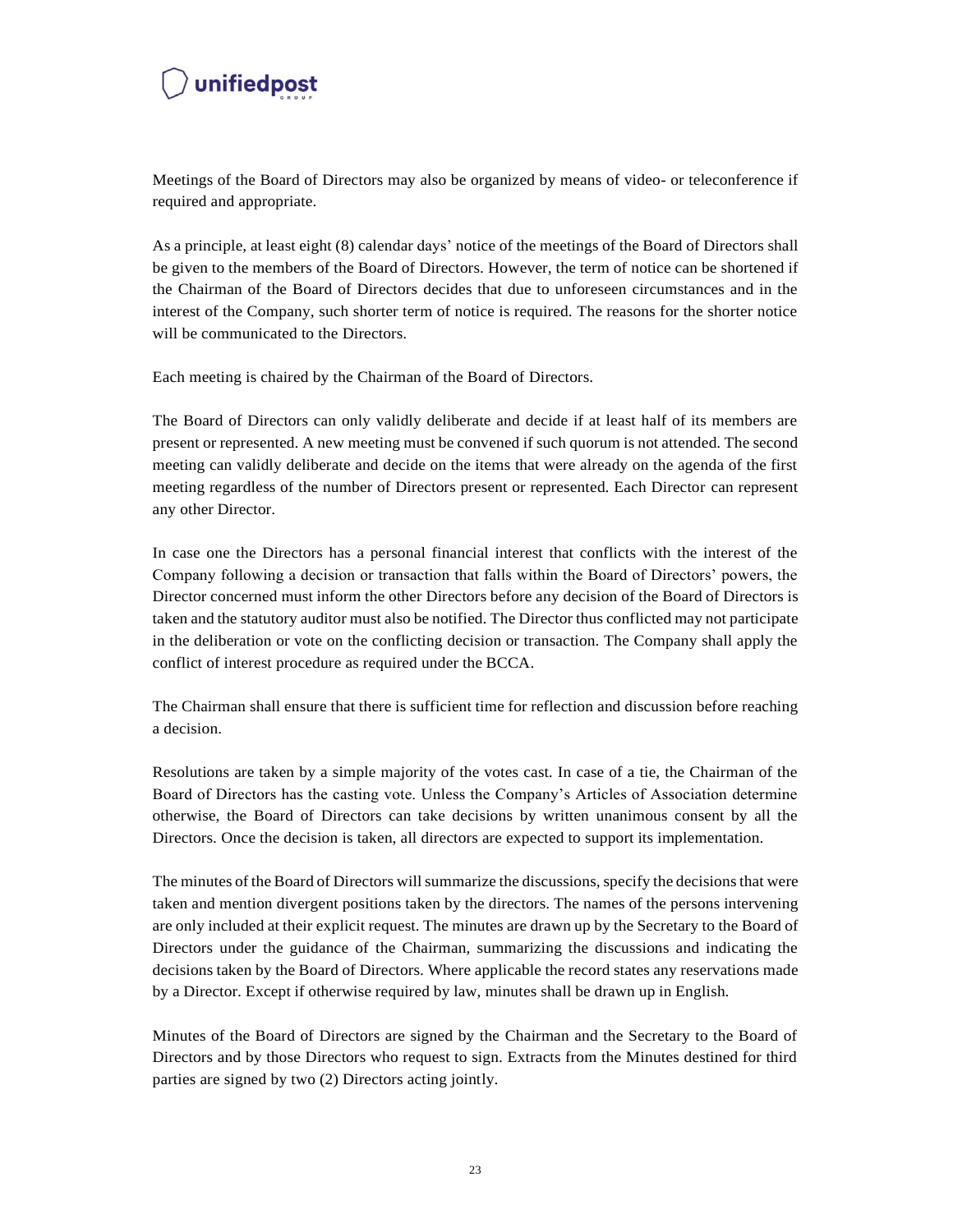

Each year, one meeting of the Board of Directors will be specifically organized as a "strategy seminar", which will be dedicated to the review of UP Group's strategy and financing plan.

#### <span id="page-23-0"></span>*(b) Agenda Items for meetings of the Board of Directors*

The Chairman of the Board of Directors will establish the agenda for each meeting of the Board of Directors in close consultation with the CEO and Secretary. At the beginning of the year, the Chairman of the Board of Directors will establish a schedule of the main topicsto be discussed during the year. A detailed agenda and, to the extent feasible, supporting documents and proposed resolutions will be provided to the Directors three calendar days prior to each meeting of the Board of Directors.

The agenda should list the topics to be discussed and specify whether they are for information, for deliberation or for decision-making purposes. Directors should review these materials in advance of the meeting.

Each Director is free to suggest the inclusion of items on the agenda. Subject to any applicable notice requirements, Directors, who suggest topicsto be included in the agenda, should advise the Chairman of the Board of Directors well in advance of such meetings.

#### <span id="page-23-1"></span>**3.5 Secretary to the Board of Directors**

The Board of Directors appoints a Secretary to the Board of Directors, who assists and advises the Board of Directors, the Chairman of the Board of Directors, the Chairmen of the Committees and all members of the Board of Directors in exercising their general and specific roles and duties (the "**Secretary to the Board of Directors**").

The core responsibilities of the Secretary to the Board of Directors include (i) ensuring that the Company's corporate bodies comply with their requirements under the BCCA, the Articles of Association and internal rules and procedures, including those laid down in this Charter, (ii) ensuring the continuous development of the Company's governance, in line with best market practices and the needs of the Company, (iii) organizing the General Meetings, and (iv) acting as Secretary to the Board of Directors and its Committees.

The Secretary to the Board of Directors is responsible to the Board of Directors and is accountable to the Board of Directors through the Chairman of the Board of Directors on all matters relating to his core duties. He or she has the authority and the duty to use adequate, necessary and proportionate means in order to efficiently fulfill his or her responsibilities.

#### <span id="page-23-2"></span>**3.6 Performance evaluation**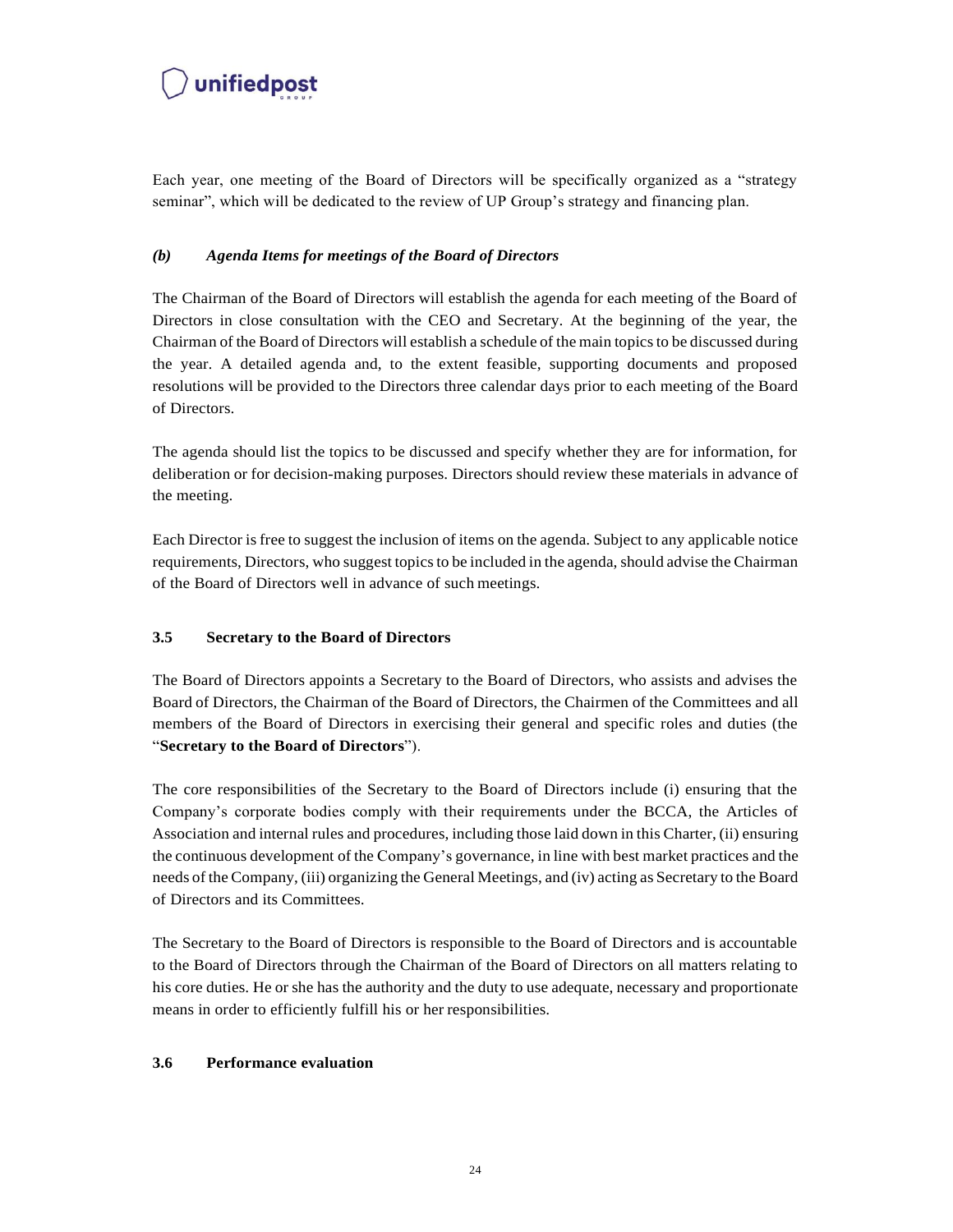Under the lead of the Chairman of the Board of Directors, the Board of Directors will conduct every three years an evaluation through self-assessment to determine whether it and its Committees are functioning effectively. The evaluation shall have the following objectives:

- (i) assessing how the Board of Directors operates;
- (ii) checking that the important issues are suitably prepared and discussed;
- (iii) evaluating the actual composition of each Director's work, the Director's presence at Board of Directors and Committee meetings and his/her constructive involvement in discussions and decision-making;
- (iv) checking the Board of Directors' and the Management Committees' current composition against their desired compositions, their sizes and functioning;
- (v) assessing the interaction of the Board of Directors with the executive management;

On a periodic basis the performance of each Director's duties as well as the role and responsibilities of each Director, will be reviewed, aimed at adapting the composition of the Board of Directors to take account of changing circumstances. Special attention will be given to the evaluation of the Chairman of the Board of Directors and the Committee Chairmen. When dealing with re-election, the Director's commitment and effectiveness shall be evaluated in accordance with a pre-established and transparent procedure.

The Appointment and Remuneration Committee will receive commentsfrom all Directors and report every two years to the Board of Directors with an assessment of the Board of Directors' performance. The assessment will focus on the Board of Directors' contribution to the Company performance and will specifically focus on areas for improvement.

The Board of Directors shall act on the results of the performance evaluation by recognizing its strengths and addressing its weaknesses. Where appropriate, this will involve proposing new members for appointment, proposing not to re-elect existing members or taking any measure deemed appropriate for the effective operation of the Board of Directors. The Board of Directors shall satisfy itself that plans are in place for orderly succession for appointments to the Board of Directors and that such plans are periodically evaluated. It shall satisfy itself that any appointment and re-election, whether of executive or non-executive Directors, will allow an appropriate balance of skills and experience to be maintained on the Board of Directors.

#### <span id="page-24-0"></span>**4 CHIEFEXECUTIVE OFFICER**

The Chief Executive Officer is appointed and removed by the Board of Directors, thereby taking into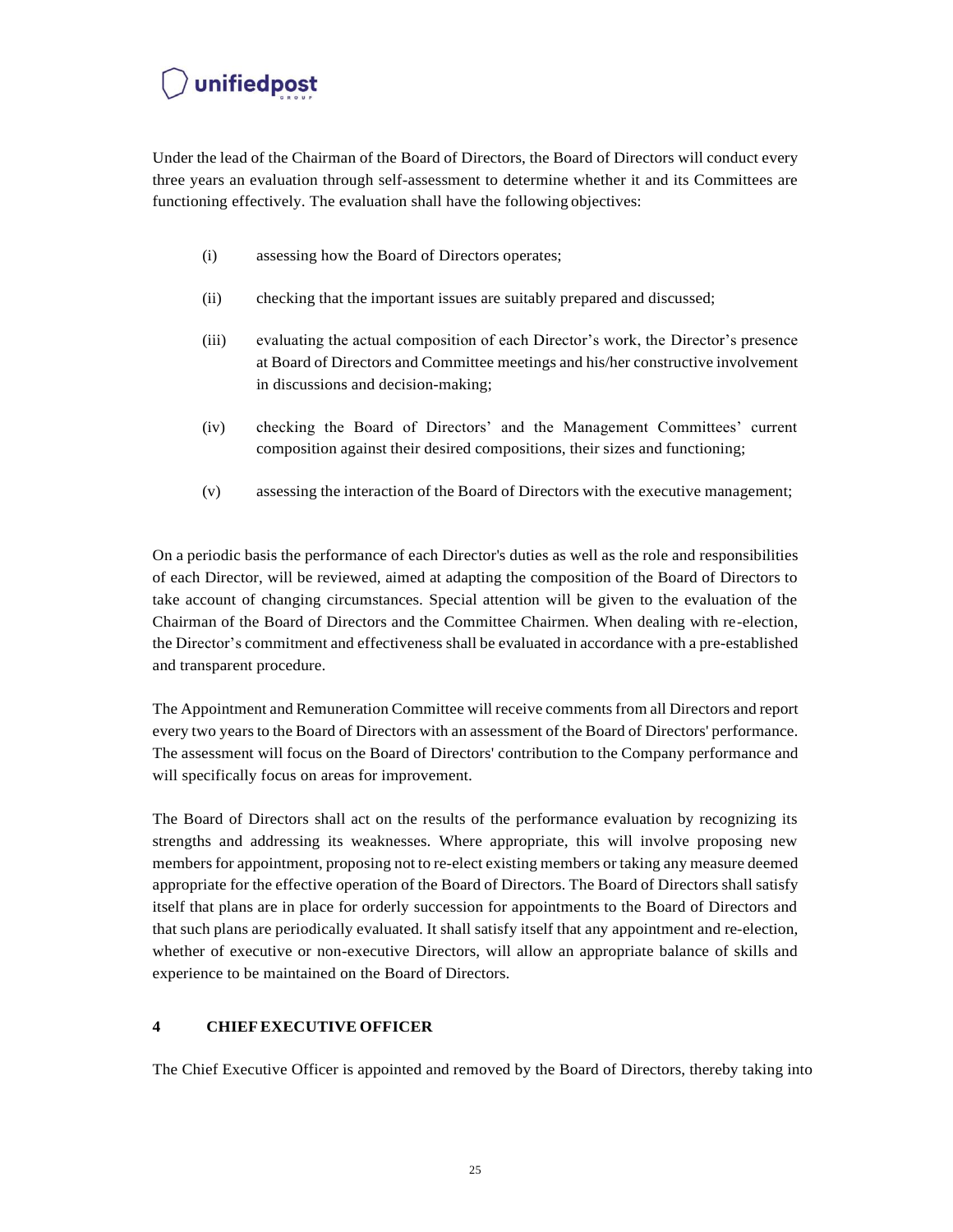account any recommendations made by the Nomination and Remuneration Committee. The CEO is vested with the day-to-day management of the Company and the execution of the resolutions of the Board or Directors. In addition, the CEO exercises the special and limited powers assigned to the CEO by the Board of Directors. Within that framework, the CEO has direct operational responsibility for the Company.

The CEO reports regularly to the Board of Directors. Within the limits of the powers granted to the CEO by or pursuant to the Articles of Association, the CEO may delegate special and limited powers to any persons within the Company. The CEO may allow the sub-delegation of those powers.

The CEO chairs the Management Committee, which reports to the CEO, within the framework established by the Board of Directors and under its ultimate supervision, as set forth in Section 4.1.

#### <span id="page-25-0"></span>**5 EXECUTIVE MANAGEMENT**

The Board of Directors determines the powers and tasks entrusted to the executive management and develops a clear delegation policy, in close consultation with the CEO. The executive management must at least :

- be entrusted with the operational management of the Company;
- ensure the establishment of internal controls (i.e. systems for identifying, evaluating, managing and monitoring financial and other risks), without prejudice to the supervisory role of the Board of Directors, based on the framework approved by the Board of Directors;
- submit to the Board of Directors a complete, timely, reliable and accurate preparation of the Company's annual accounts, in accordance with the applicable accounting standards and the Company's policy in this respect;
- **•** prepare the mandatory publication by the Company of the annual accounts and other material financial and non-financial information;
- propose to the Board of Directors a balanced and understandable assessment of the Company's financial situation;
- to provide in due time all information necessary for the board of directors to carry out its duties; and
- answer to the Board of Directors for the performance of its duties.

#### <span id="page-25-1"></span>**6 COMMITTEES OF THE BOARD OF DIRECTORS**

#### <span id="page-25-2"></span>**6.1 General**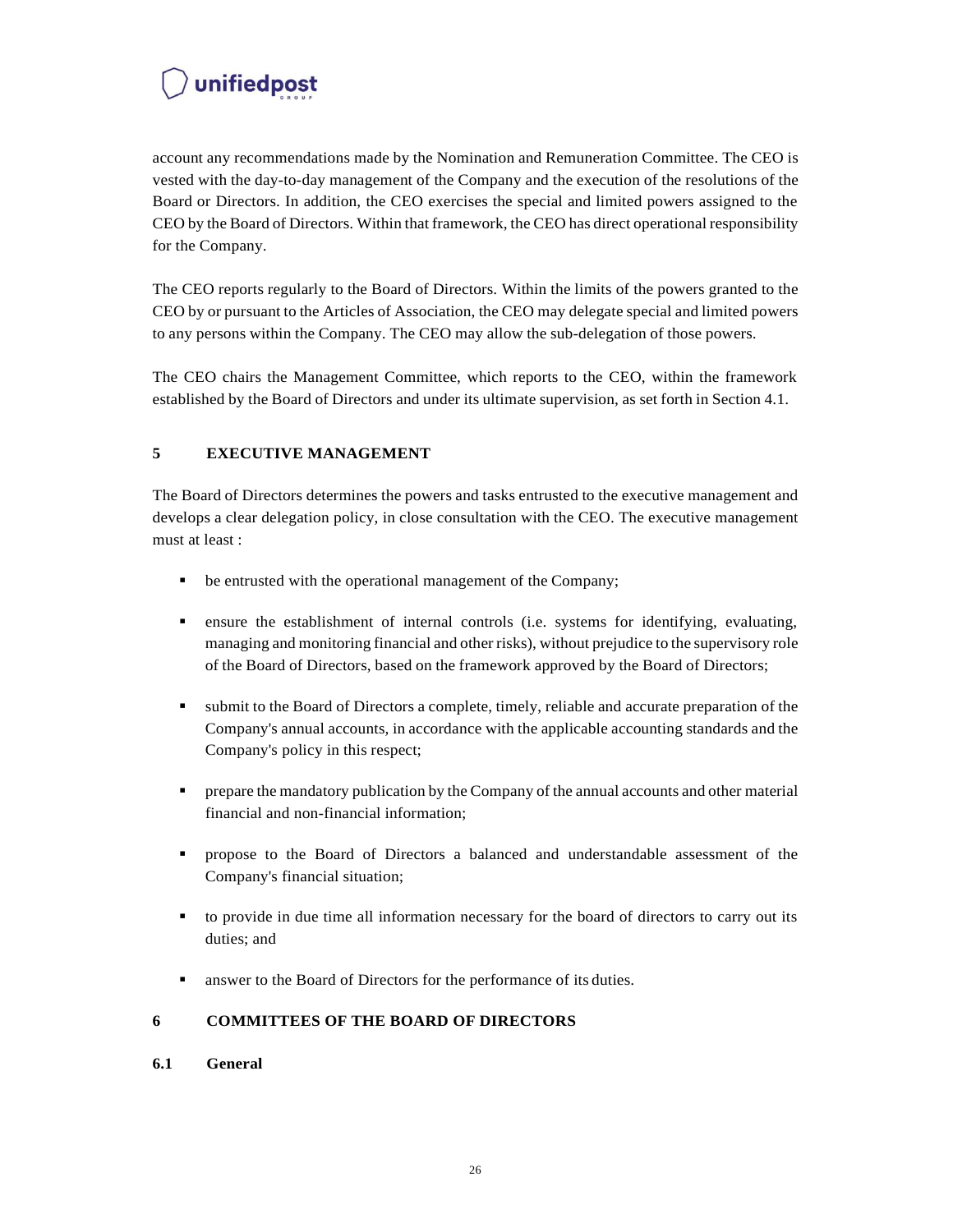The Board of Directors has a Management Committee and will have at all times an Audit Committee and an Appointment and Remuneration Committee. The Board of Directors may, from time to time, establish or maintain additional Committees as necessary or appropriate and /or amend the terms of reference. The role and responsibilities of each Committee are determined by the Board of Directors and laid down in their terms of reference. The terms of reference are reviewed each year by the Committees themselves or at the initiative of the Board of Directors and changes are recommended to the Board of Directors when required. The rules set forth under this Section 5.1 will in any case apply to the Management Committee, the Audit Committee and the Nomination and Remuneration Committee, as well as to all other Committee the Board of Directors may in the future decide to install within the Company's governance structure.

Each Committee has the authority and the duty to use adequate, necessary and proportional means (including the authority to select, retain and terminate any outside advisor on an ad hoc basis at the Company's reasonable expense after informing the Chairman of the Board of Directors) in order to fulfill its duties, and is accountable to the Board of Directors for the proper exercising of these powers and duties.

Amongst their members, the Committees elect a Chairman. The Chairman of the Board of Directors can attend meetings of the Committees of the Board of Directors. It is the responsibility of the person chairing a Committee, that each member of the Committees (i) understands its role and responsibilities, (ii) has all the information and internal or external support it requires to fulfill its tasks properly, and (iii) fulfils all its responsibilities in accordance with the terms of reference.

Each Committee will meet sufficiently regularly in order to execute its duties effectively. The Chairman of each Committee, in consultation with the Committee members, will determine the frequency and length of the Committee meetings consistent with any requirements set forth in the Committee's terms of reference. The Chairman of each Committee, in consultation with the appropriate members of the Committee and Management Committee develops the Committee's agenda. Meetings may also be organized by means of video- or teleconference if required and appropriate.

At the beginning of each year, each Committee will establish a schedule of the main topics to be discussed during the year. A detailed agenda and, to the extent feasible, supporting documents and proposed resolutions will be provided to the Committee members at least three calendar days prior to each Committee meeting. Committee members should review these materials in advance of the meeting.

Directors are expected to attend meetings of the Committees on which they serve. The number of Committee meetings and the individual attendance record of Directors shall be disclosed in the Corporate Governance Statement. Each Committee may invite any non-member to attend its meetings.

After each meeting of the Committee, the Board of Directors shall receive from each Committee a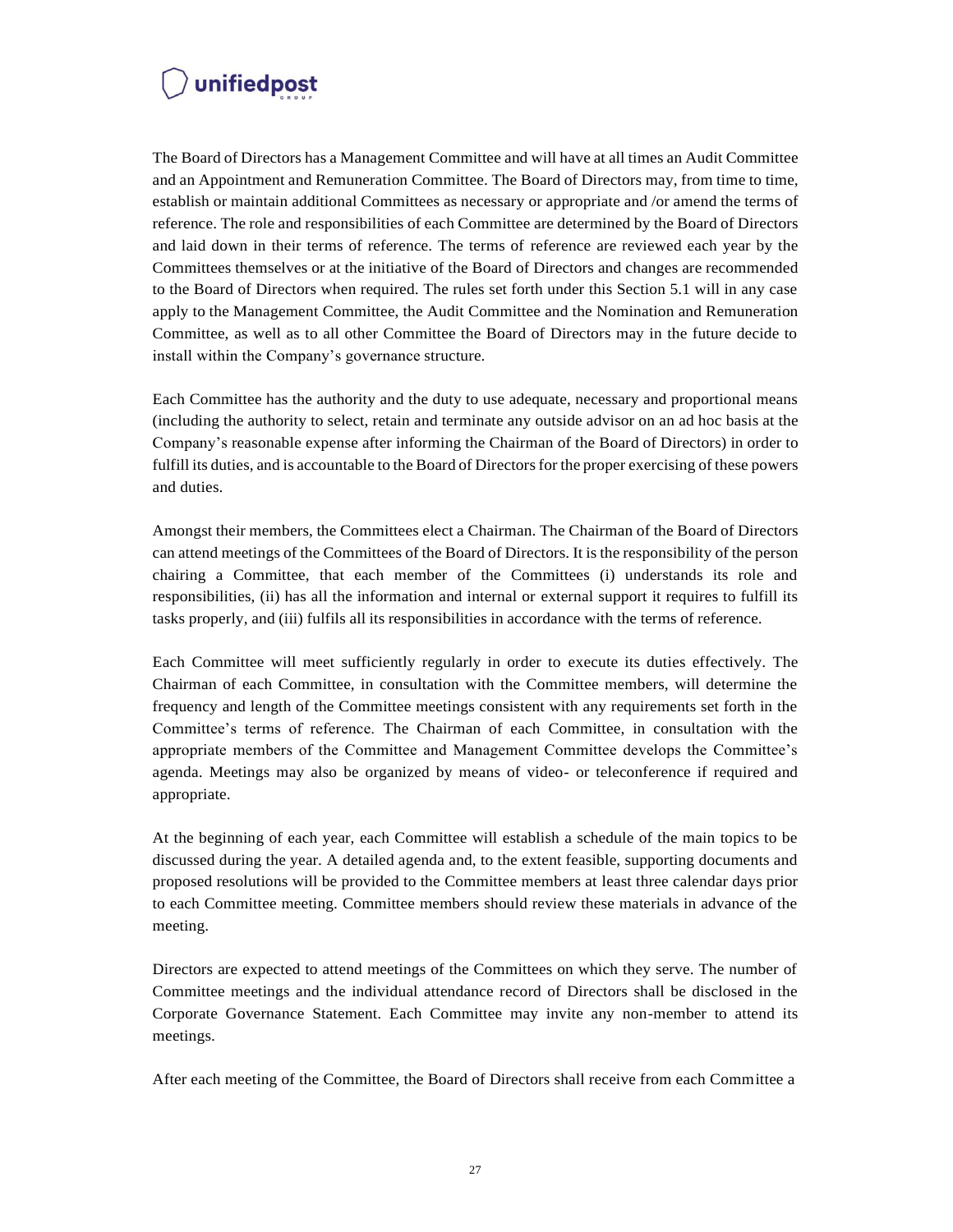report on its findings and recommendations as well as an oral feedback from each Committee in the following meeting of the Board of Directors.

The Board of Directors shall establish procedures enabling the Committees to obtain independent professional advice at the Company's expense.

#### <span id="page-27-0"></span>**6.2 Management Committee**

The Management Committee is an advisory committee within the meaning of article 7:98 of the BCCA.

A substantial portion of the preparatory analysis and work of the Board of Directors is done by the Management Committee. The decision-making, however, remains the collegial responsibility of the Board of Directors, the Management Committee only having an advisory function (but not excluding the possibility of ad hoc delegations). In any case, strategy formulation remains under the exclusive power of the Board of Directors. The Management Committee assists the Board of Directors in specific areas, which they cover in appropriate detail and upon which they make recommendations to the Board of Directors.

The Board of Directors shall determine, in close consultation with the CEO, the terms of reference of the Management Committee detailing its responsibilities, duties, powers, composition and operation. The Management Committee consists of the CEO, CFO, COO and CCO.

The Board of Directors shall empower the Management Committee to enable it to perform its responsibilities and duties. Taking into account the Company's values, its risk appetite and key policies, the Management Committee shall have sufficient latitude to propose and implement corporate strategy.

#### <span id="page-27-1"></span>**6.3 Audit Committee**

#### <span id="page-27-2"></span>*(a) Composition*

The Audit Committee shall consist of one of the Board of Directors' non-executive directors, as well astwo independent, non-executive directors, of which at least one shall have accounting and auditing expertise. Except when the Audit Committee decides otherwise, the CEO is entitled to attend the meetings of the Audit Committee. The Audit Committee may at all times invite other persons to join its meetings. The Audit Committee is entitled to hear third parties, including but not limited to persons responsible for the accounting or the internal audit, if any, and the statutory auditor, and to invite these persons to join its meetings.

#### <span id="page-27-3"></span>*(b) Role and responsibility*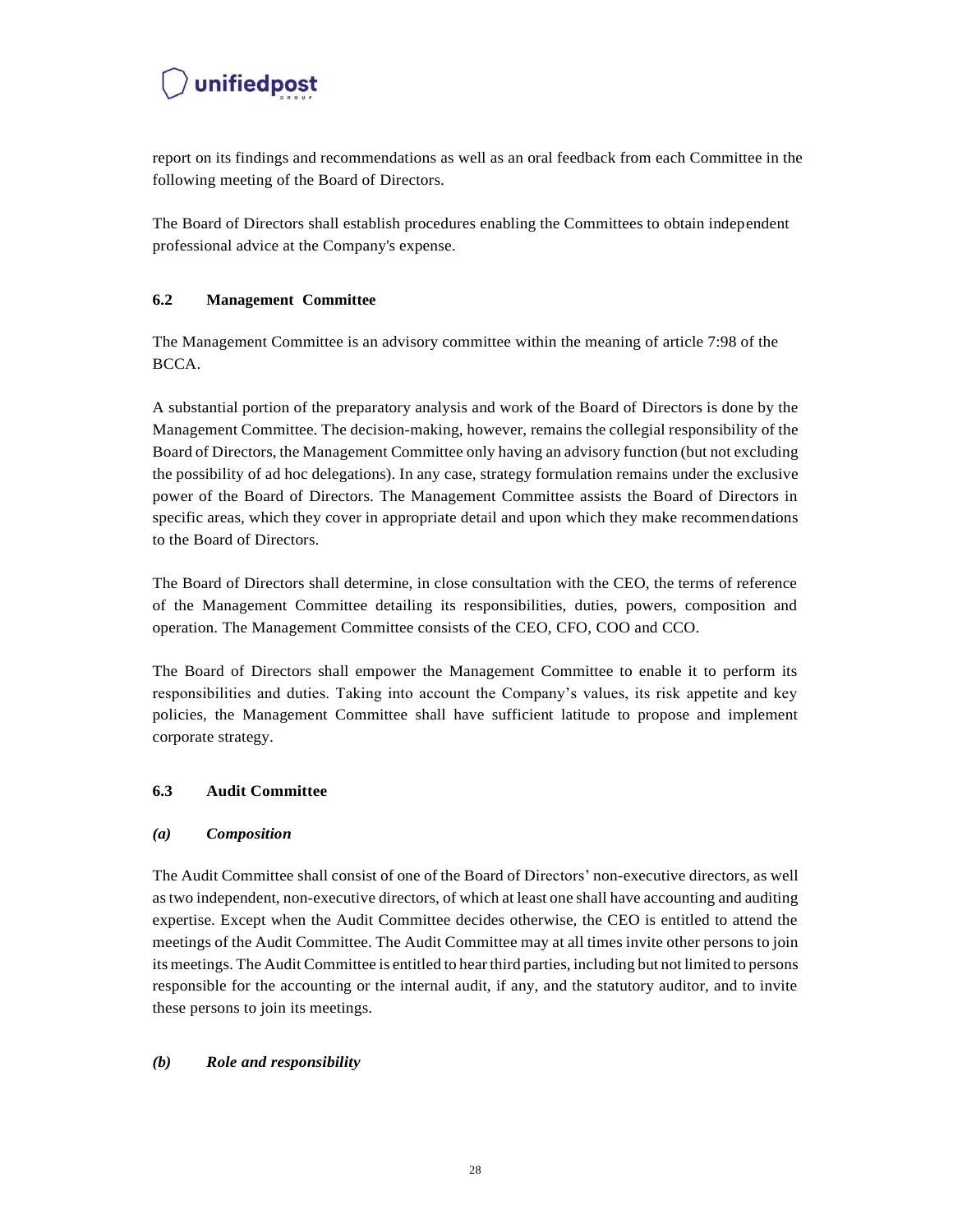The Audit Committee advises the Board of Directors on accounting, audit and internal control matters. The audit review and the reporting on that review should cover the Company and its subsidiaries as a whole. The responsibilities of the Audit Committee are listed below.

#### *(i) Financial information*

The Audit Committee supervises the integrity (correctness and accuracy) of the financial reporting and information provided by the Company. The responsibilities of the Audit Committee with respect to the financial reports include (amongst others):

- Monitoring the financial reporting process in relation to the Company and make recommendations or proposals to safeguard the integrity of the process;
- Auditing the Company's assets and liabilities at least once a year to ensure that these assets and liabilities are estimated correctly;
- Ensuring that the assets and liabilities of the Company are reported in a good, timely and adequate manner and to ensure these assets and liabilities are handled with care, in accordance with the strategic objectives approved by the Board of Directors;
- Informing the Board of Directors on the result of the statutory audit of the annual accounts and, the consolidated accounts of the Company and explain how the statutory audit of the annual accounts and the consolidated accounts of the Company contributed to the integrity of the financial reports and the role the Audit Committee played in this process;
- Analyzing the main problems of accounting and communicating information and understanding their impact on the financial position;
- Monitoring the effectiveness of the systems for internal control and risk management; and
- Submitting a regular report to the Board of Directors on the exercise of its missions, at least during the production by the latter of the annual statements.

#### *(ii) Statutory auditor*

The external audit function is entrusted to the statutory auditor. The Audit Committee follows-up on the statutory auditor and shall be the first point of contact for the statutory auditor. The responsibilities of the Audit Committee regarding the statutory auditor include (amongst others):

- To make recommendations to the Board of Directors for the appointment and reappointment of the statutory auditor of the Company;
- **•** To monitor the scope of application and the audit approach proposed by the statutory auditor;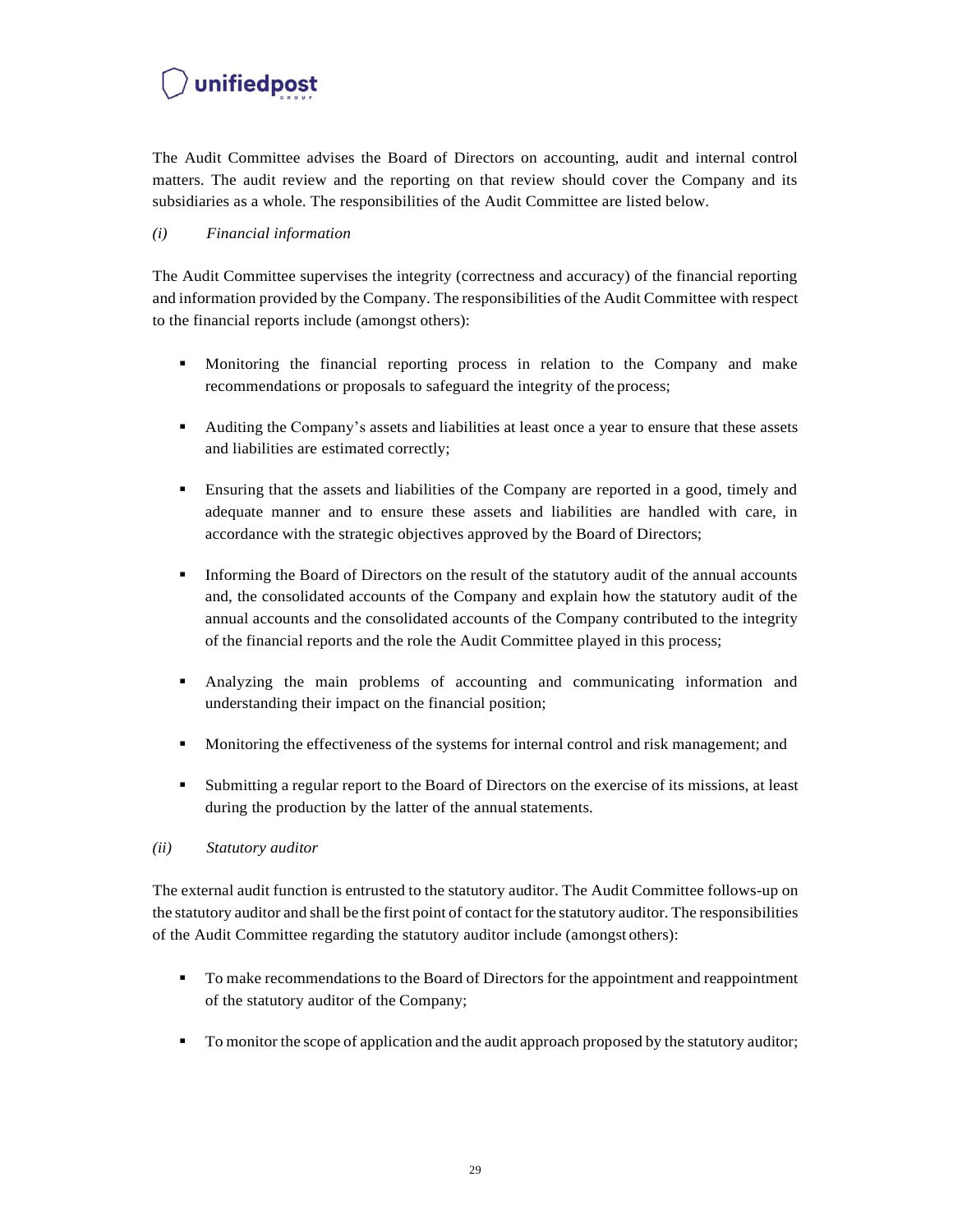- To analyze the performance of the statutory auditor and to give final approval concerning the designation or the discharge of responsibility of the statutory auditor;
- To monitor and confirm the independence of the statutory auditor by obtaining reports concerning the existing relationship between the statutory auditor and the Company;
- To examine with the statutory auditor the risks challenging his independence and the measures taken to reduce said risks.

#### *(iii) Reporting*

The reporting responsibilities of the Audit Committee include (amongst others):

- To report to the Board of Directors on a regular basis on activities, problems and related recommendations handled by the Audit Committee with respect to financial, strategic and operation matters;
- To ensure there is open communication between the Management, the statutory auditor and the Board of Directors;
- To draw up annual report for the shareholders describing the Audit Committee's composition and responsibilities and the manner in which they are executed, as well as any information required by any rules in force;
- To check any other report issued by the Company that deals with the responsibilities of the Audit Committee.

#### *(iv) Other responsibilities*

Other responsibilities of the Audit Committee include:

- To check the effectiveness of the system of monitoring compliance with the laws and regulations and the results of investigations carried out by the management and monitoring any non-compliances;
- To obtain regular reports from the Company's management and legal advisor relating to compliance problems;
- To carry out any other activity related to the audit, as required by the Board of Directors;
- To initiate and check any special surveys that are considered necessary;
- To perform any additional role entrusted to the Audit Committee by the Board of Directors.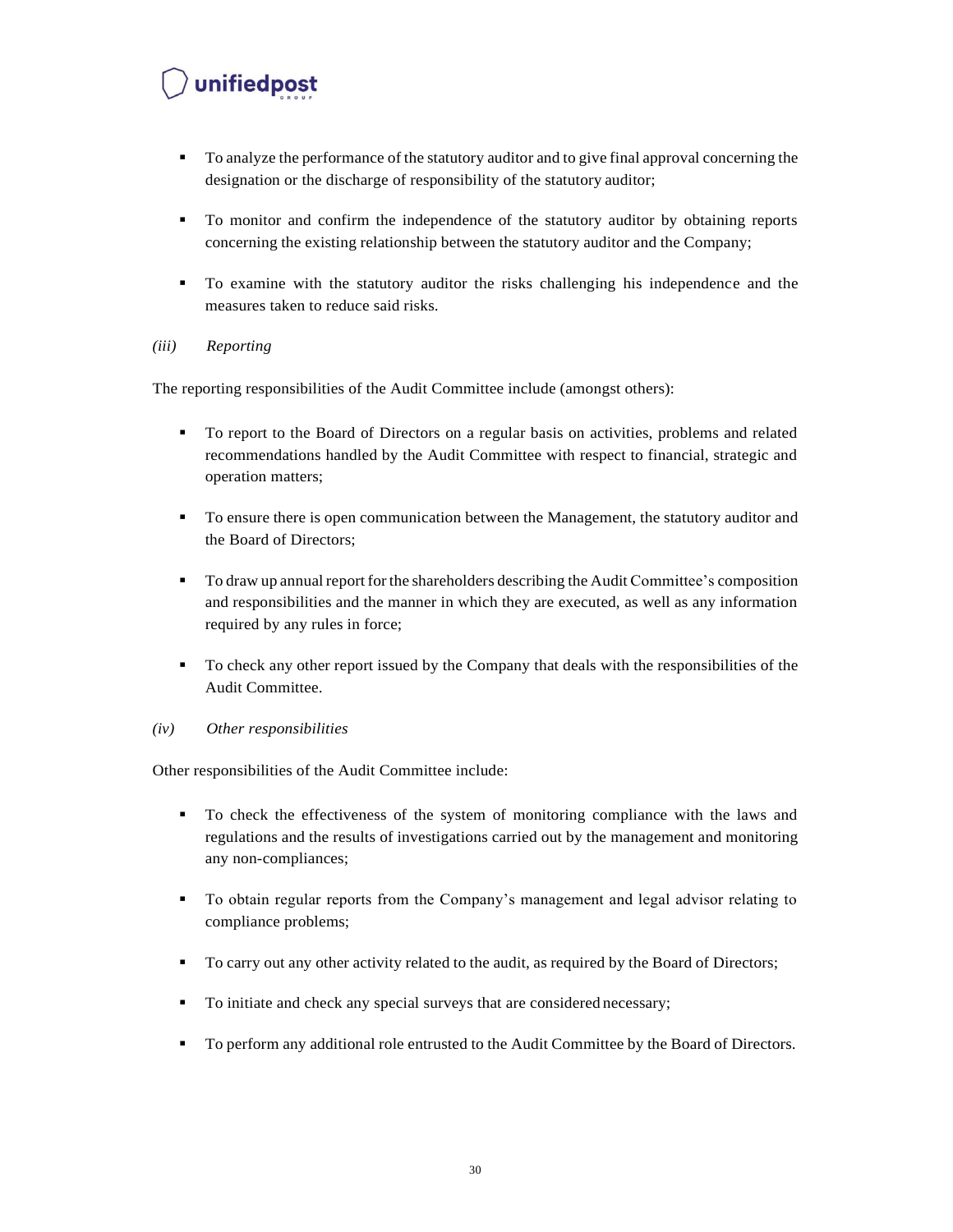#### <span id="page-30-0"></span>*(c) Organization and functioning*

The Audit Committee will meet at least four times per year. Its members shall at all times have full access to the Management Committee to whom they may require access in order to carry out their responsibilities. The members of the Audit Committee must at all times have full access to the Chief Financial Officer and to any other employee to whom they may require access in order to carry out their responsibilities. The statutory auditor should have access to the members of the Audit Committee.

The Audit Committee meets with the Company's statutory auditor(s) at least twice a year, in order to discuss with them matters concerning the internal rules and any matters arising from the audit process. The statutory auditor(s) have unlimited access to the Chairman of the Audit Committee and the Chairman of the Board to discuss matters concerning the audit of the Company.

Save in exceptional circumstances, the agenda for the meeting as well as all supporting documentation is sent to the members of the Audit Committee at least three business daysin advance for the meeting. The Company Secretary drafts minutes of each meeting reflecting the issues which were discussed and the decisions which were taken. The minutes are approved by the Chairman of the Audit Committee and subsequently by the members during its next meeting. The minutes are kept at the registered office of the Company.

A meeting can validly deliberate and decide if it is attended in person by at least two members. Decisions are taken by a majority of the votes cast by the members of the Audit Committee. The Audit Committee may invite other people to attend its meetings at its discretion.

#### <span id="page-30-1"></span>**6.4 Nomination and Remuneration Committee**

#### <span id="page-30-2"></span>*(a) Composition*

The Nomination and Remuneration Committee shall consist of one of the Board of Directors' nonexecutive directors, as well as two independent, non-executive directors. The Nomination and Remuneration Committee shall be in possession of the necessary expertise in the field of remuneration.

The chairperson of the Nomination and Remuneration Committee shall be designated by the Board of Directors and shall be either the Chairman or another non-executive director. The Company Secretary exercises the position of secretary of the Nomination and Remuneration Committee.

#### <span id="page-30-3"></span>*(b) Role and responsibility*

The Nomination and Remuneration Committee advises the Board of Directors principally on matters regarding the appointment and remuneration of directors, the CEO and other members of the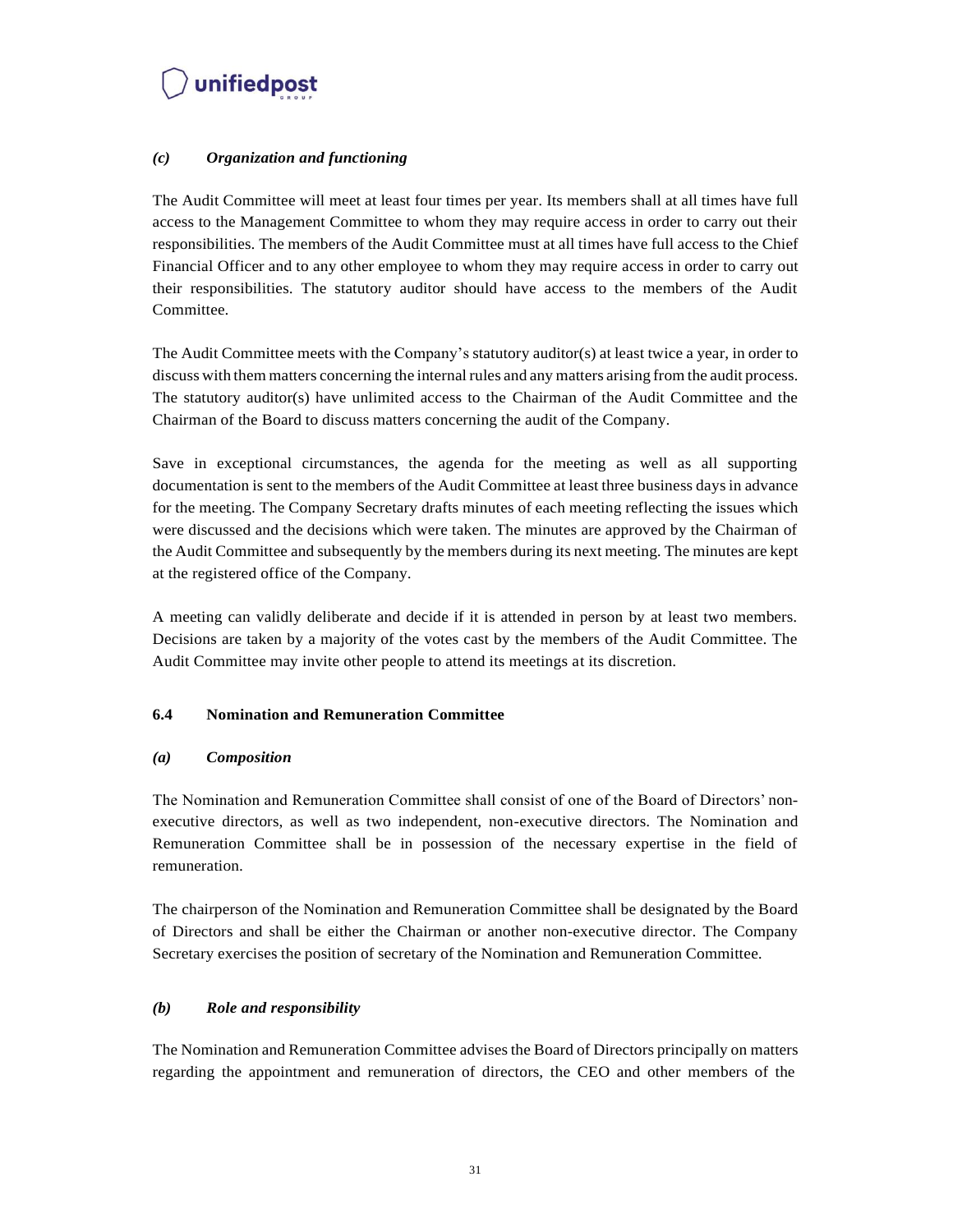Management Committee and must in accordance with Article 7:94 of the BCCA (amongst others):

- **Exercise 1** Identify, recommend and nominate, for the approval of the Board of Directors, candidates to fill vacancies on the Board of Directors and executive management positions as they arise. In this respect, the Nomination and Remuneration Committee must consider and advise on proposals made by relevant parties, including management and shareholders;
- Advise the Board of Directors on any proposal for the appointment of the CEO and on the CEO's proposals for the appointment of other members of the Management Committee;
- Draft and lead (re-)appointment procedures for members of the Board of Directors and the CEO;
- Ensure that the appointment and re-election process is organized objectively and professionally;
- **•** Draft procedures for the orderly succession of member of the Board of Directors;
- Ensure that sufficient and regular attention is paid to the succession of the CEO and other members of the Management Committee;
- ensure that there are appropriate programs for talent development and the promotion of diversity in the leadership;
- Periodically assess the size and composition of the Board of Directors and make recommendation to the Board of Directors with regard to any changes;
- Make proposals to the Board of Directors on the individual remuneration of directors and members of the Management Committee, including variable remuneration and long-term incentives, whether or not stock-related, in the form of stock options or other financial instruments, and arrangement on early termination, and where applicable, on the resulting proposals to be submitted by the Board of Directors to the Shareholders' Meeting;
- Prepare a remuneration report to be included by the Board of Directors in the corporate governance statement (as referred to in Article 3:6, §2 of theBCCA);
- **•** Present and provide explanations in relation to the remuneration report at the annual Shareholders' Meeting;
- **■** Make proposals to establish performance targets and conduct performance reviews for the CEO and other members of the Management Committee; and
- Report regularly on the exercise of its duties to the Board of Directors.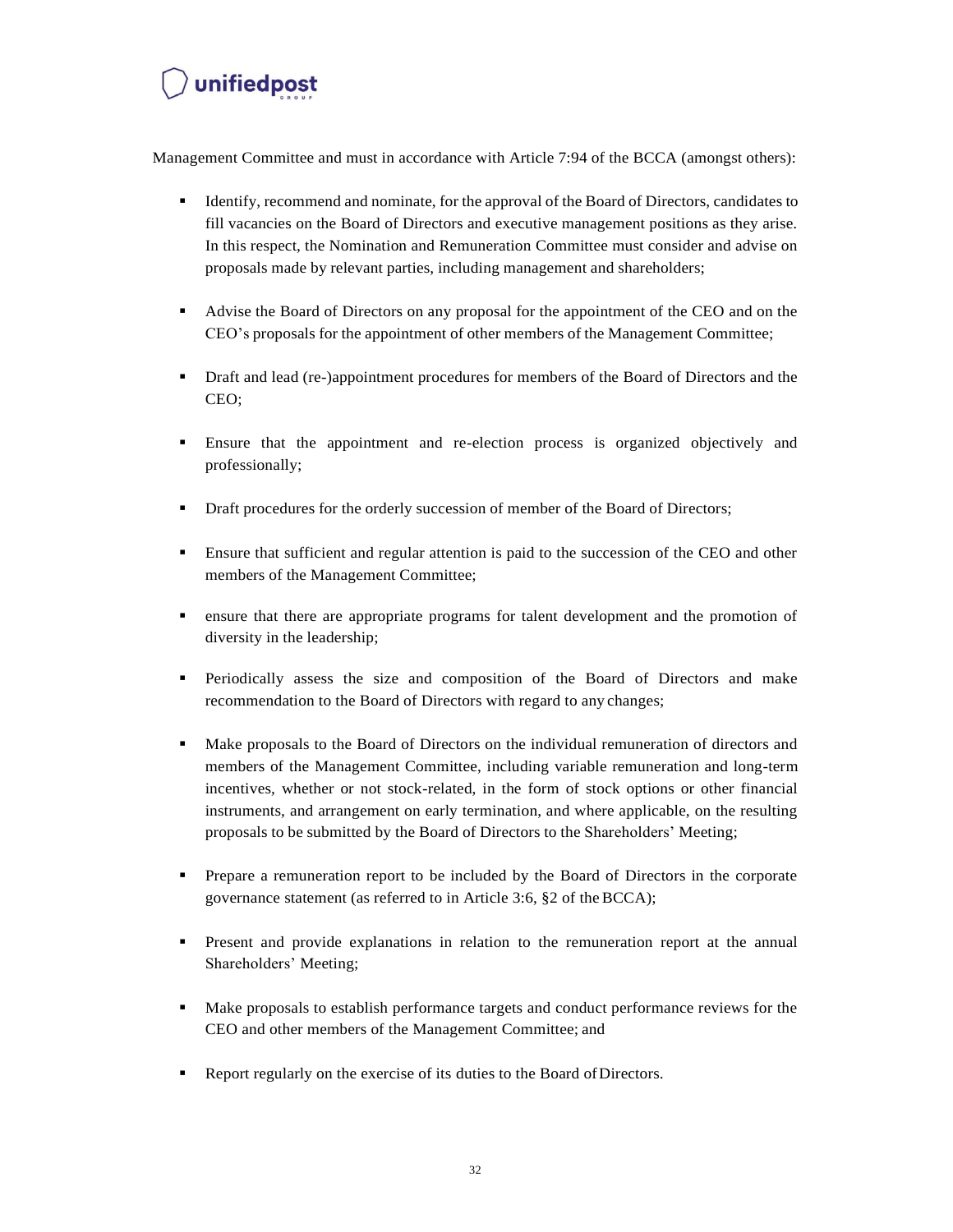#### <span id="page-32-0"></span>*(c) Organization and functioning*

The Nomination and Remuneration Committee meets as frequently as necessary for the efficient operation of the Committee, but at least twice a year. To the extent possible, the meetings are arranged in advance for each year. The Committee should regularly review its terms of reference and its own effectiveness and recommend any necessary changes to the Board of Directors. The Committee may invite other persons to attend its meetings, at its discretion.

No individual director may be present at the meeting of the Nomination and Remuneration Committee at which his/her own remuneration is discussed nor may an individual director be involved in any decision concerning his/her own remuneration. The CEO participatesin the meetings of the Nomination and Remuneration Committee when it deals with the remuneration of members of the Management Committee.

A meeting can validly deliberate and decide if it is attended in person by at least two members. Decisions are taken by a majority of the votes cast by the members of the Nomination and Remuneration Committee Committee. The Nomination and Remuneration Committee Committee may invite other people to attend its meetings at its discretion.

Save in exceptional circumstances, the agenda for the meeting as well as all supporting documentation is sent to the members of the Nomination and Remuneration Committee at least 3 business days in advance of the meeting. The Company Secretary drafts minutes of each meeting reflecting the issues which were discussed and the decisions which were taken. The minutes are approved by the Chairman of the Nomination and Remuneration Committee Committee and subsequently by the members during its next meeting. The minutes are kept at the registered office of the Company. As soon as possible after a meeting of the Nomination and Remuneration Committee, the Chairman of the Committee presents the findings and recommendation of the meeting to all members of the Board of Directors.

#### <span id="page-32-1"></span>**7 DIRECTORS' GOVERNANCE**

#### <span id="page-32-2"></span>**7.1 Remuneration of Directors**

The Board of Directors shall, based upon the advice of the Appointment and Remuneration Committee, adopt a remuneration policy which isin line with the obligations of the Belgian CG Code. The form and amount of Directors' remuneration will be proposed in such a policy by the Appointment and Remuneration Committee and shareholders will vote on the proposition at the General Meeting. The level of remuneration should be sufficient to attract, retain and motivate Directors who have the profile determined by the Board of Directors. The Board of Directors will guarantee that the remuneration policy is consistent with the general remuneration policy of the Company. The Appointment and Remuneration Committee will conduct on regularintervals a review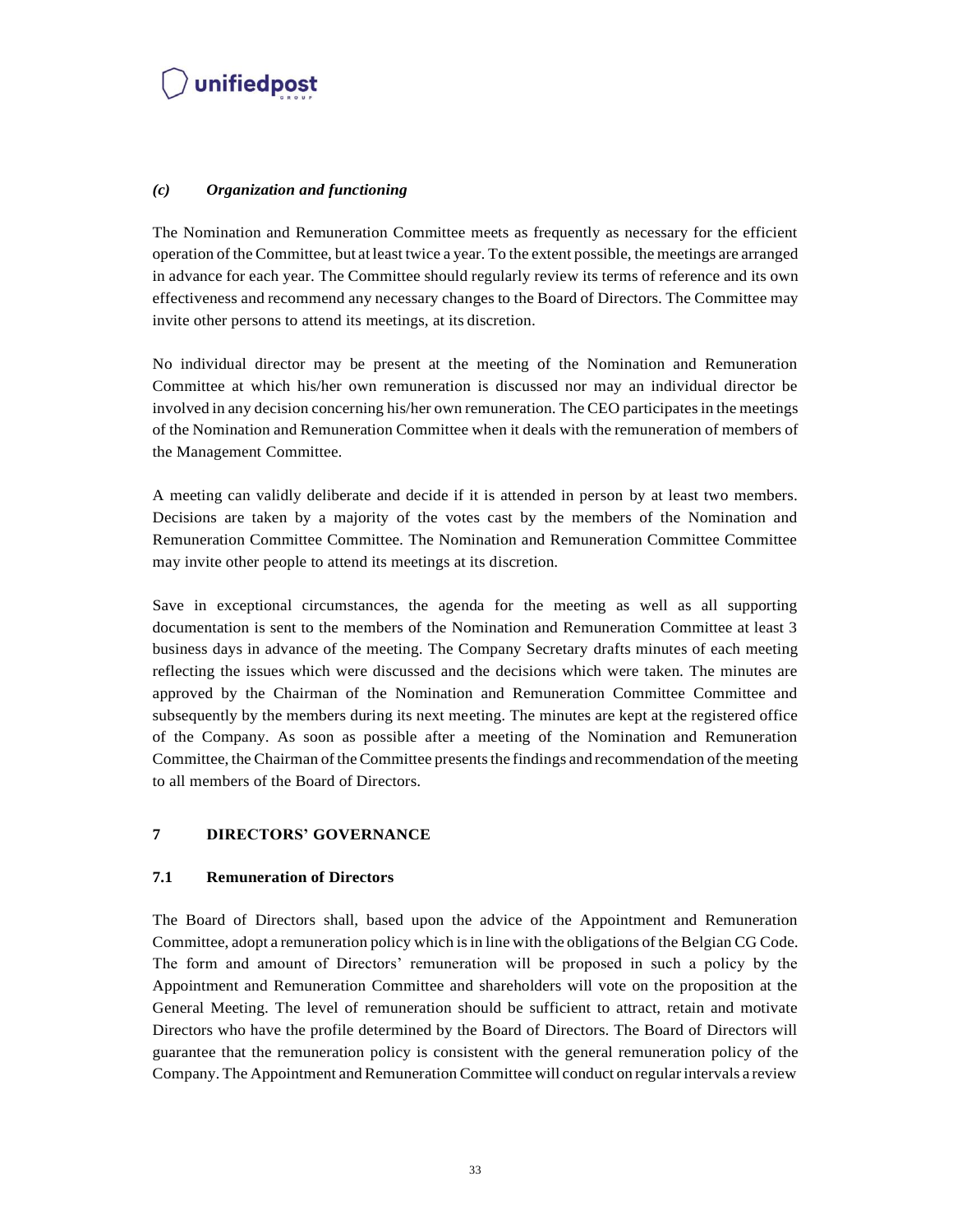of the remuneration of Directors, and, if appropriate, revise the remuneration policy accordingly.

The remuneration policy for members of the Management Committee and the executive management in general shall be determined by the Board of Directors, based upon recommendation from the Appointment and Remuneration Committee.

No performance-related remuneration should be included in Non-executive Directors' remuneration package. Part of Executive Directors' remuneration should include rewards linked to corporate and individual performance, thereby aligning the Executive Directors' interests with the interests of the Company and its shareholders.

The Appointment and Remuneration Committee will consider that Directors' independence may be jeopardized (i) if Director compensation and perquisites exceed customary levels, (ii) if the Company makes substantial charitable contributionsto organizations with which a Director is affiliated, or (iii) if the Company enters into consulting contracts with (or provides other indirect forms of compensation to) a Director or an organization with which the Director is affiliated.

Details of the remuneration, including where appropriate the attendance fees, of Directors, the CEO and other members of the Management Committee are published each year in the remuneration report, which forms part of the annual report.

#### <span id="page-33-0"></span>**7.2 Compliance Officer**

With a view to preventing market abuse, the Board of Directors has drawn up a set of rules regulating the declaration and conduct obligations regarding transactions in shares or other financial instruments of the Company carried out by Directors, members of the Management Committee, certain other employees and certain other persons for their own or others' account (the "**Dealing Code**", attached hereto as Exhibit I).

The Board of Directors designates a Compliance Officer, who will have the duties and responsibilities so assigned by the Dealing Code. The Compliance Officer shall *inter alia* monitor the Directors' and other designated persons' compliance with the Dealing Code. The Compliance Officer has the authority and the duty to use adequate, necessary and proportionate means in order to efficiently fulfill his or her responsibilities.

The Board of Directors shall take all necessary and useful measures for effective and efficient execution of the Belgian rules on market abuse.

#### <span id="page-33-1"></span>**7.3 Interaction between Directors and institutional investors, analysts, media, customers and members of the public**

Except where directed by the CEO or the Chairman of the Board of Directors, communications on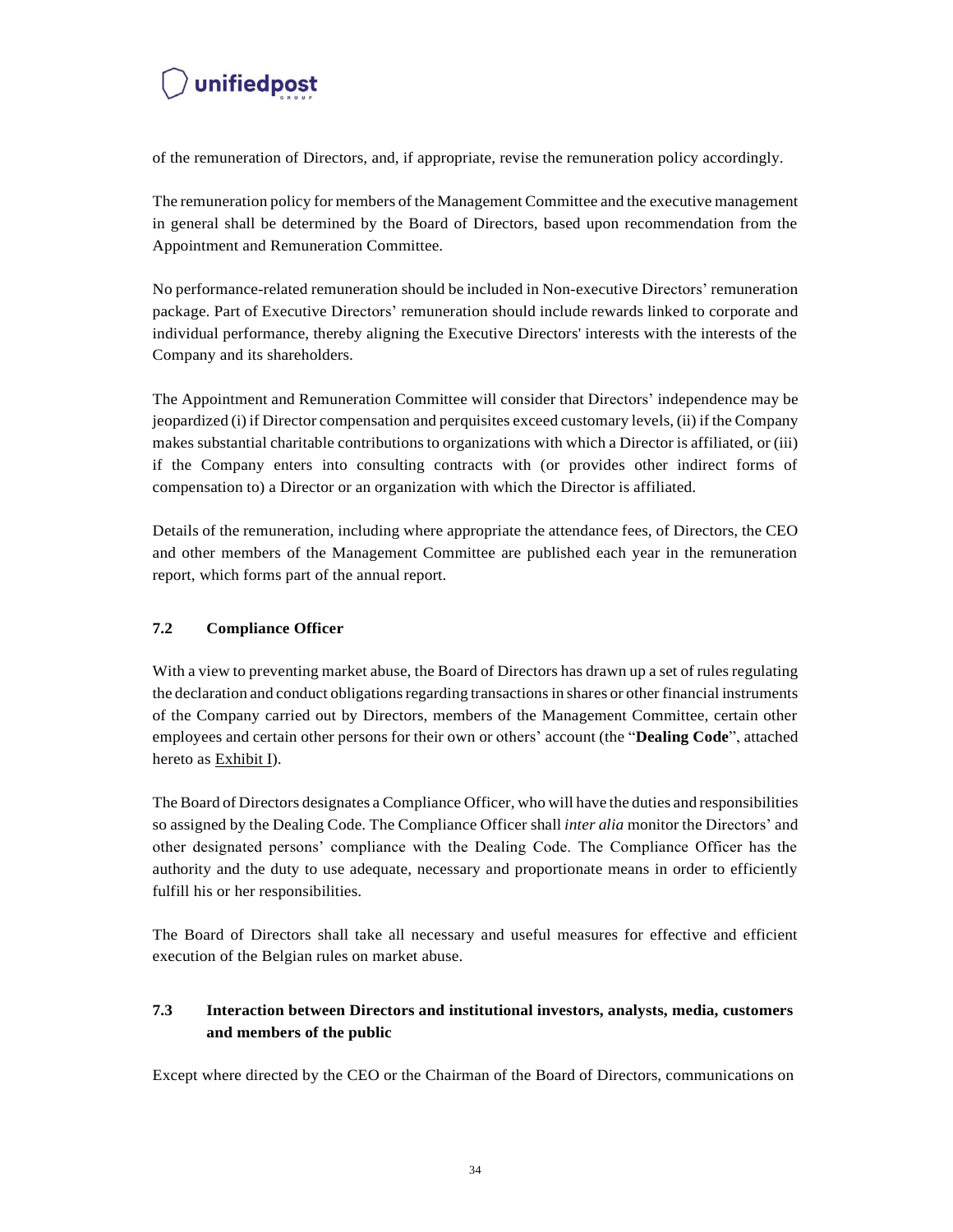behalf of the Company with the media, securities analysts, stockbrokers and investors must be made only by specifically designated representatives of the Company.

If a Director receives an inquiry relating to the Company from the media, securities analysts, brokers or investors, including informal social contacts, he or she should decline to comment and ask them to contact the Company's corporate communication manager.

Directors are expected to support, in the private and public spheres, the position of the Board of Directors with regard to the strategy, policies and actions of the Company.

#### <span id="page-34-0"></span>**7.4 Duty of confidentiality**

In order to facilitate open discussion both in the Board of Directors and Committee meetings, Directors undertake to maintain the confidentiality of information and deliberations, in accordance with legal requirements. No Director may use the information described above solely to his/her own advantage.

Directors shall treat all information with the necessary discretion and, in the case of classified information, with the appropriate secrecy. Classified information shall not be disclosed outside the Board of Directors, made public or otherwise made available to third parties, even after resignation from the Board of Directors, unlessit has been made public by the Company or it has been established that the information is already in the public domain.

However, a Director may disclose the above information to employees or staff members of the Company or of companies in which the Company has an interest, who need to be informed of such information in view of their activities for the Company of for the companies in which the Company has an interest.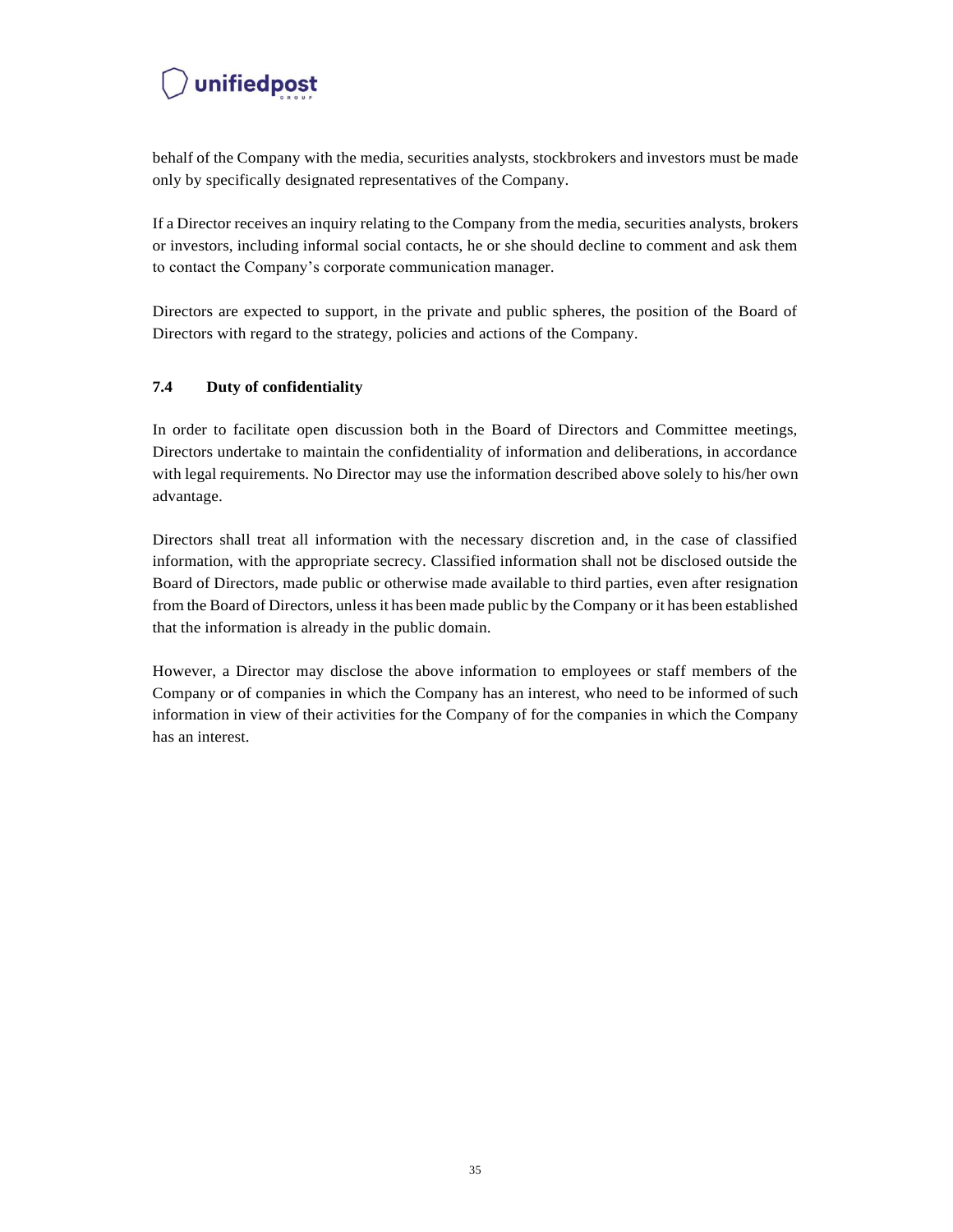

#### <span id="page-35-0"></span>**EXHIBIT I. POLICY RELATING TO INSIDER TRADING AND MARKET ABUSE - DEALING CODE**

#### <span id="page-35-1"></span>**1 INTRODUCTION**

The Board of Directors of Unifiedpost Group SA (the "**Company**") has adopted this set of rules (the "**Dealing Code**") with a view to prevent any type of market abuse. This Dealing Code applies to all employees, temporary staff, members of the Boards of Director of the Company or any other group company within the UP Group, managers, consultants and advisers of the Company and its (direct or indirect) subsidiaries from time to time (the "**UP Group**") (together, the "**Addressees**" or "**you**").

There are many formal rules in Belgium regarding insider trading and market abuse. Reference is made, inter alia, to the Act of 2 August 2002 relating to supervision of the financial sector and financial services as well asto the relevant executing decrees(the "**Financial Supervision Act**"), the EU Regulation 536/2014 of the European Parliament and the Counsel of 16 April 2014 concerning market abuse (the "**MAR**"), and the Belgian law of 27 June 2016 implementing the MAR (together "**Market Regulation**").

Insider trading and market abuse are criminal offences: the persons concerned and/or the legal entities within UP Group may incur criminal and/or administrative sanctions and be held civilly responsible in case of violation of the regulations in this respect.

The Directors, Management Committee members and certain employees, in the framework of the duties they perform within UP Group, will often have access to confidential information which is or may be share price sensitive. An ethical and legal obligation rests on each person mentioned above to refrain from any operation and/or act prohibited by the Belgian regulations in this respect.

The purpose of this policy regarding privileged information and market abuse is to inform Directors, Management Committee members and members of staff of UP Group about the most important legal rules regarding privileged information and market abuse and to define a strategy in this respect.

This policy in no way gives a legal opinion and may not be used as such. All Directors, Management Committee members and members of staff of the UP Group have the responsibility of complying, at all times and in all circumstances, with the legislation and regulations in this respect. They shall for this purpose, on request, receive a specialist legal opinion.

You are responsible for assessing whether you are at any time in possession of Privileged Information and for complying with the rules set out in this Dealing Code and the Market Regulation, as well as all other regulations concerning market abuse in general.

#### <span id="page-35-2"></span>**2 DEFINITIONS**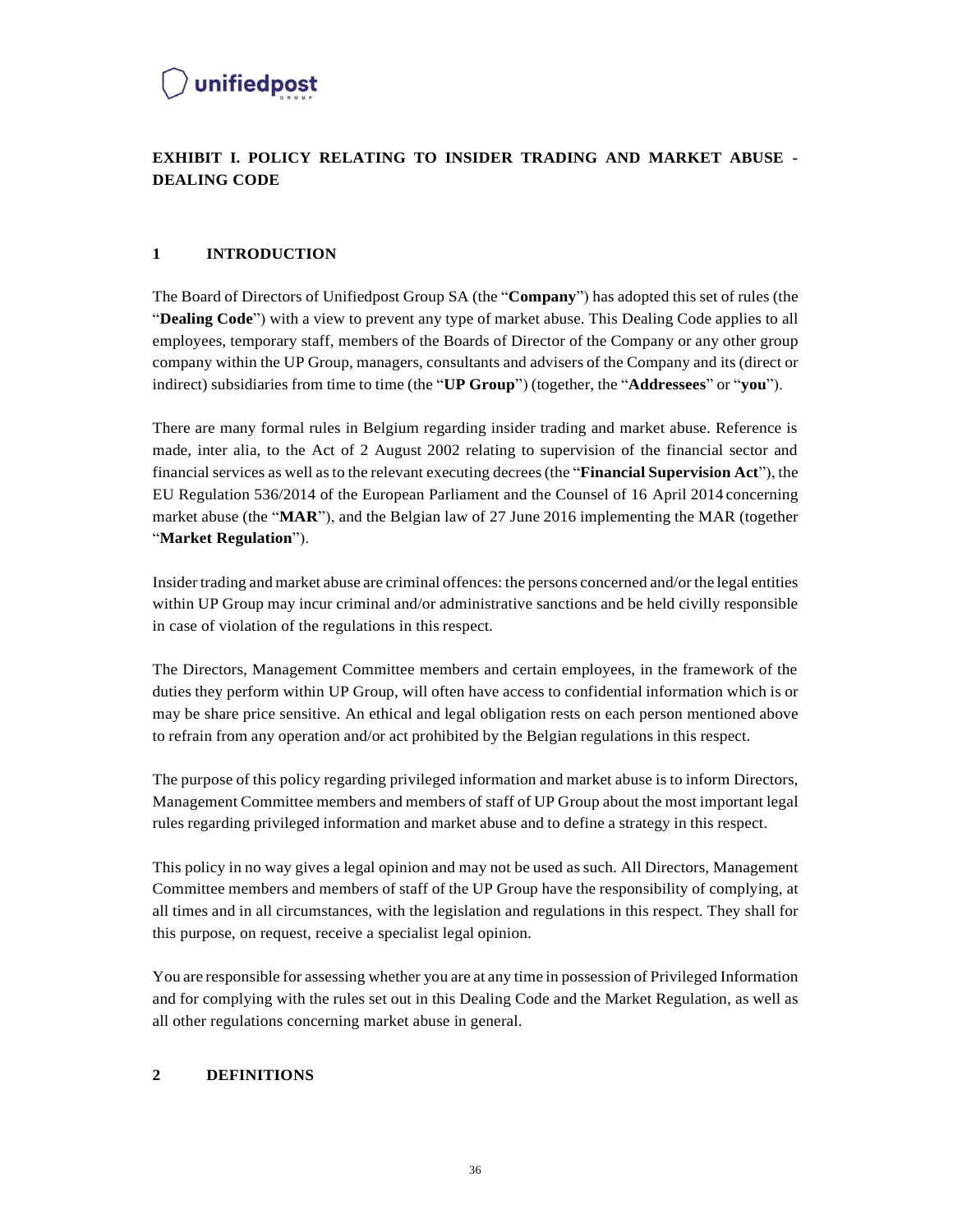"**Addressees**": has the meaning given to it in Section 1.

"**Closed Period**": is the period of one calendar month immediately preceding the publication of the Company's results or interim results (be it annually, semi-annually or quarterly).

"**Dealing**" (or any conjugation thereof): any type of transaction in Securities, including purchases, sales, acquisitions, disposals, short sale, subscription, exchange of Securities, the exercise of options or warrants, the receipt of shares under share plans, using Securities as security for a loan or other obligation, entering into, amending or terminating any agreement in relation to Securities, and any other right or obligation, present or future, conditional or unconditional, to acquire or dispose Securities.

"**Discretionary Manager**": an authorized financial services provider who manages funds or investments of an Insider or PCA, on the basis of a written discretionary investment management mandate, and the Insider or PCA has no influence on the policy and transactions adopted by this third party.

"**Financial Instrument**": any financial instrument within the meaning of Article 2, 1° of the Financial Supervision Act, that is for UP Group, principally the shares of the Company.

"**Insider**": any PDMR or anyone who has been included on an 'Insider List' (as defined below) by the Company.

"**Insider List**": has the meaning given to it in Section 5.1.

"**Open period**": any period which does not qualify as a Closed Period.

"**PCA**": any person in one of the following relations to a PDMR:

- (i) a spouse, or a partner that is legally considered to be equivalent to a spouse;
- (ii) a child of which the PDMR legally bears responsibility (which includes adopted children);
- (iii) a relative who has shared the same household as the PDMR for at least one year on the date of the relevant Dealing; or
- (iv) a legal person, trust or partnership, the managerial responsibilities of which are discharged by the PDMR or by a person referred to sub (i) to (iii), which is directly or indirectly controlled by the PDMR or such a person, which is set up for the benefit of the PDMR or such a person, or the economic interests of which are substantially equivalent to those of the PDMR or such a person.

"**PDMR**": any member of the Company's Board of Directors or Management Committee, or any person, bound by an employment contract or working in some other way for the Company or in another affiliated company and who, regularly or occasionally, has access to Privileged Information directly or indirectly concerning the Company or UP Group, or any other employee of the Company who has been informed that he or she is a PDMR.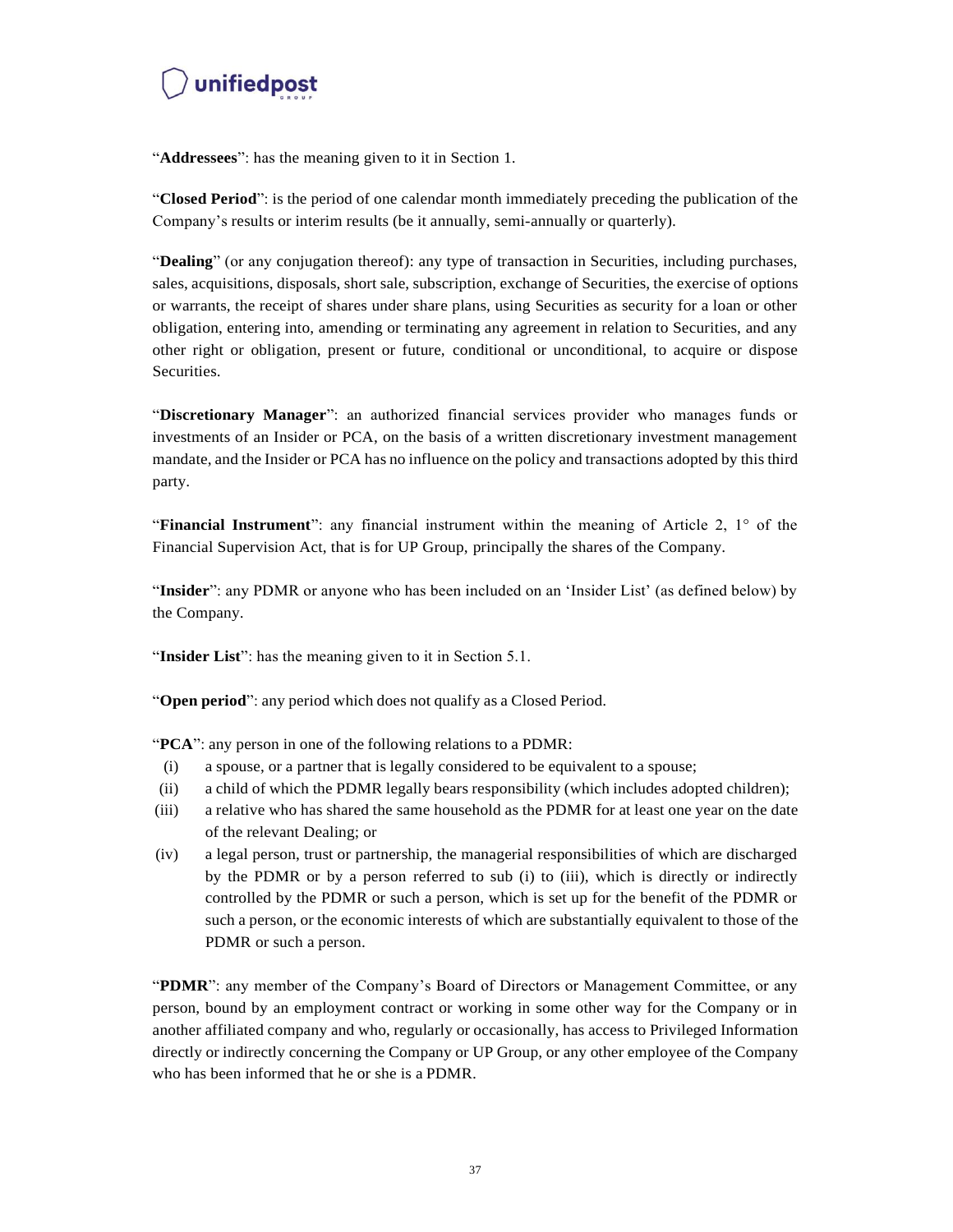"**Privileged Information**": has the meaning given to it under article 7 MAR, as amended from time to time and includes (non-exhaustive), for the avoidance of doubt, any information relating to the Company or any Securities, which is not publicly available, which islikely to have a non-trivial effect on the price of Securities and which an investor would be likely to use as part of the basis of his or her investment decision.

"**Security**": any current or future publicly traded or quoted share or debt instrument of the Company (or of any of the Company's subsidiaries or subsidiary undertaking), options, warrants, derivatives, convertibles, exchange or subscription rights, forwards, futures, swaps, or other financial instruments linked to any of them.

#### <span id="page-37-0"></span>**3 COMPLIANCE OFFICER**

A Compliance Officer shall be designated to ensure the application of the policy to be followed regarding insider trading and market abuse.

The Compliance Officer will be designated by the CEO. In case of non-availability, the Compliance Officer will take the necessary measures to be replaced. The Compliance Officer may, in the performance of his/her function, be assisted by a corporate lawyer of the Company.

The Compliance Officer shall monitor questions relating to the application of this policy.

#### <span id="page-37-1"></span>**4 INSIDER TRADING – GENERAL PROHIBITION**

Addressees possessing information of which they know or should know that it concerns Privileged Information, shall not:

- (i) Directly or indirectly Deal (in the market or through other transactions) for their own account or for the account of a third party any Security, or attempt to do so;
- (ii) Cancel or amend an order concerning Securities where the order was placed before the person concerned possessed the Privileged Information;
- (iii) On the basis of Privileged Information, recommend another person to acquire or dispose Securities or to cancel or amend an outstanding order regarding Securities;
- (iv) Assist or induce a person to any of the above mentioned actions.

The prohibition set forth sub (i) also applies to transactions in Securities which are directly affected for the account of an Insider or PCA by a person managing the funds of an Insider or PCA, including a Discretionary Manager (with the exception, for the sake of clarity, of indirect transactions in Securities by collective investment funds listed or under the UCITS regulation, in the portfolio of an Insider or PCA, which transactions are not covered by this DealingCode).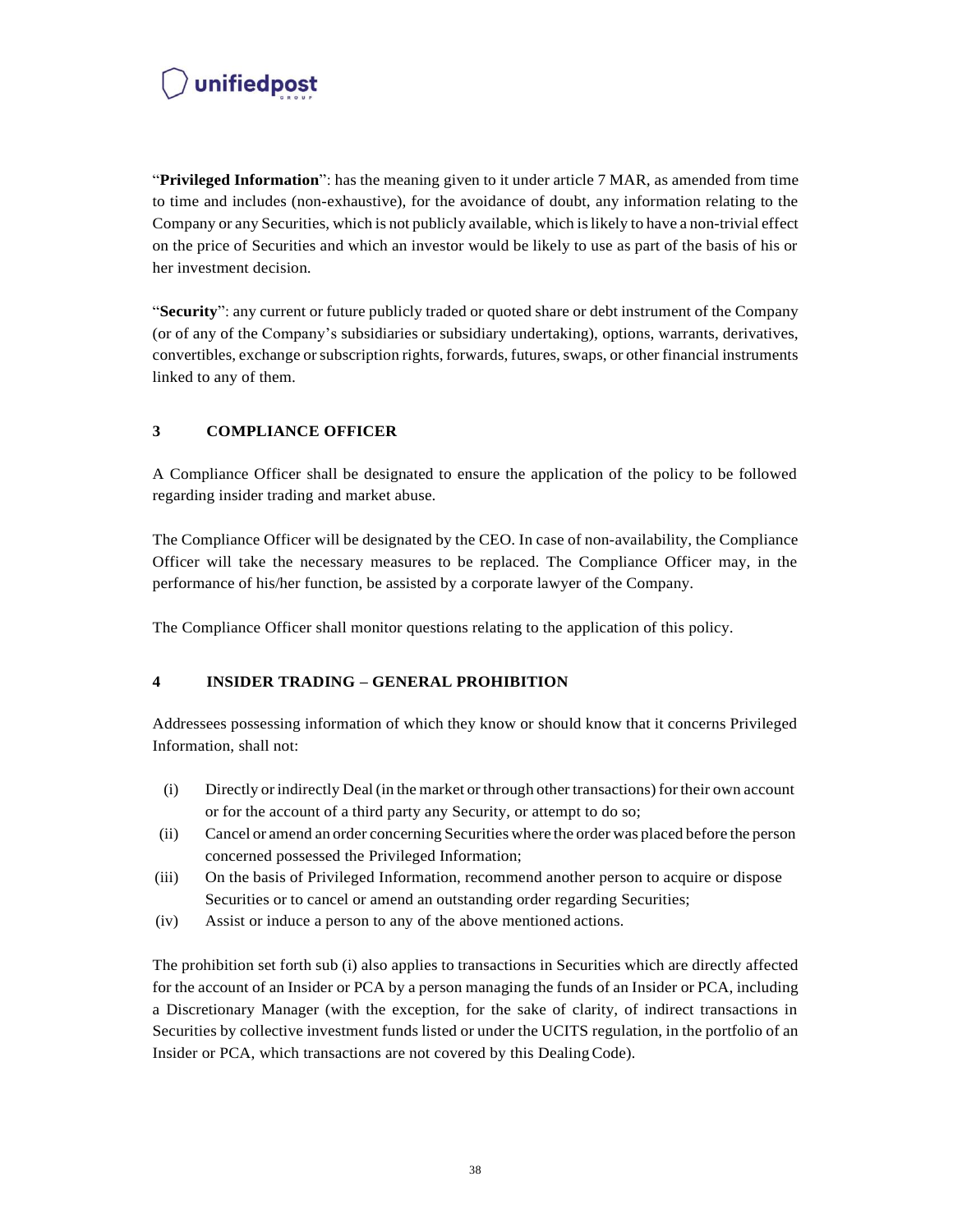#### <span id="page-38-0"></span>**5 MARKET ABUSE – GENERAL PROHIBITION**

Addressees shall refrain in any case from undertaking, or attempting to undertake, any of the following actions relating to the Company's Securities:

- (i) Engage in, or attempt to engage in, market manipulation as defined in article 12 MAR, including but not limited to:
	- **Entering into a transaction, placing an order to trade or any other behaviour which:** 
		- i. Gives, or is likely to give, false or misleading signals as to the supply of, demand for, or price of, Securities; or
		- ii. Secures, or is likely to secure, the price of Securities at an abnormal or artificial level,

Unless the person entering into a transaction, placing an order to trade or engaging in any other behaviour establishes that such transaction, order or behaviour has been carried out for legitimate reasons, and conform with an accepted market practice;

- Entering into a transaction, placing an order to trade or any other activity or behaviours which affect or is likely to affect the price of Securities, which employs a fictitious device or any other form of deception or contrivance;
- Transmitting false or misleading information or providing false or misleading inputs in relation to a benchmark where the person who made the transmission or provided the input knew or ought to have known that it was false or misleading, or any other behaviour which manipulates the calculation of a benchmark; and
- Disseminating information or rumours through the media, including the internet, or by any other means, which gives, or is likely to give, false or misleading signals as to the supply of, demand for , or price of, Securities, or is likely ot secure the price of one or more Securities at an abnormal or artificial level, where the person who made the dissemination knew, or ought to have known, that he information was false or misleading;
- (ii) In addition, it is prohibited to (a) take part in any arrangement which leads to one of the aforementioned actions, and (b) encourage any other person to engage in one of the aforementioned actions.

#### <span id="page-38-1"></span>**6 DEALING BY INSIDERS**

#### <span id="page-38-2"></span>**6.1 Introduction**

In the normal performance of their duties PDMRs regularly or occasionally have access to Privileged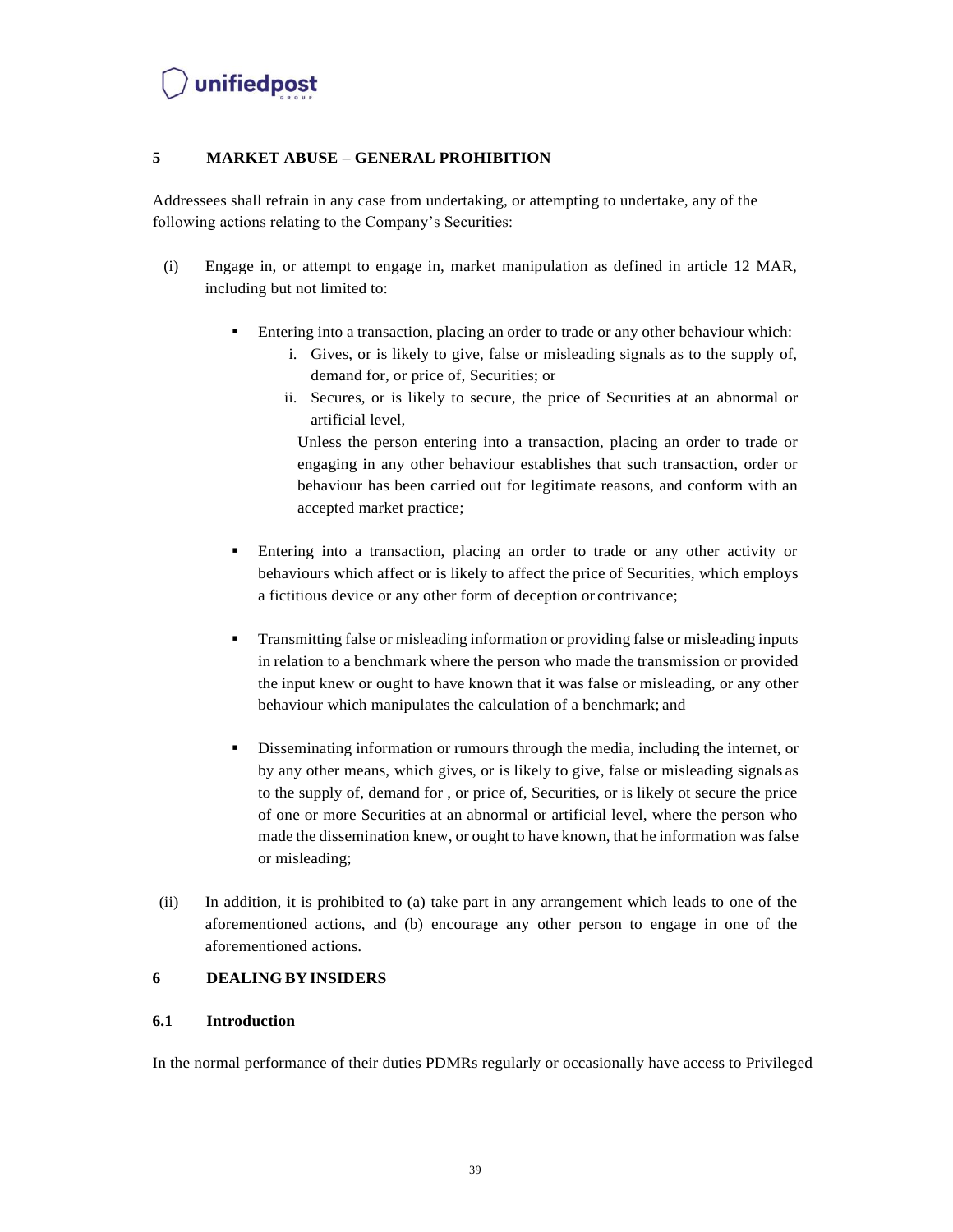Information which is directly or indirectly linked with the Company. These persons should be particularly vigilant about compliance with the applicable regulations regarding insider trading and market abuse. Furthermore, the persons referred to above are obliged to comply strictly with the provisions below regarding dealing in the Company's Securities. Compliance with the provisions below in no way releases the PDMR from the obligation to comply, at all times and in all circumstances, with the Belgian regulations in this respect.

Where the legal provisions so require, the Company shall draw up a list of PDMRs and other persons who, according to the Company, possess or could encounter Privileged Information. This 'Insider List' shall be regularly updated by the Compliance Officer and passed on, at his or her request, to the FSMA. Each person, whose name is included in the list, shall be informed of his inclusion on the list (the "**Insider List**").

#### <span id="page-39-0"></span>**6.2 During Closed Period or additional closed periods – strict prohibition**

During a Closed Period, Insiders may not, and PDMRs should inform their PCAs and Discretionary Managers that they may not, engage in any type of Dealing in the Securities, be it for their own account of for the account of a third party, directly or indirectly.

The Compliance Officer may determine that the Closed Period starts at an earlier point in time or ends at a later point in time. In addition, the Compliance Officer may, during all other periods considered as sensitive, announce additional Closed Periods during which the execution of transactions by Insiders is also prohibited. The Compliance Officer may, without prejudice to and within the limits of applicable laws and regulations, grant exceptions on this prohibition. Any amendments to Closed Periods, as the case may be, will be communicated to the relevant Insiders as soon as possible.

The obligation to assess whether an Insider is in possession of Privileged Information remains with the Insider at all times (and if an Insider is in doubt as to whether certain information constitutes Privileged Information, such Insider should consult the Compliance Officer).

#### <span id="page-39-1"></span>**6.3 Outside Closed Periods - Duty of communication**

During Open Periods, Insiders may, insofar as they do not possess Privileged Information, only Deal in Company Securities on their own account or for the account of a third party, directly or indirectly, if they have notified the Compliance Officer before Dealing. Said notification is done in writing to the Compliance Officer and includes a description of the proposed Dealing (including the number of Company Securities concerned), the nature of the proposed Dealing and a confirmation by the Insider that he or she is not aware of any information that is or may constitute Privileged Information, at least three business days prior to the proposed Dealing, using the template attached hereto in Appendix B.

With respect to notifications made by PDMRs, the Compliance Officer will, within five business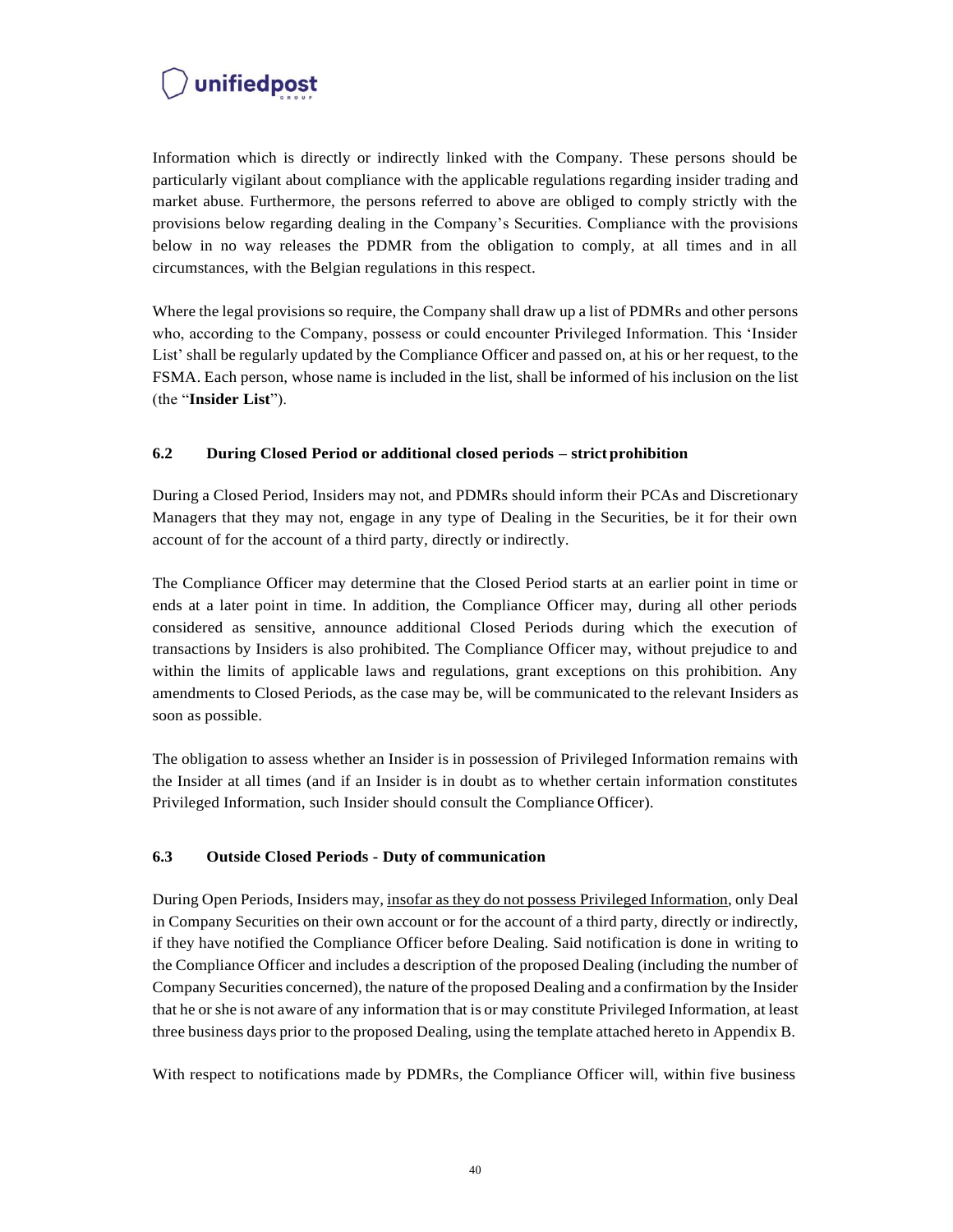days following the Insider's notification, issue a positive or a negative advice with respect to the proposed transaction. The Compliance Officer will issue a negative advice in case a Closed Period is in force, can issue a negative advice if there are reasons to believe that the intended transaction is in breach with the Dealing Code or can refrain from substantiating the negative advice in case such motivation would imply the unnecessary disclosure of Privileged Information. If the Compliance Officer does not respond within five business days, this shall be deemed to constitute a negative advice. The Insider should consider any communicated or implied negative advice as an explicit disapproval of the Company to effectuate the proposed transaction.

Without prejudice to article 6.4 of this Dealing Code, and for PDMRs unless otherwise specified in the positive advice, the transaction notified by the Insider must be executed at the latest within 5 business days following the approval. If the transaction is not executed within this time period the Insider shall notify the Compliance Officer thereof and for PMDRs the positive advice will expire immediately. In the absence of such notification or a notification as referred to under article 6.4 of this Dealing Code, the Company will assume that the planned transaction has not been executed.

Insiders and PCAs will require their Discretionary Managers to confirm that they will not conduct any transaction regarding Securities without prior consent of the Insider or PCA that no restrictions apply. PDMRs will require their PCAs and Discretionary Managers to confirm that they will not conduct any transaction regarding Securities without a prior positive advice.

#### <span id="page-40-0"></span>**6.4 Post-Dealing notification**

#### <span id="page-40-1"></span>*(a) Internal notification*

Without prejudice to article 6.3 of this Dealing Code, Insiders and PCAs who trade Securities during the Open Periods must notify the Compliance Officer of any transaction regarding Securities effected by the Insider, a PCA or Discretionary Manager of the Insider, as soon as possible and at the latest on the third working day upon execution of the transaction. For the avoidance of doubt, a notification obligation also exists for any of the following transactions:

- (i) the pledging or lending of Securities by a PDMR or a PCA;
- (ii) transactions regarding Securities made under a life insurance policy held by a PDMR or a PCA who bears the investment risk and has the power or discretion to make investment decisions or execute transactions regarding specific instruments in that life insurance policy; and
- (iii) transactions regarding Securities undertaken by persons professionally arranging or executing transactions or by another person on behalf of a PDMR or a PCA, including Discretionary Managers;

This notification shall be made in writing (i.e. by email) and shall mention the date of the transaction, the number of traded Securities and the price.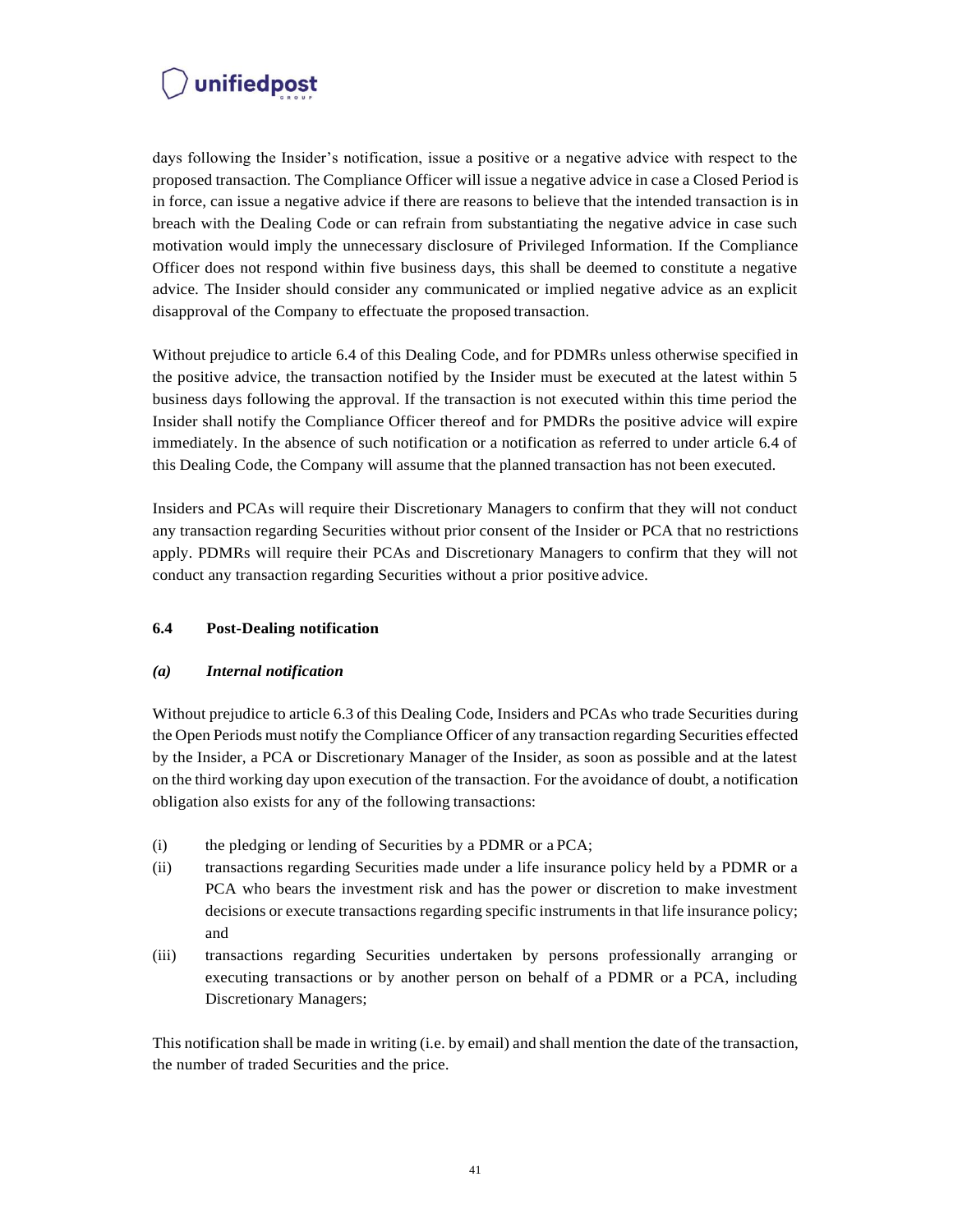The notification is to include at least the following information:

- (i) the name of the person discharging managerial responsibilities or, if applicable, the name of the PCA;
- (ii) the reason for the notification;
- (iii) the name of the Company;
- (iv) a description of the Securities concerned;
- (v) the nature of the transaction;
- (vi) the date and the place of the transaction; and
- (vii) the price and the amount of Securities concerned.

#### <span id="page-41-0"></span>*(b) External communication to the FSMA by PDMRs*

PDMRs and any of their PCAs should notify the Company and FSMA of transactions executed for their own account relating to Company's Securities no later than three business days after the date of the transaction, through use of the FSMA's eMT-platform. The notification obligation applies as from the moment that the aggregate amount of all effected transactions (without netting) exceeds EUR 5,000 within a given calendar year.

#### <span id="page-41-1"></span>**6.5 Exemption regarding subscription to shares reserved for staff and Stock Option Plan**

The above restrictions do not apply to subscription to shares of the Company under the share plans reserved for staff. This exception should be strictly interpreted and only relates to the subscription to shares of the Company under a share plan reserved for staff. Negotiating or carrying out transactions with shares of the Company which have been acquired through a share plan for staff is subject to the provisions of this policy.

#### <span id="page-41-2"></span>**6.6 Records of Dealing**

A file shall be kept, at the headquarters of the Company, collecting all notifications relating to a planned transaction, advices issued by the Compliance Officer (where applicable) as well as notifications received for the transactions carried out.

#### <span id="page-41-3"></span>**7 DUTY OF SECRECY**

Any person in possession of Privileged Information at any given time must keep such Privileged Information confidential by restricting access to it and by only communicating it to other persons in the normal course of the exercise of his/her employment, profession or duties. The number of people aware of Privileged information should be kept to the minimum amount reasonable practicable.

The information disclosed should be limited to what the receiving person needs to know at any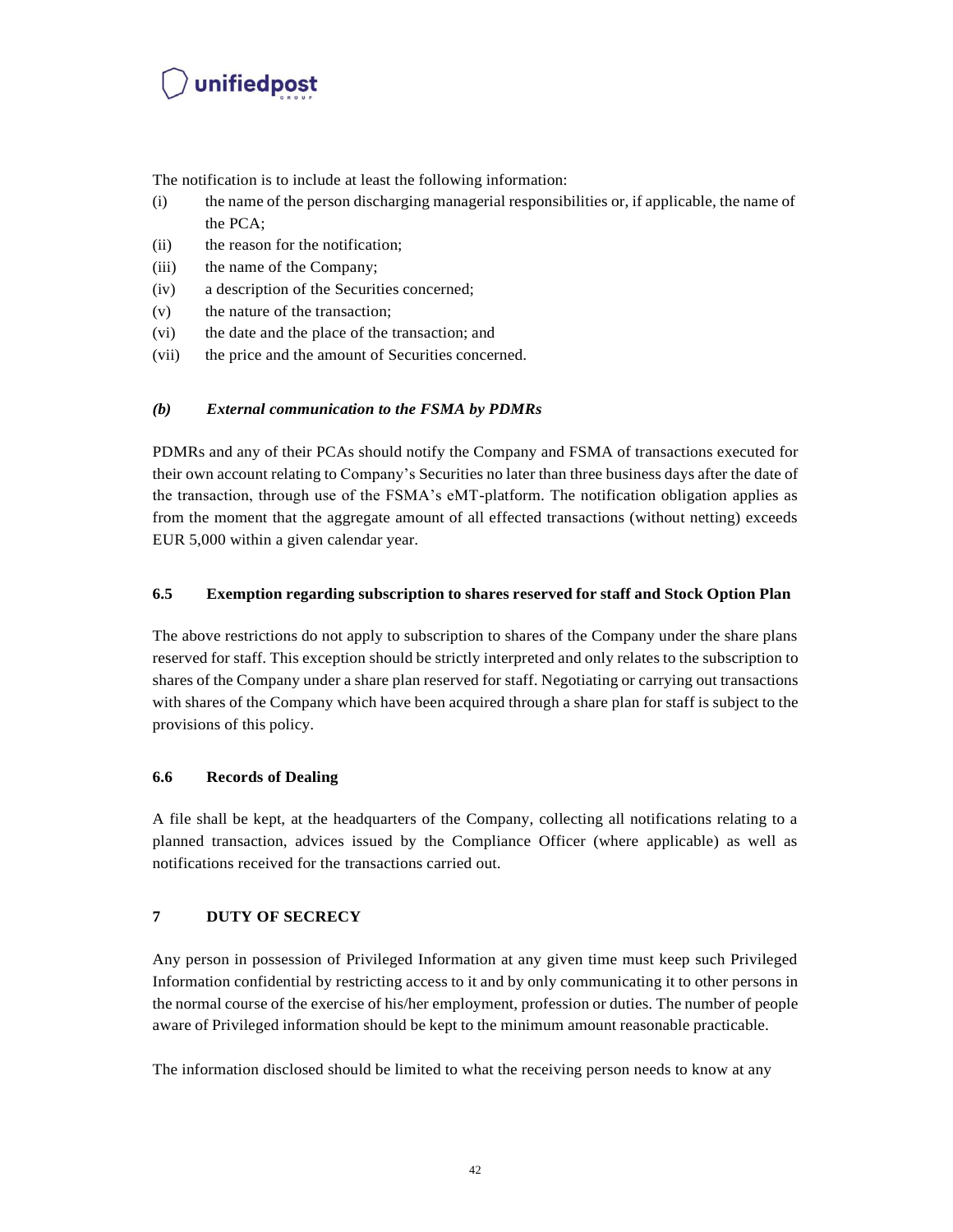particular time and people should refrain from allowing broader access to information than strictly necessary.

In order to enable Insiders to abide by the legal obligations and prevent any breaches of Market Regulation and the rules of conduct set forth in this Dealing Code, the following (non-exhaustiveguidelines should at all times be taken into account by Insiders in order to ensure the confidential nature of the Privileged Information:

- (i) Never leave the Privileged Information in your possession unsupervised;
- (ii) Do not discuss any sensitive transaction or event in public;
- (iii) Mark any Privileged Information as 'confidential' in order to ensure that the confidential nature of the document is clear to everyone;
- (iv) If you have to send Privileged Information to a third party, make sure the receiver is aware of the confidential nature. Additionally, always verify the e-mail address, the postal address or the fax number whenever you send Privileged Information. Where necessary make sure the receiver signs a non-disclosure agreement;
- (v) Use code names for projects qualifying as Privileged Information;
- (vi) Restrict the access to the Privileged Information by installing passwords on documents or computers and limiting access to the rooms in which the Privileged Information is kept;
- (vii) Notify the Compliance Officer as soon as possible whenever you are contacted by analysts, agents or the press enquiring about the Inside Information in your possession. Do not reply to any of the enquiries or questions, but refer to the Company.

#### <span id="page-42-0"></span>**8 SANCTIONS AND FINAL PROVISION**

Failure to comply with applicable MAR Regulation may lead to administrative and criminal measures and sanctions, as well as civil liability. Moreover, failure to comply with applicable legislation or this Dealing Code (which in certain instances goes beyond the restrictions imposed by law) may lead to internal disciplinary measures.

#### <span id="page-42-1"></span>**8.1 Administrative measures and sanctions**

The FSMA may institute administrative proceedings and has wide investigation powers for that purpose. The FSMA may also adopt a wide range of administrative measures, including (i) issuing cease-and-desist orders; (ii) disgorgement of profits gained (or losses avoided) due to the infringement; and (iii) public warningsindicating the person responsible for the infringement and the nature of the infringement. Separately, the FSMA may also impose administrative fines ranging between (i) EUR 500,000 and EUR 5 million for natural persons, and (ii) EUR 1 million and EUR 15 million or 15% of annual consolidated turnover (whichever is higher) in the preceding business year for legal persons. If the offence has resulted in a financial gain, then this maximum amount may be increased to three times the amount of such gain.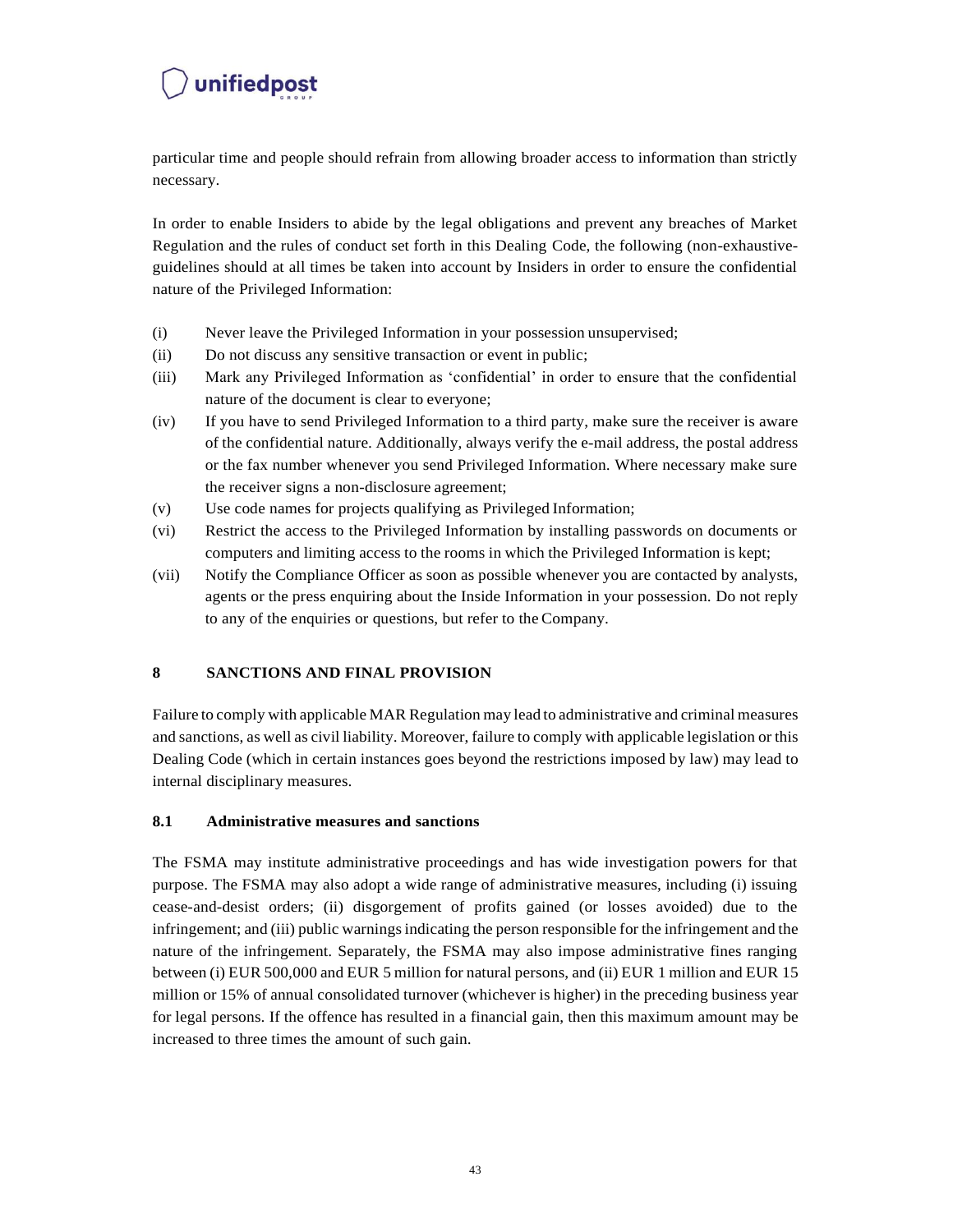

#### <span id="page-43-0"></span>**8.2 Criminal sanctions**

Criminal proceedings which may result in criminal fines and imprisonment may also be instituted for infringements of the general prohibitions set forth in Sections 4 and 5.

#### <span id="page-43-1"></span>**8.3 Disciplinary measures**

Disciplinary measures (including, if appropriate, termination of cause of the employment or service contract) may moreover be taken in case of violations of this Dealing Code or any applicable legislation. The Company may moreover claim damages from any person which has caused damage to the Company as a result of violating this Dealing Code or any applicable legislation.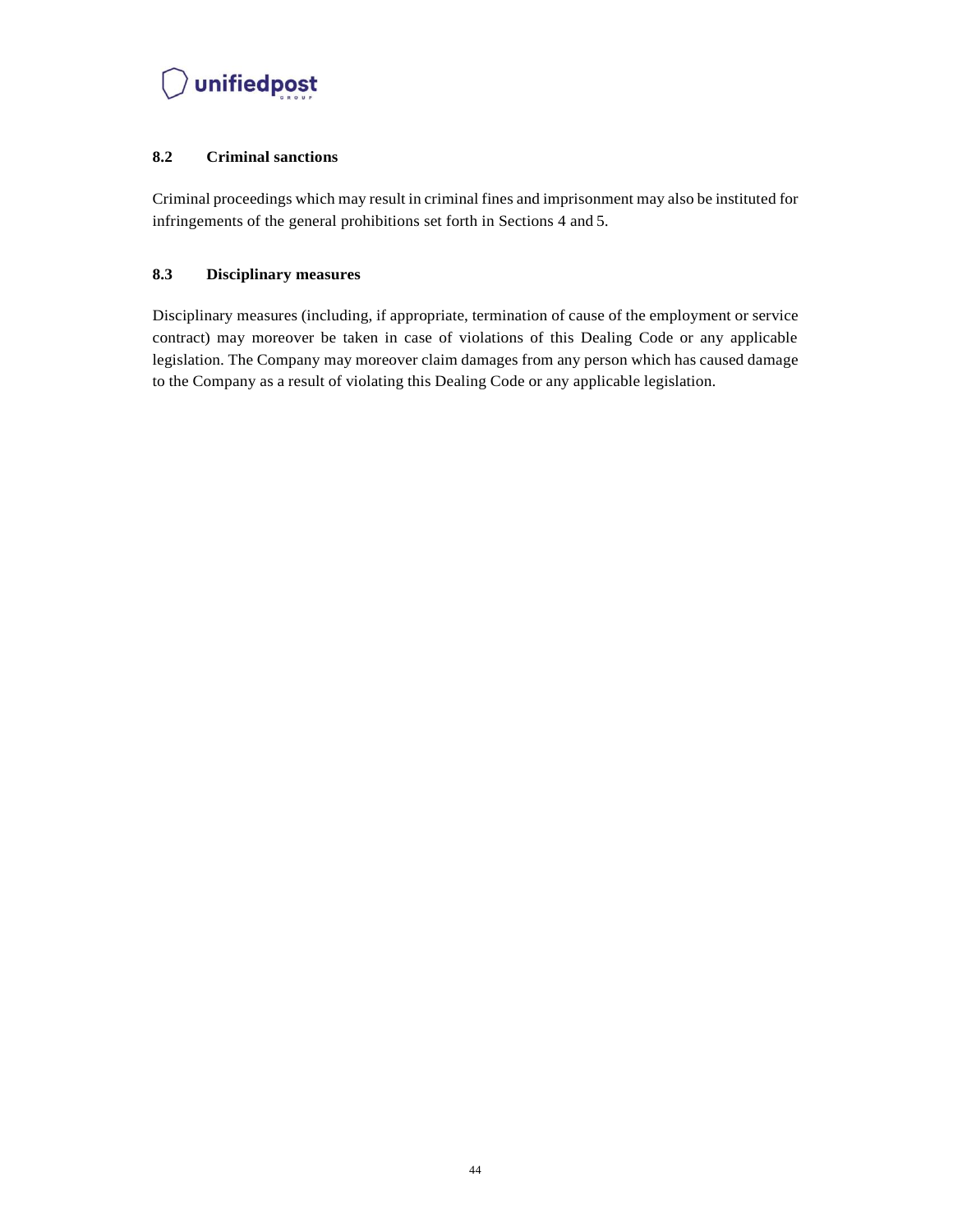

**Appendix A: Dealing Code Declaration**

### DECLARATION

I, acknowledge receipt of the Corporate Governance charter and I declare that the Compliance Officer has advised me that my name has been added to the permanent and/or *ad hoc* list of so-called insiders and that I have been sufficiently informed about the possible implications of this as well as about the statutory rules concerning insider trading and market manipulation.

I undertake to observe strictly all of the statutory rules as well as the internal policy of UP Group in this matter.

Done in  $_{\qquad}$  on  $_{\qquad}$  ,

Signature (\*)

Name + first name

(\*) signature to be preceded by the handwritten text "read and accepted".